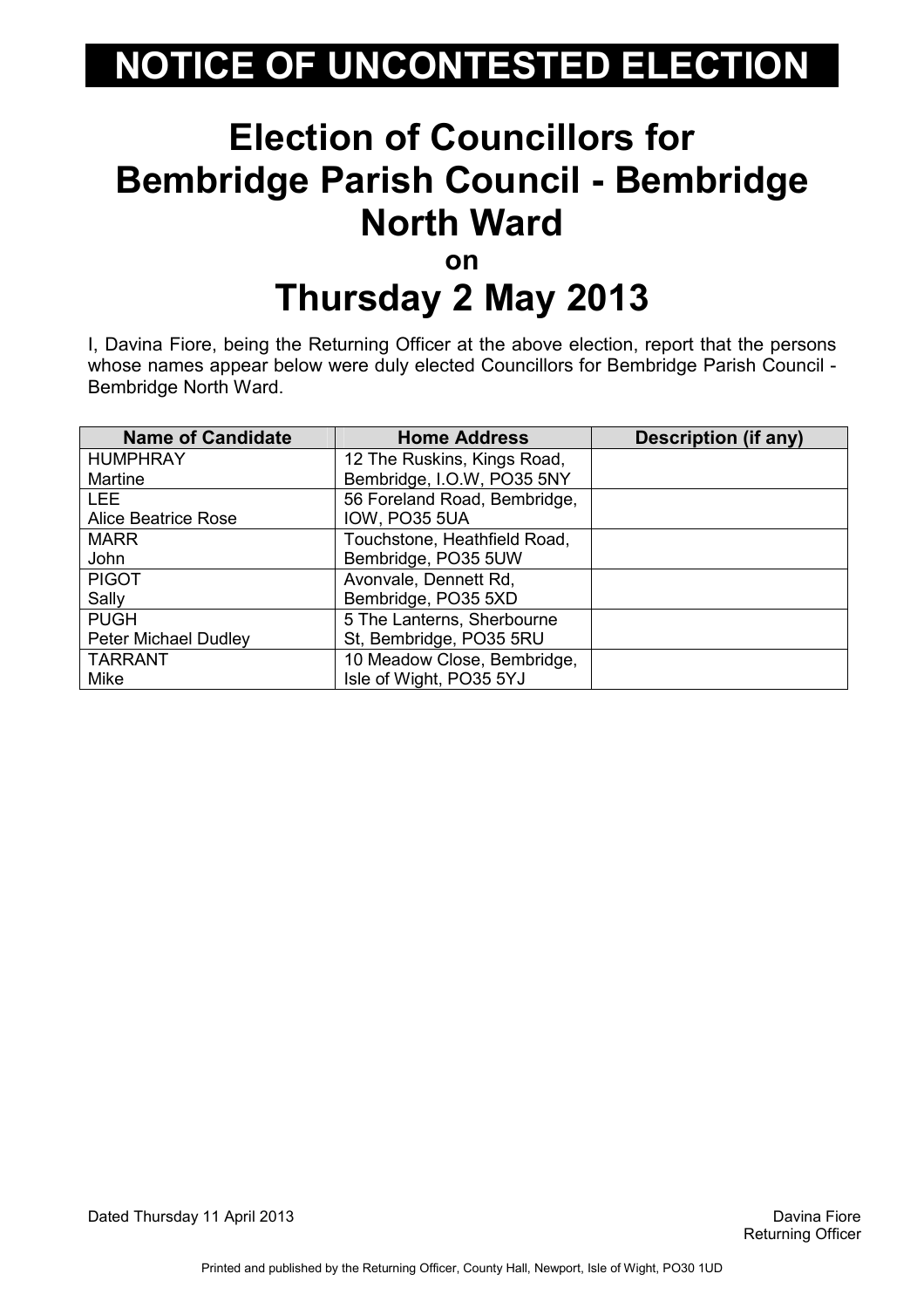#### Election of Councillors for Bembridge Parish Council - Bembridge South Ward on

# Thursday 2 May 2013

I, Davina Fiore, being the Returning Officer at the above election, report that the persons whose names appear below were duly elected Councillors for Bembridge Parish Council - Bembridge South Ward.

| <b>Name of Candidate</b> | <b>Home Address</b>          | <b>Description (if any)</b> |
|--------------------------|------------------------------|-----------------------------|
| DOE                      | Ledge Cottage, 26 Beachfield |                             |
| Carol Elizabeth          | Rd, Bembridge, I.W,          |                             |
|                          | <b>PO35 5TN</b>              |                             |
| <b>GILES</b>             | 3 Sandpipers, Bembridge,     |                             |
| Geoff                    | <b>PO35 5TY</b>              |                             |
| <b>GRANNUM</b>           | Cedar Cottage, Swains Rd,    |                             |
| Denise Patricia          | Bembridge, PO35 5XR          |                             |
| <b>KENDALL</b>           | 29 Beachfield Road,          |                             |
| <b>Gordon Sutherland</b> | Bembridge, Isle of Wight,    |                             |
|                          | <b>PO35 5TN</b>              |                             |
| <b>WOODFORD</b>          | 66 Howgate Rd, Bembridge,    |                             |
| Alanah                   | I.O.W., PO35 5QP             |                             |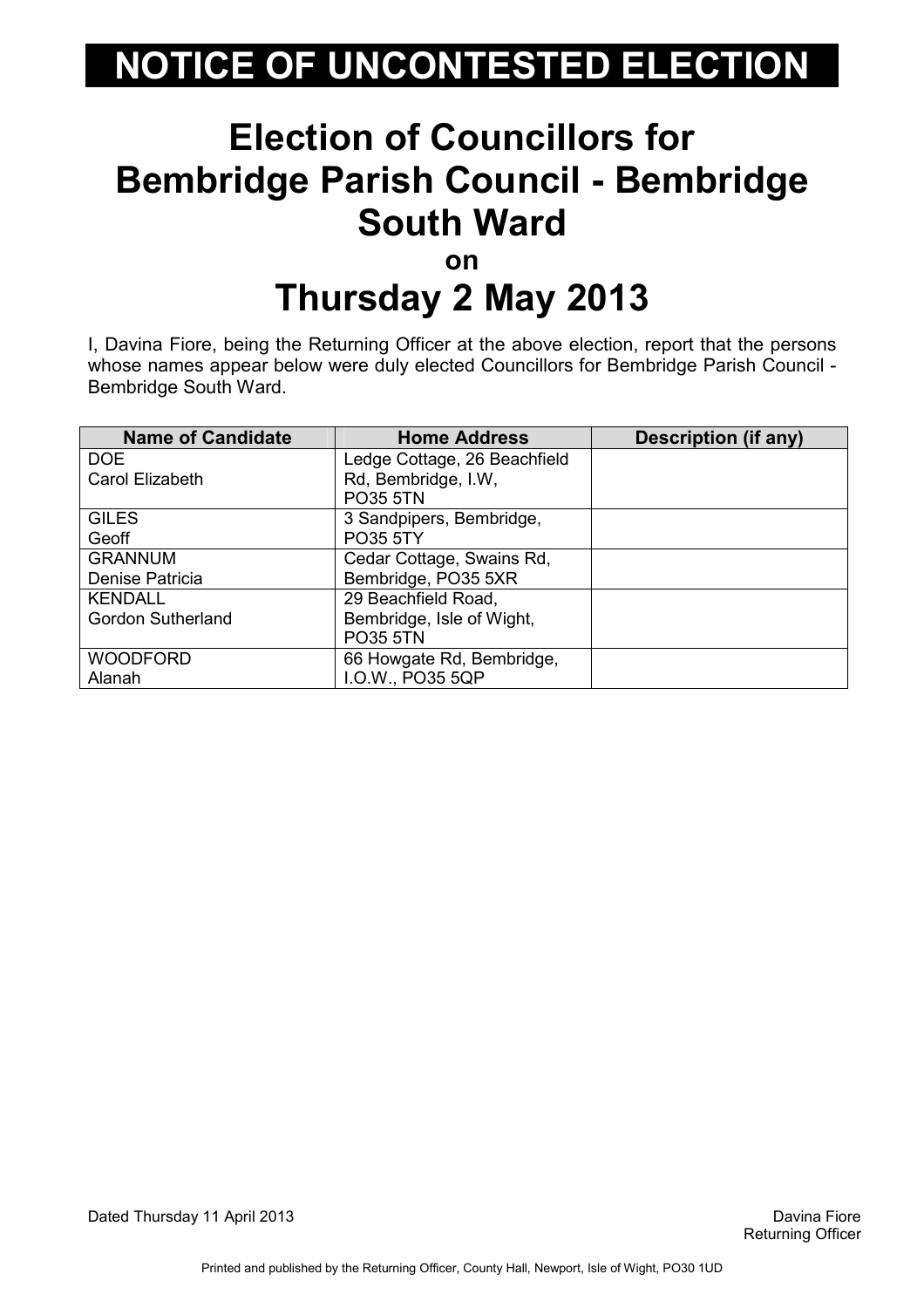#### Election of Councillors for Brighstone Parish Council - Brighstone **Ward** on

# Thursday 2 May 2013

I, Davina Fiore, being the Returning Officer at the above election, report that the persons whose names appear below were duly elected Councillors for Brighstone Parish Council - Brighstone Ward.

| <b>Name of Candidate</b> | <b>Home Address</b>           | <b>Description (if any)</b> |
|--------------------------|-------------------------------|-----------------------------|
| <b>BROWN</b>             | Elm Place, Upper Lane,        |                             |
| Joan Susan               | Brighstone, Newport, IOW,     |                             |
|                          | <b>PO30 4BA</b>               |                             |
| <b>CHORLEY</b>           | 1 Wilberforce Road,           |                             |
| Sue                      | Brighstone, Newport, Isle of  |                             |
|                          | Wight, PO30 4BD               |                             |
| <b>CIRRONE</b>           | Fairfields, Limerstone Rd,    |                             |
| John Anthony             | Brighstone, Isle of Wight,    |                             |
|                          | <b>PO30 4AE</b>               |                             |
| <b>TAYLOR</b>            | St. Mary's House, St. Mary's  |                             |
| Ken                      | Court, Main Road, Brighstone, |                             |
|                          | Newport, PO30 4AH             |                             |
| <b>TOLFREE</b>           | Tanahlot, Main Road,          |                             |
| David Kenneth            | Brighstone, I.W., PO30 4AJ    |                             |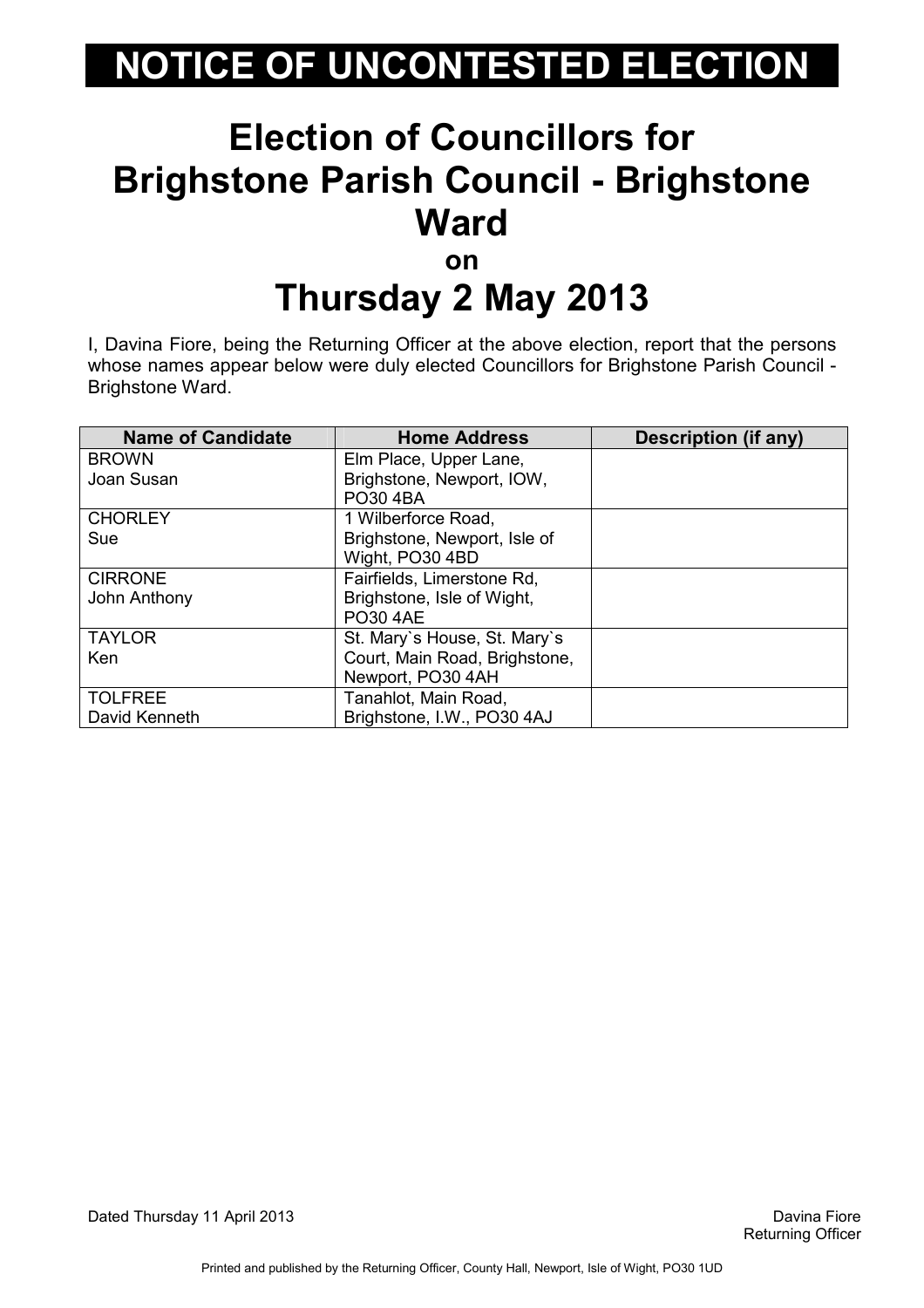#### Election of a Councillor for Brighstone Parish Council - Brook Ward on Thursday 2 May 2013

I, Davina Fiore, being the Returning Officer at the above election, report that the person whose name appears below was duly elected Councillor for Brighstone Parish Council - Brook Ward.

| <b>Name of Candidate</b> | <b>Home Address</b> | Description (if any) |
|--------------------------|---------------------|----------------------|
| <b>HAVILAND</b>          | Hulverstone Manor   | Retired              |
| Roy Anthony              | Farmhouse, PO30 4EH |                      |

Dated Thursday 11 April 2013 Davina Fiore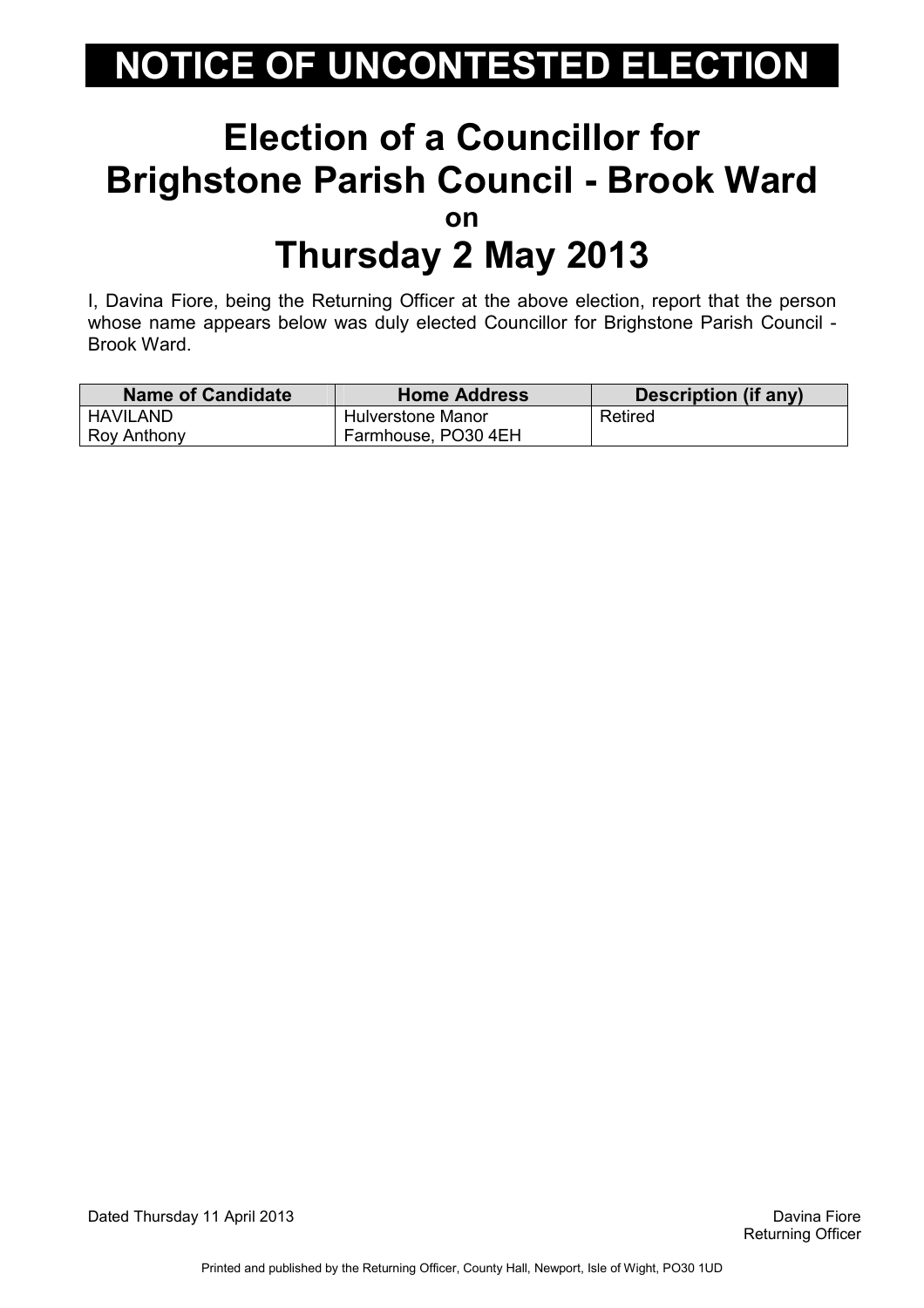#### Election of a Councillor for Brighstone Parish Council - Mottistone **Ward** on

# Thursday 2 May 2013

I, Davina Fiore, being the Returning Officer at the above election, report that the person whose name appears below was duly elected Councillor for Brighstone Parish Council - Mottistone Ward.

| <b>Name of Candidate</b>      | <b>Home Address</b>                                    | Description (if any) |
|-------------------------------|--------------------------------------------------------|----------------------|
| <b>MORGAN</b><br>James Adrian | Old Garth Cottage, Pitt Place<br>Lane, Brighstone, IW, |                      |
|                               | PO30 4DZ                                               |                      |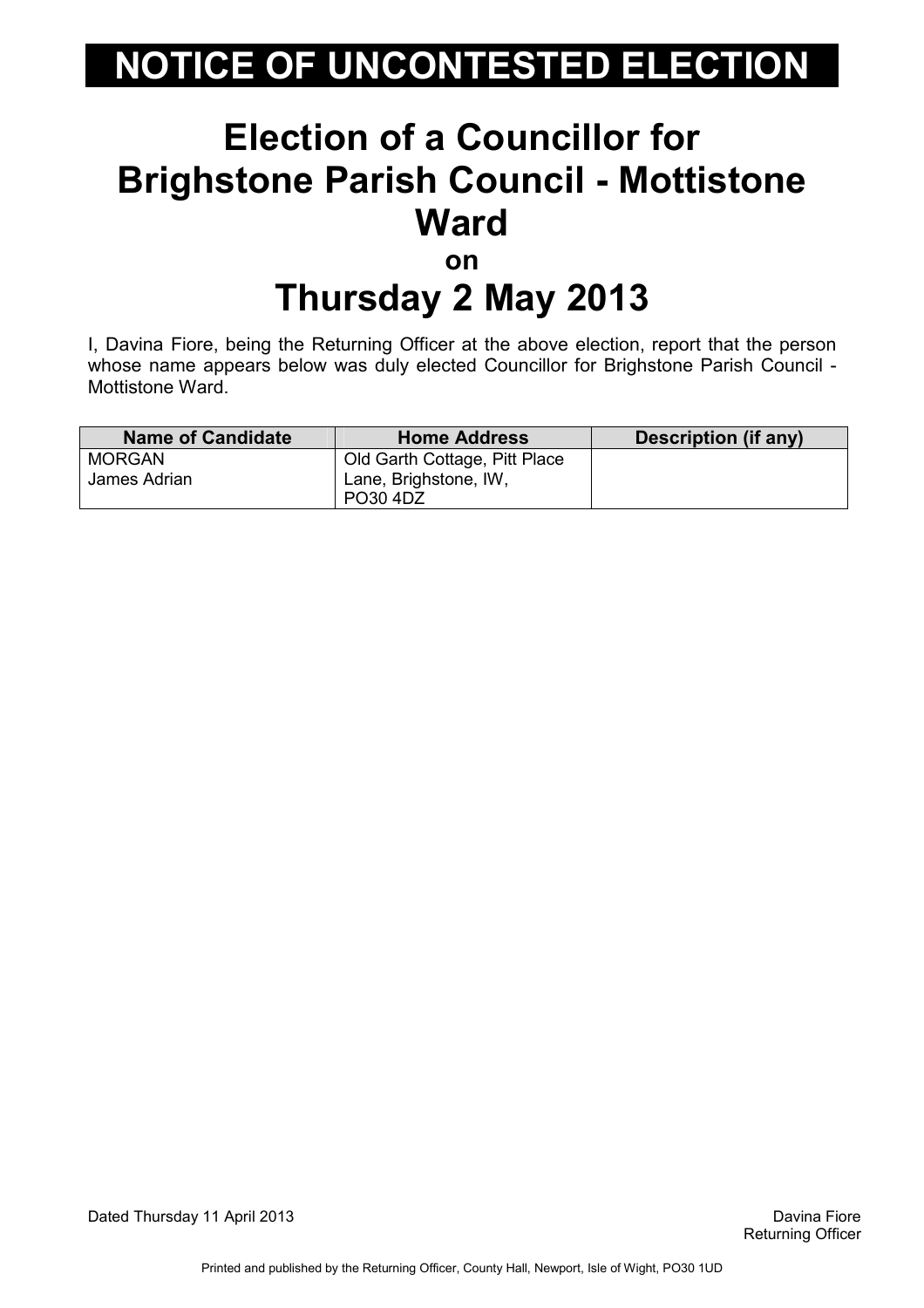#### Election of Councillors for Calbourne Parish Council - Calbourne **Ward** on

## Thursday 2 May 2013

I, Davina Fiore, being the Returning Officer at the above election, report that the persons whose names appear below were duly elected Councillors for Calbourne Parish Council - Calbourne Ward.

| <b>Name of Candidate</b> | <b>Home Address</b>         | Description (if any) |
|--------------------------|-----------------------------|----------------------|
| <b>DWIGHT</b>            | West View, Old Vicarage Ln, |                      |
| Jed                      | Newtown, Newport, Isle of   |                      |
|                          | Wight, PO30 4NY             |                      |
| <b>OSBORNE</b>           | Tumble Home, New Road,      |                      |
| Natasha Katharine        | Porchfield, Isle of Wight,  |                      |
|                          | <b>PO30 4LT</b>             |                      |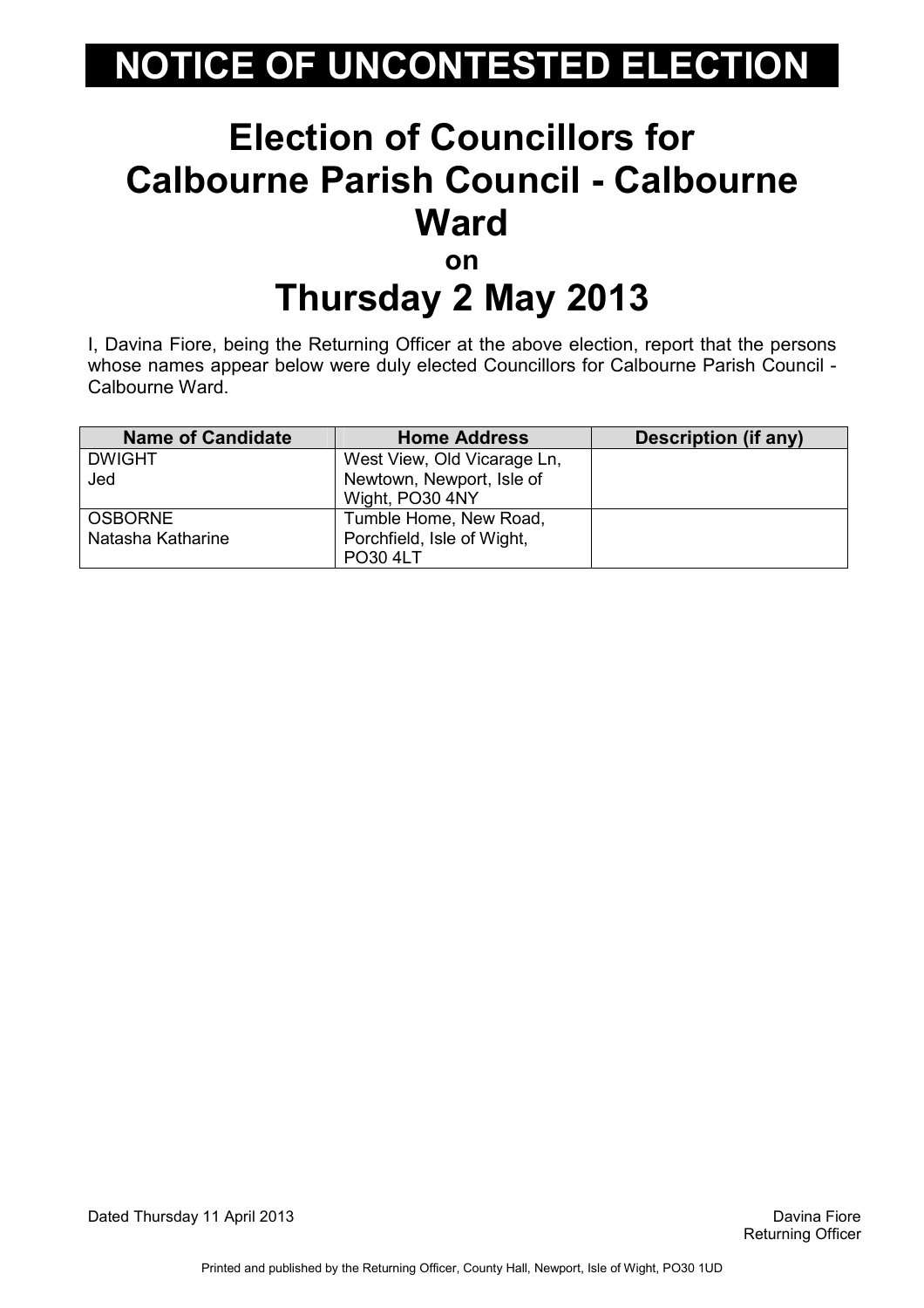#### Election of Councillors for Calbourne Parish Council - Porchfield **Ward** on

## Thursday 2 May 2013

I, Davina Fiore, being the Returning Officer at the above election, report that the persons whose names appear below were duly elected Councillors for Calbourne Parish Council - Porchfield Ward.

| <b>Name of Candidate</b> | <b>Home Address</b>        | Description (if any) |
|--------------------------|----------------------------|----------------------|
| <b>GOLDSMITH</b>         | South View, New Road,      |                      |
| Di                       | Porchfield, Newport, I.W., |                      |
|                          | <b>PO30 4LU</b>            |                      |
| <b>PIKE</b>              | Homestead Cottage, Main    |                      |
| Philip John              | Road, Porchfield, IW,      |                      |
|                          | <b>PO30 4LW</b>            |                      |
| <b>TURNER</b>            | Millbrook, New Road,       |                      |
| Peter Laurence           | Porchfield, PO30 4LT       |                      |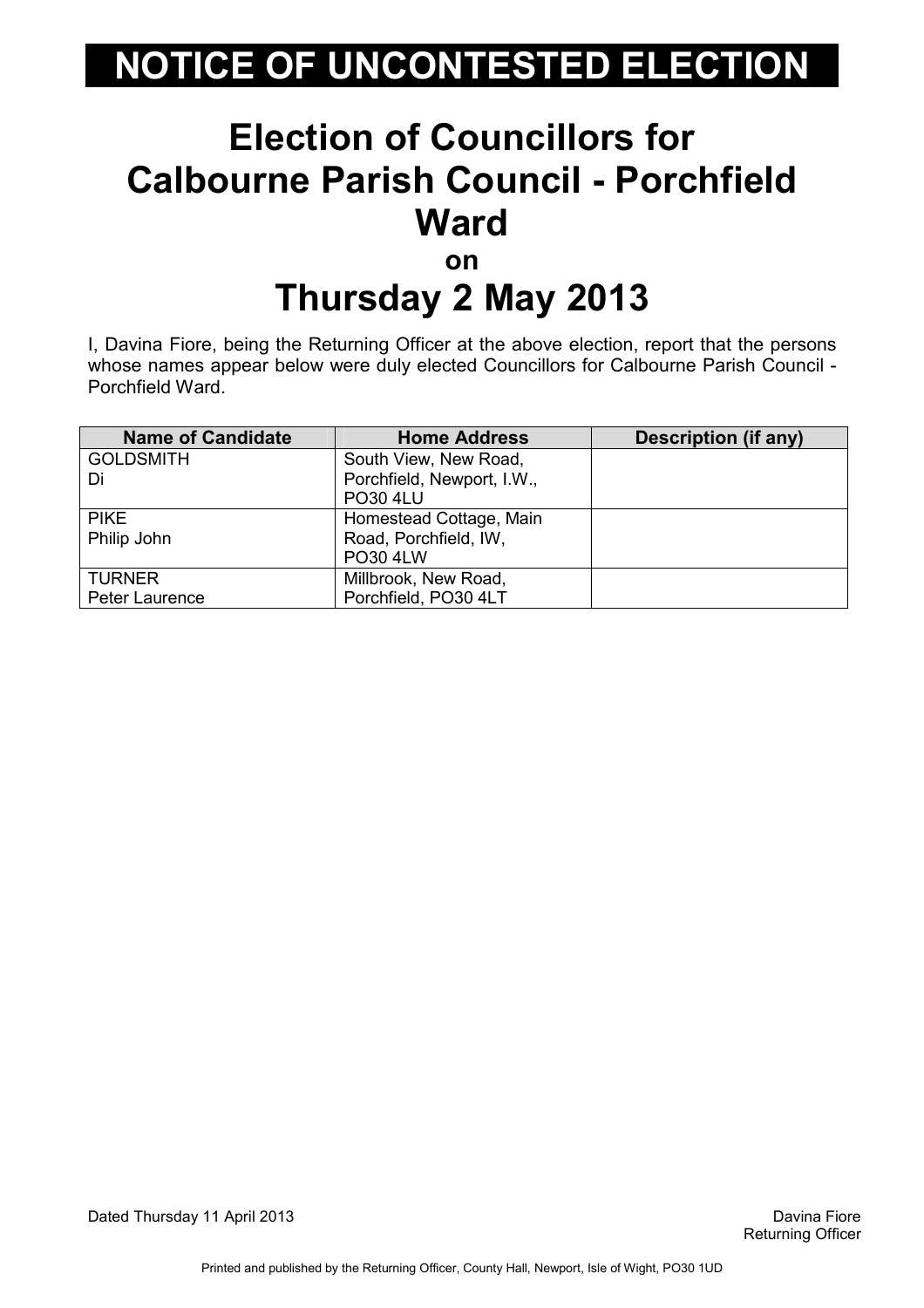#### Election of Parish Councillors for Chale Parish Council

on

### Thursday 2 May 2013

I, Davina Fiore, being the Returning Officer at the above election, report that the persons whose names appear below were duly elected Parish Councillors for Chale Parish Council.

| <b>Name of Candidate</b> | <b>Home Address</b>        | Description (if any) |
|--------------------------|----------------------------|----------------------|
| <b>CUMMING</b>           | 24 Spanners Close, Chale   |                      |
| Liam                     | Green, Ventnor, PO38 2HY   |                      |
| <b>DOWNES</b>            | 25 Spanners Close, Chale   |                      |
| Wendy                    | Green, I.O.W., PO38 2HY    |                      |
| <b>GROVES</b>            | Pheasant Hill, Pyle Shute, |                      |
| Liz                      | Chale, IOW, PO38 2LE       |                      |

Dated Thursday 11 April 2013 Davina Fiore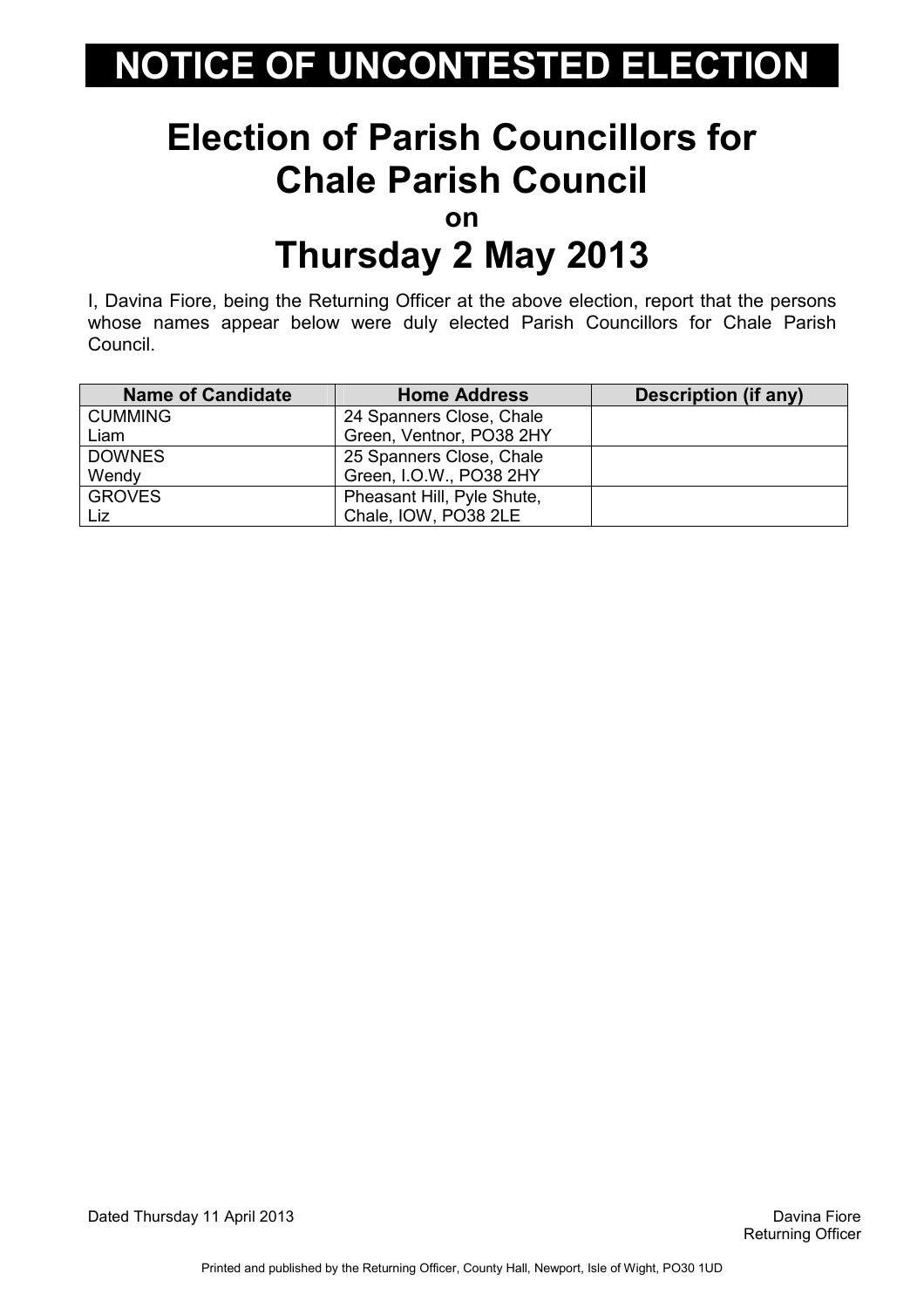#### Election of Parish Councillors for Chillerton and Gatcombe Parish Council on Thursday 2 May 2013

I, Davina Fiore, being the Returning Officer at the above election, report that the persons whose names appear below were duly elected Parish Councillors for Chillerton and Gatcombe Parish Council.

| <b>Name of Candidate</b> | <b>Home Address</b>                          | <b>Description (if any)</b> |
|--------------------------|----------------------------------------------|-----------------------------|
| <b>BELBEN</b>            | 3 Sheat Cottages, Brook Lane,                |                             |
| Gillian Ann              | Chillerton, PO30 3EW                         |                             |
| <b>FLOYD</b>             | The Old Post Office, Main                    |                             |
| David Frederick          | Road, Chillerton, Isle of Wight,<br>PO30 3EP |                             |
| <b>KINGSTON</b><br>John  | Brook Cottage, Chillerton                    |                             |
| <b>ROWNTREE</b>          | Hillfield House, Main Road,                  |                             |
| Stephen John             | Chillerton, PO30 3ER                         |                             |
| <b>SLATER</b>            | April Cottage, Main Road,                    |                             |
| Phil                     | Chillerton, Newport, Isle of                 |                             |
|                          | Wight, PO30 3EU                              |                             |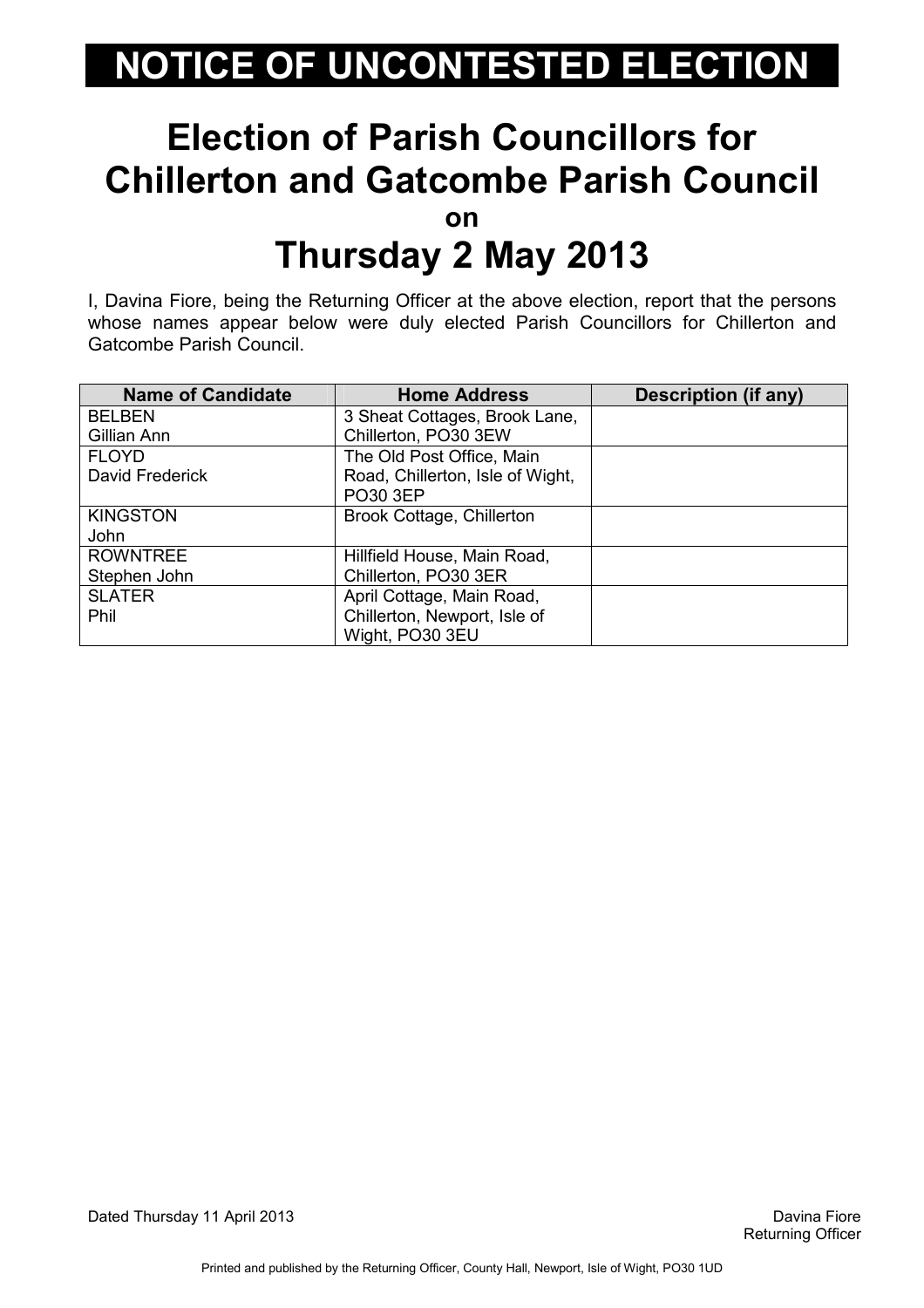#### Election of Councillors for Cowes Town Council - Cowes Medina **Ward** on

## Thursday 2 May 2013

I, Davina Fiore, being the Returning Officer at the above election, report that the persons whose names appear below were duly elected Councillors for Cowes Town Council - Cowes Medina Ward.

| <b>Name of Candidate</b>   | <b>Home Address</b>          | Description (if any)       |
|----------------------------|------------------------------|----------------------------|
| <b>ELLIS</b>               | 10 Elm Grove, Cowes, Isle of | Independent                |
| <b>Stuart Edward James</b> | Wight, PO31 7HB              |                            |
| <b>HAMMOND</b>             | 67 York St, Cowes, Isle of   | <b>Totally Independent</b> |
| Lynn                       | Wight, PO31 7BS              |                            |
| <b>JONES</b>               | 194 Newport Rd, Cowes, Isle  |                            |
| David John                 | of Wight, PO31 7PU           |                            |
| <b>MATTHEWS</b>            | Dove Cottage, 23 St. Andrews |                            |
| Jon                        | Street, Cowes, PO31 7DF      |                            |
| PEACEY-WILCOX              | 149 Newport Rd, Cowes, IW,   | Independent                |
| Lora                       | <b>PO317PT</b>               |                            |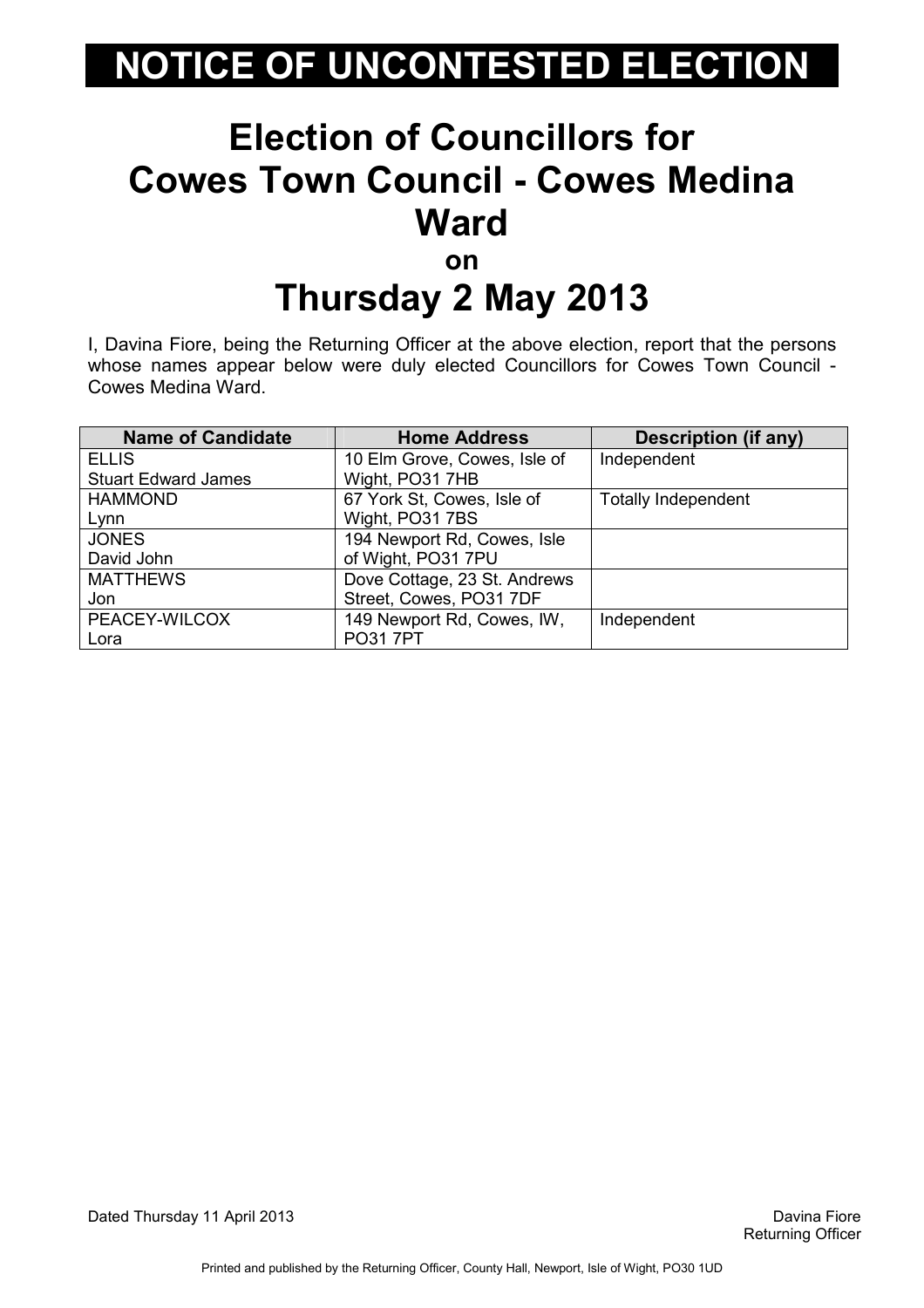#### Election of Councillors for Cowes Town Council - Cowes North Ward on Thursday 2 May 2013

I, Davina Fiore, being the Returning Officer at the above election, report that the persons whose names appear below were duly elected Councillors for Cowes Town Council - Cowes North Ward.

| <b>Name of Candidate</b> | <b>Home Address</b>            | <b>Description (if any)</b> |
|--------------------------|--------------------------------|-----------------------------|
| <b>CORBY</b>             | 88 High Street, Cowes,         |                             |
| John                     | <b>PO317AW</b>                 |                             |
| <b>FULLER</b>            | 74 Wyatts Lane, Cowes, Isle of | Independent                 |
| Paul Andrew              | Wight, PO31 8QA                |                             |
| <b>MCNEILL</b>           | 47 Osborne Court, Cowes,       |                             |
| Mark Angus Thornycroft   | <b>PO317QS</b>                 |                             |
| <b>WALTERS</b>           | Fleet Cottage, 24 Granville    |                             |
| David Kenneth            | Road, Cowes                    |                             |
| <b>WARDROP</b>           | 20 Granville Road, Cowes, IW,  |                             |
| <b>Wendy Mary</b>        | <b>PO317JD</b>                 |                             |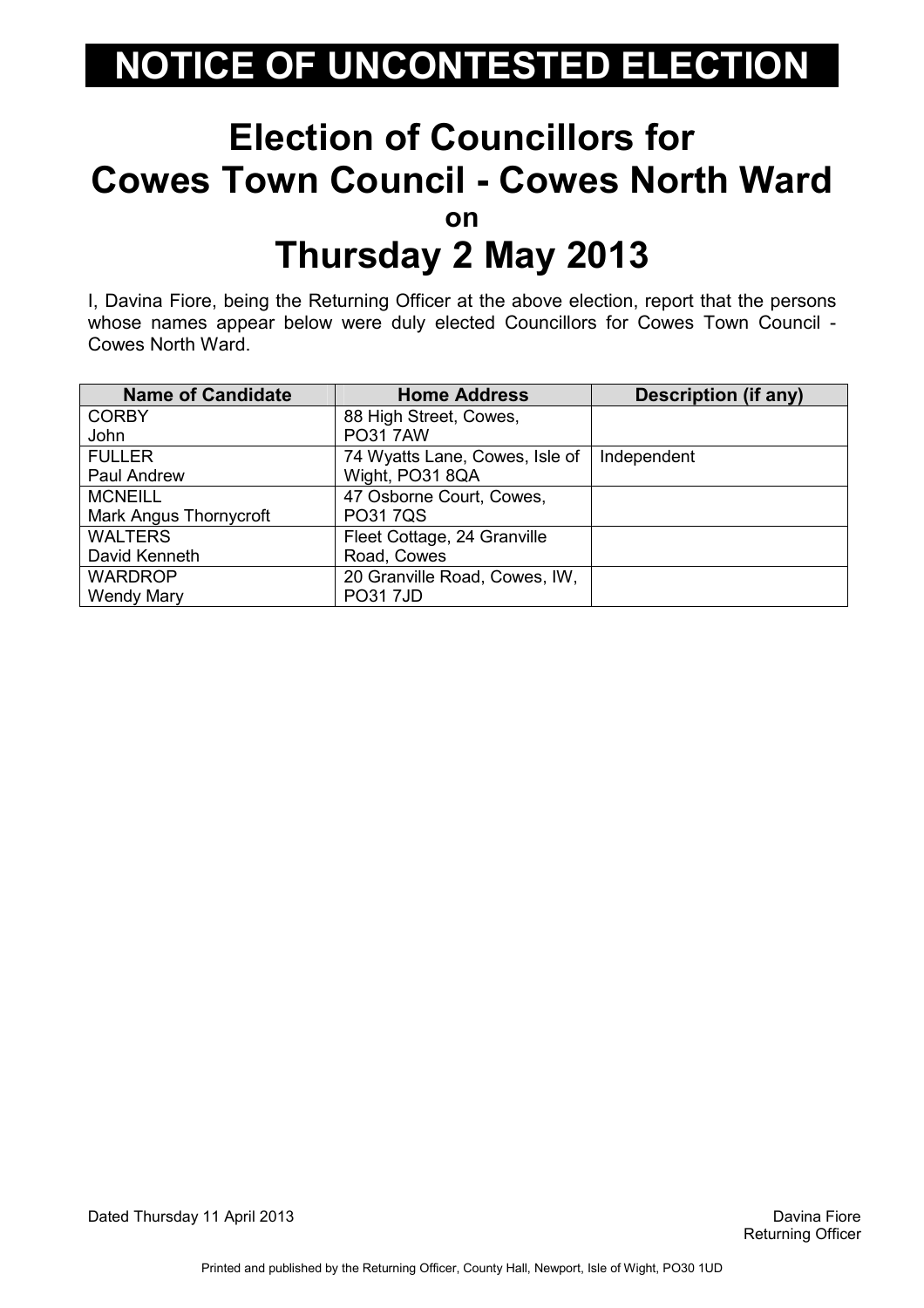#### Election of Councillors for Cowes Town Council - Cowes South Ward on Thursday 2 May 2013

I, Davina Fiore, being the Returning Officer at the above election, report that the persons whose names appear below were duly elected Councillors for Cowes Town Council - Cowes South Ward.

| <b>Name of Candidate</b> | <b>Home Address</b>          | <b>Description (if any)</b> |
|--------------------------|------------------------------|-----------------------------|
| <b>BROWN</b>             | 38 Crossfield Avenue, Cowes, | Independent                 |
| Linda Marion             | Isle of Wight, PO31 8HN      |                             |
| <b>HALL</b>              | 32 Pelham Road, Cowes, Isle  |                             |
| Wendi Marie              | of Wight, PO31 7DS           |                             |
| <b>NICHOLSON</b>         | Sunnyside, Pallance Lane,    |                             |
| John                     | Northwood, Isle of Wight,    |                             |
|                          | PO31 8LT                     |                             |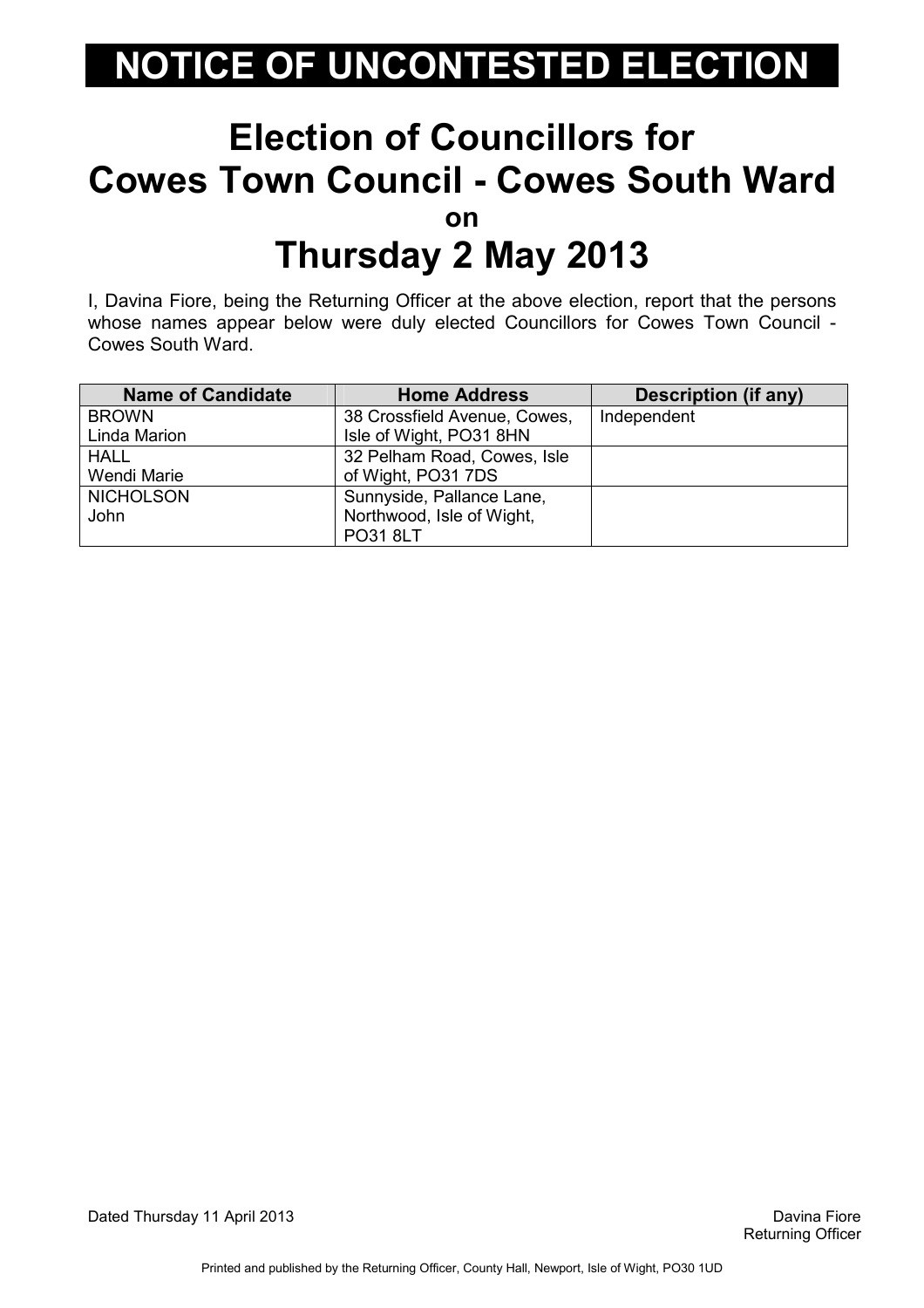#### Election of Councillors for Cowes Town Council - Cowes West Ward on Thursday 2 May 2013

I, Davina Fiore, being the Returning Officer at the above election, report that the persons whose names appear below were duly elected Councillors for Cowes Town Council - Cowes West Ward.

| <b>Name of Candidate</b> | <b>Home Address</b>           | <b>Description (if any)</b>  |
|--------------------------|-------------------------------|------------------------------|
| <b>BANKS</b>             | Clandons, 35 Ward Avenue,     |                              |
| Geoffrey John            | Cowes, I.W., PO31 8AZ         |                              |
| <b>COWAN</b>             | 26 Woodvale Rd, Gurnard, Isle | Retired Lawyer + Independent |
| Veronica                 | of Wight, PO31 8EG            | Candidate                    |
| <b>ROBINSON</b>          | 2 Churchill Road, Cowes,      | Independent                  |
| <b>Bob</b>               | <b>I.O.W. PO31 8HJ</b>        |                              |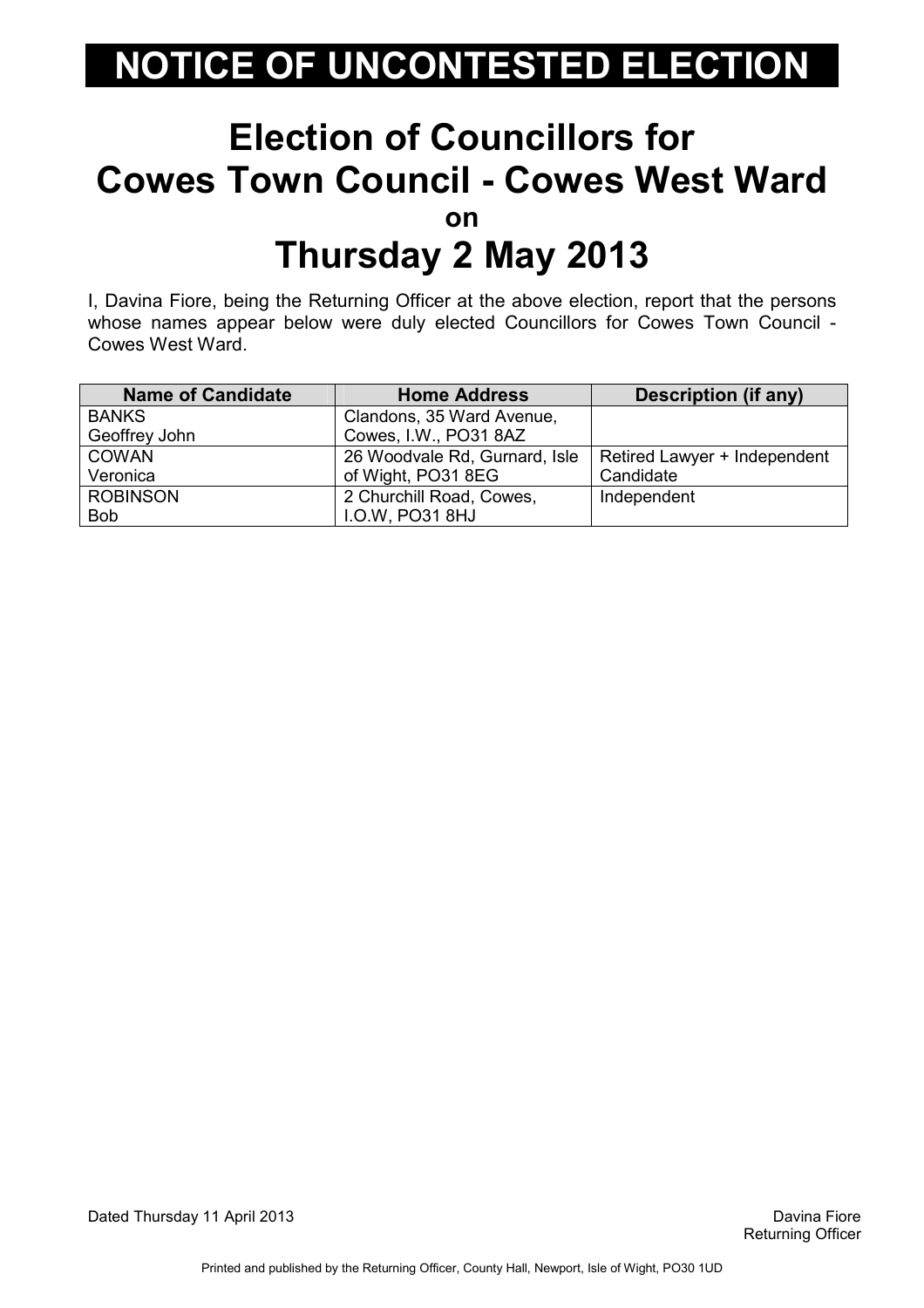#### Election of Councillors for Freshwater Parish Council - Afton Ward on Thursday 2 May 2013

I, Davina Fiore, being the Returning Officer at the above election, report that the persons whose names appear below were duly elected Councillors for Freshwater Parish Council - Afton Ward.

| <b>Name of Candidate</b> | <b>Home Address</b>           | <b>Description (if any)</b> |
|--------------------------|-------------------------------|-----------------------------|
| <b>BRAY</b>              | Kingsbridge, Brookside Road,  |                             |
| Carol                    | Freshwater, Isle of Wight     |                             |
| <b>CAMERON</b>           | Cambera, Monks Lane,          |                             |
| George                   | Freshwater, IOW, PO40 9ST     |                             |
| <b>ENGLAND</b>           | Easton Farm Cottage, Easton   |                             |
| John Paul                | Lane, Freshwater, PO40 9QR    |                             |
| <b>FLEURY</b>            | 10 Jubilee Close, Freshwater, |                             |
| <b>Clive Edward</b>      | IOW, PO40 9JF                 |                             |
| <b>HINTON</b>            | 5 Chine Cliff, Cliff Road,    | Chairman, Julia Margaret    |
| <b>Brian John Coles</b>  | Totland Bay, IOW              | Cameron Trust, Dimbola      |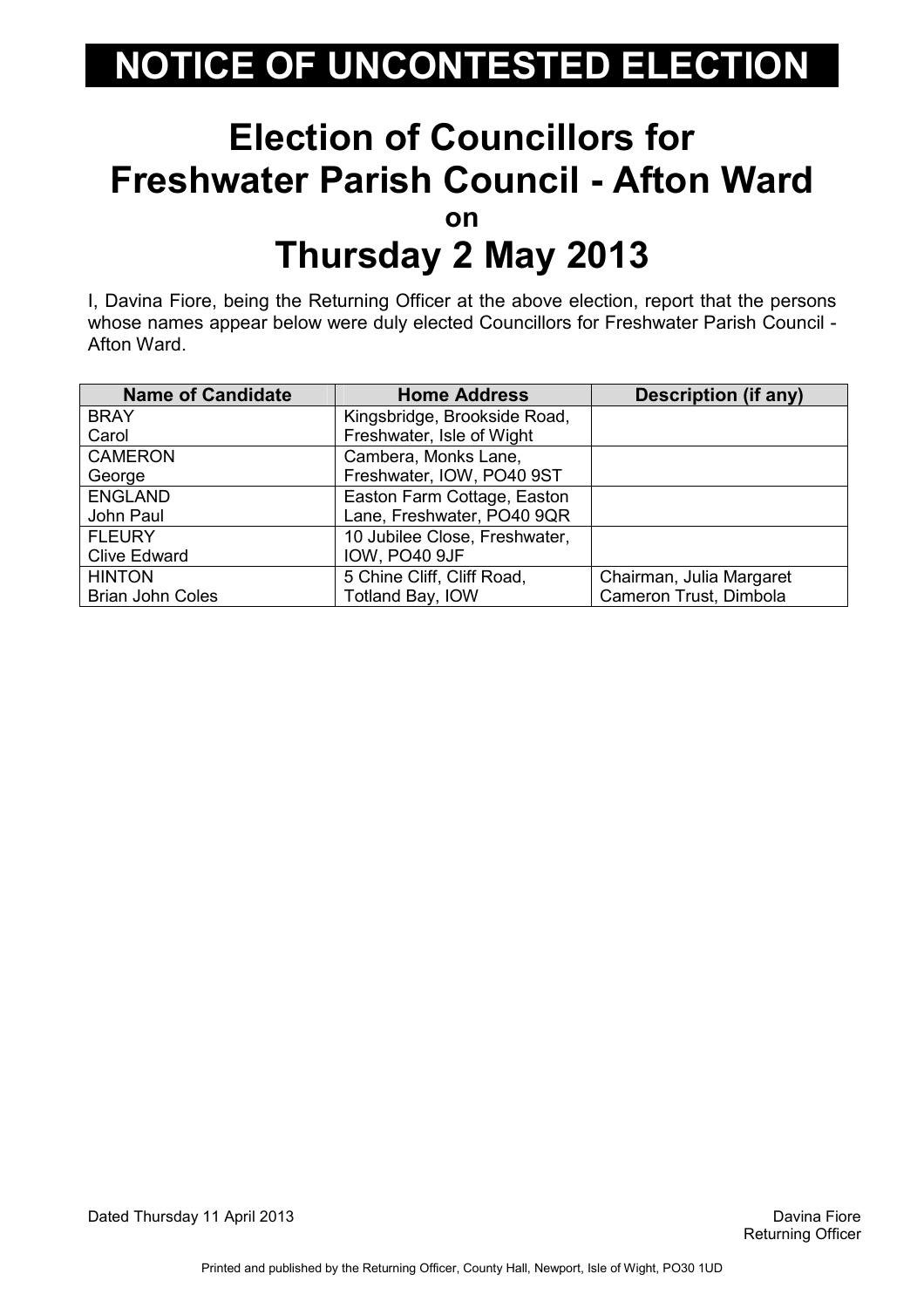#### Election of Councillors for Freshwater Parish Council - Norton Ward on Thursday 2 May 2013

I, Davina Fiore, being the Returning Officer at the above election, report that the persons whose names appear below were duly elected Councillors for Freshwater Parish Council - Norton Ward.

| <b>Name of Candidate</b> | <b>Home Address</b>              | <b>Description (if any)</b>     |
|--------------------------|----------------------------------|---------------------------------|
| <b>ECCLES</b>            | Coachmans Cottage, Madeira       |                                 |
| David Michael            | Lane, Freshwater, PO40 9SP       |                                 |
| <b>HOBBS</b>             | 21 Solent Hill, Freshwater, Isle | <b>Retired School Librarian</b> |
| Brenda Agnes             | of Wight, PO40 9TG               |                                 |
| <b>KENNETT</b>           | 37 Edinburgh Road,               |                                 |
| Gillian Elizabeth        | Freshwater, IOW, PO40 9DN        |                                 |
| <b>LILLYWHITE</b>        | 4B Solent Gdns, Freshwater,      |                                 |
| <b>Colin Herbert</b>     | <b>PO40 9PN</b>                  |                                 |
| <b>WHEELER</b>           | Sunnyside Cottage, Norton        |                                 |
| <b>Mike</b>              | Green, Freshwater, Isle of       |                                 |
|                          | Wight, PO40 9RU                  |                                 |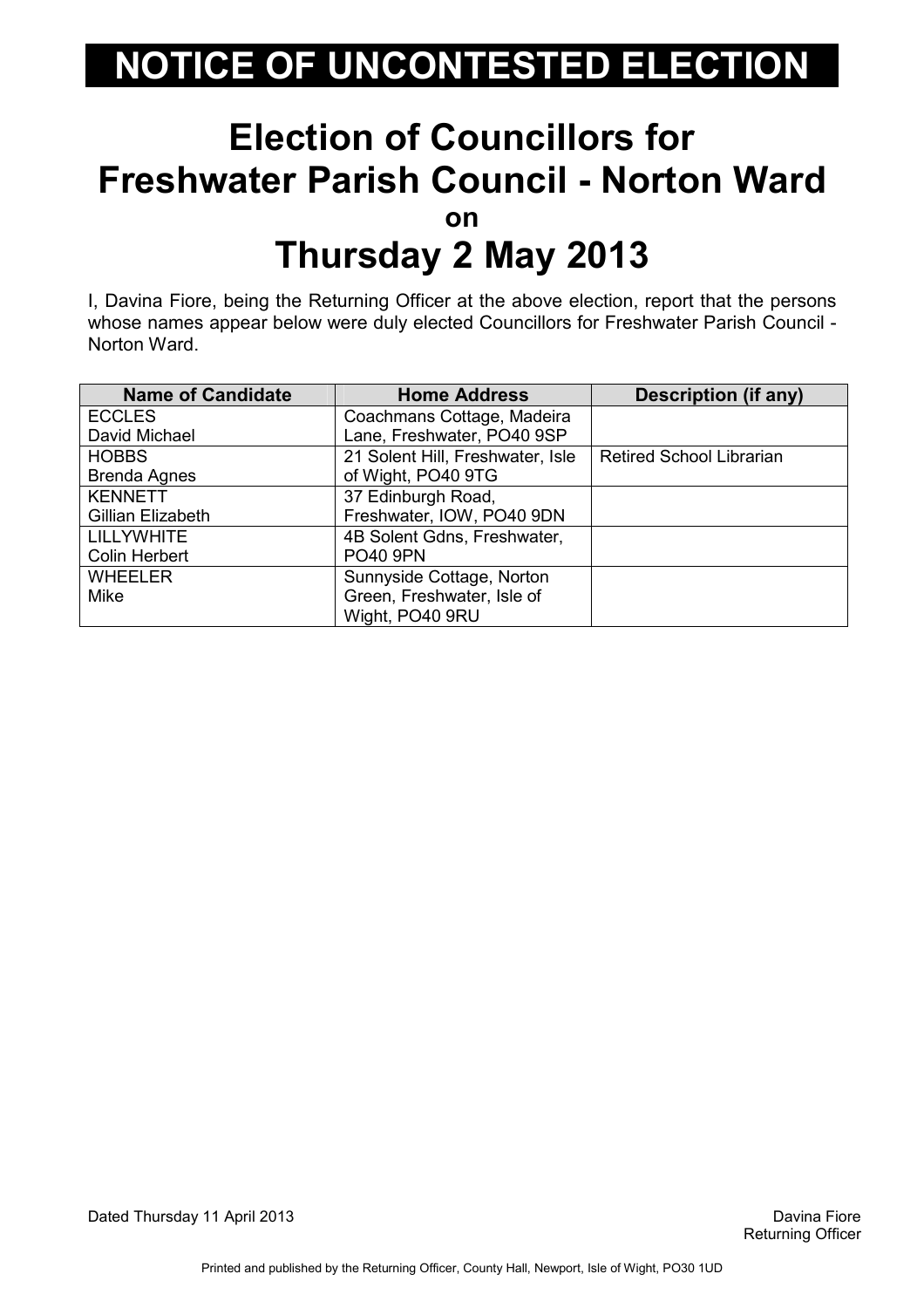#### Election of Parish Councillors for Godshill Parish Council

on

#### Thursday 2 May 2013

I, Davina Fiore, being the Returning Officer at the above election, report that the persons whose names appear below were duly elected Parish Councillors for Godshill Parish Council.

| <b>Name of Candidate</b> | <b>Home Address</b>                | <b>Description (if any)</b> |
|--------------------------|------------------------------------|-----------------------------|
| <b>BANKS</b>             | Silvermoor, 43 Newport Road,       |                             |
| Val                      | Godshill, Isle of Wight,           |                             |
|                          | <b>PO38 3HU</b>                    |                             |
| <b>BLOOMFIELD</b>        | 8B Yarborough Close,               |                             |
| <b>Brian Edward</b>      | Godshill, PO38 3HS                 |                             |
| <b>BUTTON</b>            | 18 Yarborough Close, Godshill,     |                             |
| Pat                      | Ventnor, Isle of Wight,            |                             |
|                          | <b>PO38 3HS</b>                    |                             |
| <b>CHILD</b>             | <b>Bridgecourt Manor, Whitwell</b> |                             |
| Alison Jocelyn           | Rd, Godshill, IOW, PO38 3JU        |                             |
| <b>DYER</b>              | The Old Vicarage, High St,         |                             |
| <b>Stuart Paul</b>       | Godshill, I.O.W., PO38 3HH         |                             |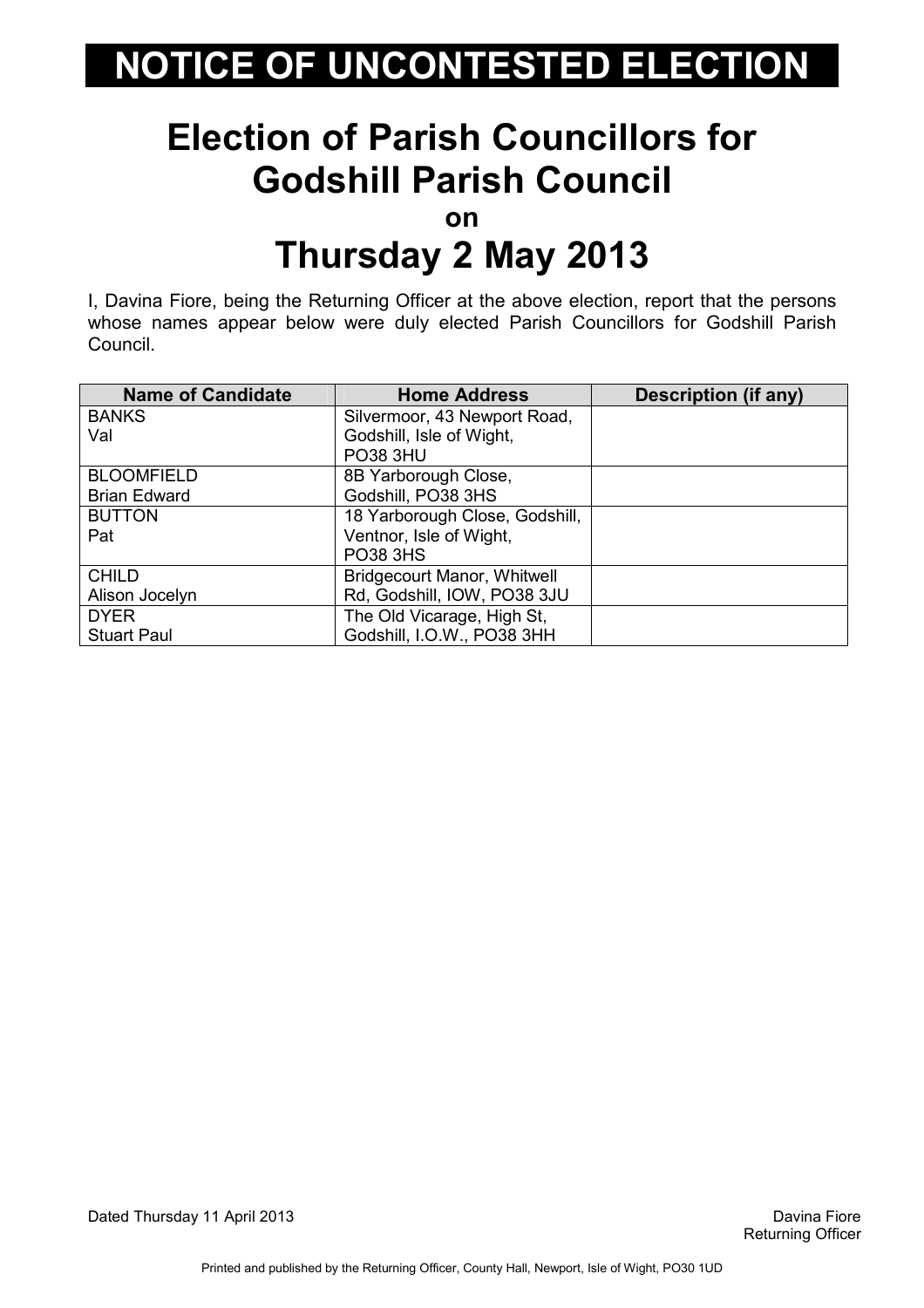#### Election of Parish Councillors for Gurnard Parish Council

on

#### Thursday 2 May 2013

I, Davina Fiore, being the Returning Officer at the above election, report that the persons whose names appear below were duly elected Parish Councillors for Gurnard Parish Council.

| <b>Name of Candidate</b> | <b>Home Address</b>            | <b>Description (if any)</b> |
|--------------------------|--------------------------------|-----------------------------|
| <b>BUGDEN</b>            | 19 Cockleton Lane, Gurnard,    |                             |
| Marie                    | Isle of Wight, PO31 8JE        |                             |
| <b>FULLER</b>            | 74 Wyatts Lane, Cowes, Isle of | Independent                 |
| Paul Andrew              | Wight, PO31 8QA                |                             |
| <b>HARRISON</b>          | 57 Hilton Rd, Gurnard,         |                             |
| Sean                     | <b>PO31 8JB</b>                |                             |
| <b>JACOBS</b>            | 23 Cockleton Lane, Gurnard,    |                             |
| Alan                     | IOW, PO31 8JE                  |                             |
| <b>JAVAID</b>            | 222 Gurnard Pines, Cockleton   |                             |
| Aslam                    | Lane, Gurnard, PO31 8RL        |                             |
| <b>MCKEAN</b>            | 1 Brooklyn Cottages, Worsley   |                             |
| Jane Alison              | Lane, Gurnard, Cowes,          |                             |
|                          | PO31 8JS                       |                             |
| <b>MCNEILL</b>           | 47 Osborne Court, Cowes,       |                             |
| Mark                     | PO31 7QS                       |                             |
| <b>NOLAN</b>             | 2 Shore Road, Gurnard,         |                             |
| <b>Terry Francis</b>     | Cowes, IW, PO31 8LB            |                             |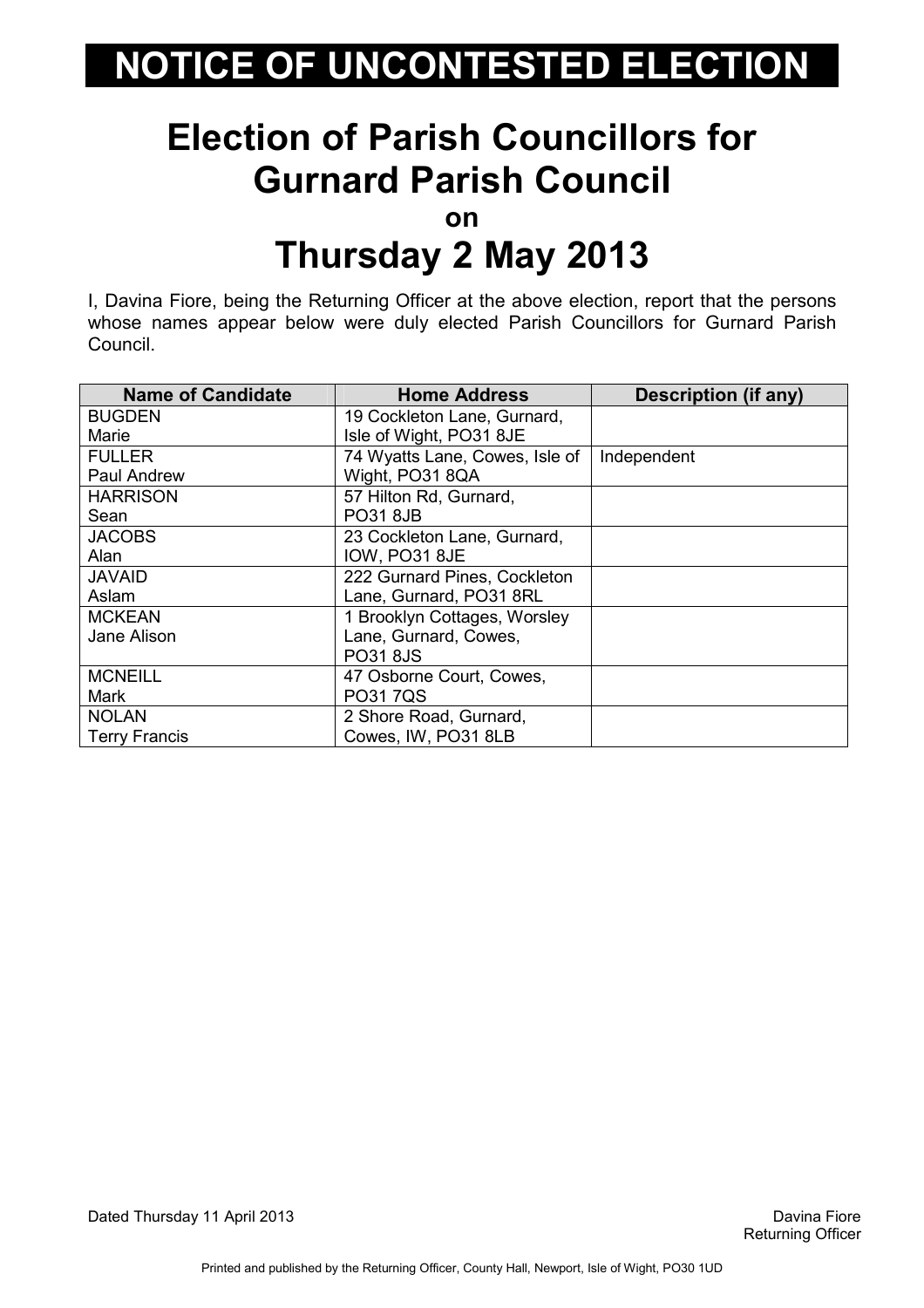#### Election of Councillors for Havenstreet and Ashey Parish Council on Thursday 2 May 2013

I, Davina Fiore, being the Returning Officer at the above election, report that the persons whose names appear below were duly elected Councillors for Havenstreet and Ashey Parish Council.

| <b>Name of Candidate</b> | <b>Home Address</b>           | <b>Description (if any)</b> |
|--------------------------|-------------------------------|-----------------------------|
| <b>BELL</b>              | Whitefield House, Ashey Road, | <b>Ashey Resident</b>       |
| Lis                      | Ryde, Isle Of Wight, PO33 4BD |                             |
| <b>GAUNTLETT</b>         | Rosemary Vineyard,            |                             |
| <b>Conrad Martin</b>     | Smallbrooke Lane, Ryde,       |                             |
|                          | <b>PO33 4BE</b>               |                             |
| <b>HATTERSLEY</b>        | Windyridge, Main Road,        |                             |
| Veronica Ann             | Havenstreet, Isle of Wight,   |                             |
|                          | <b>PO33 4DR</b>               |                             |
| <b>MILLS</b>             | 4 West Ashey Cottage, Ashey   | Joiner                      |
| <b>Nick Peter</b>        | Road, Ryde, IW, PO33 4AX      |                             |
| <b>SIMON</b>             | Aldermoor Farm, Upton Rd,     | Vav (Phonetic Spelling of   |
| Vav                      | Ryde, IOW, PO33 3LA           | Mhairi)                     |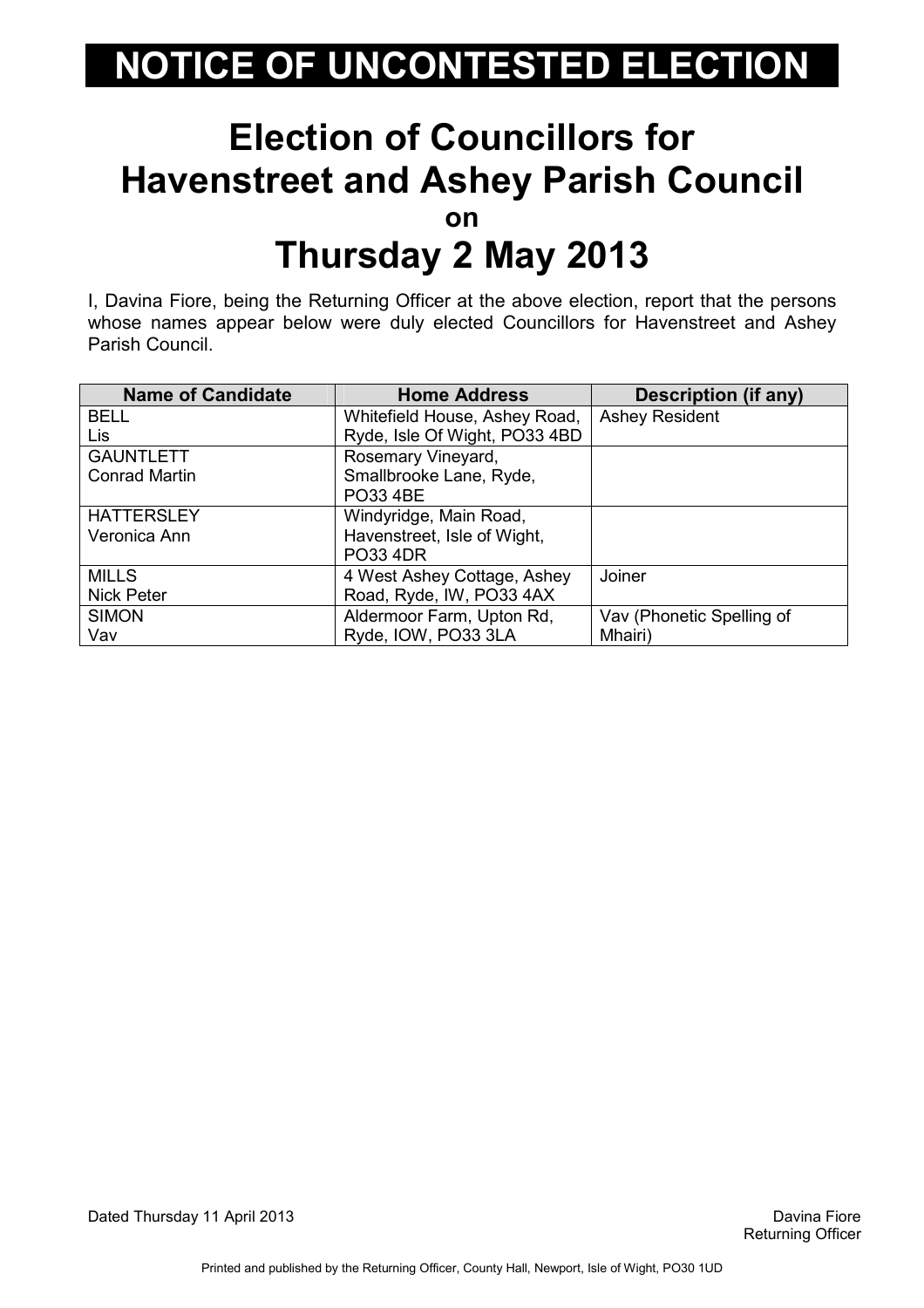#### Election of Councillors for Lake Parish Council - Lake North Ward on Thursday 2 May 2013

I, Davina Fiore, being the Returning Officer at the above election, report that the persons whose names appear below were duly elected Councillors for Lake Parish Council - Lake North Ward.

| <b>Name of Candidate</b> | <b>Home Address</b>           | Description (if any)     |
|--------------------------|-------------------------------|--------------------------|
| <b>ANSCOMB</b>           | 19 The Fairway, Lake, Isle of | Independent For Lake Not |
| David Arthur             | Wight, PO36 9EF               | <b>Party Politics</b>    |
| <b>GOODALL</b>           | 51 The Fairway, Lake,         | To Help People In Lake   |
| Naomi Winifred           | Sandown, I.O.W, PO36 9EG      |                          |
| <b>HARDY</b>             | 80 Fairfield Gardens, Lake,   |                          |
| David John               | PO36 9EZ                      |                          |
| <b>HORTON</b>            | Osterley Lodge, 62 Sandown    |                          |
| Susan Elizabeth Mary     | Road, Lake, IW, PO36 9JX      |                          |
| <b>PRICE</b>             | 11 Sandown Road, Lake,        |                          |
| Hilton                   | Sandown, Isle of Wight,       |                          |
|                          | <b>PO36 9JL</b>               |                          |
| <b>WHITE</b>             | Hideaway, Talbot Rd, Lake,    |                          |
| Gerry                    | <b>PO36 8NP</b>               |                          |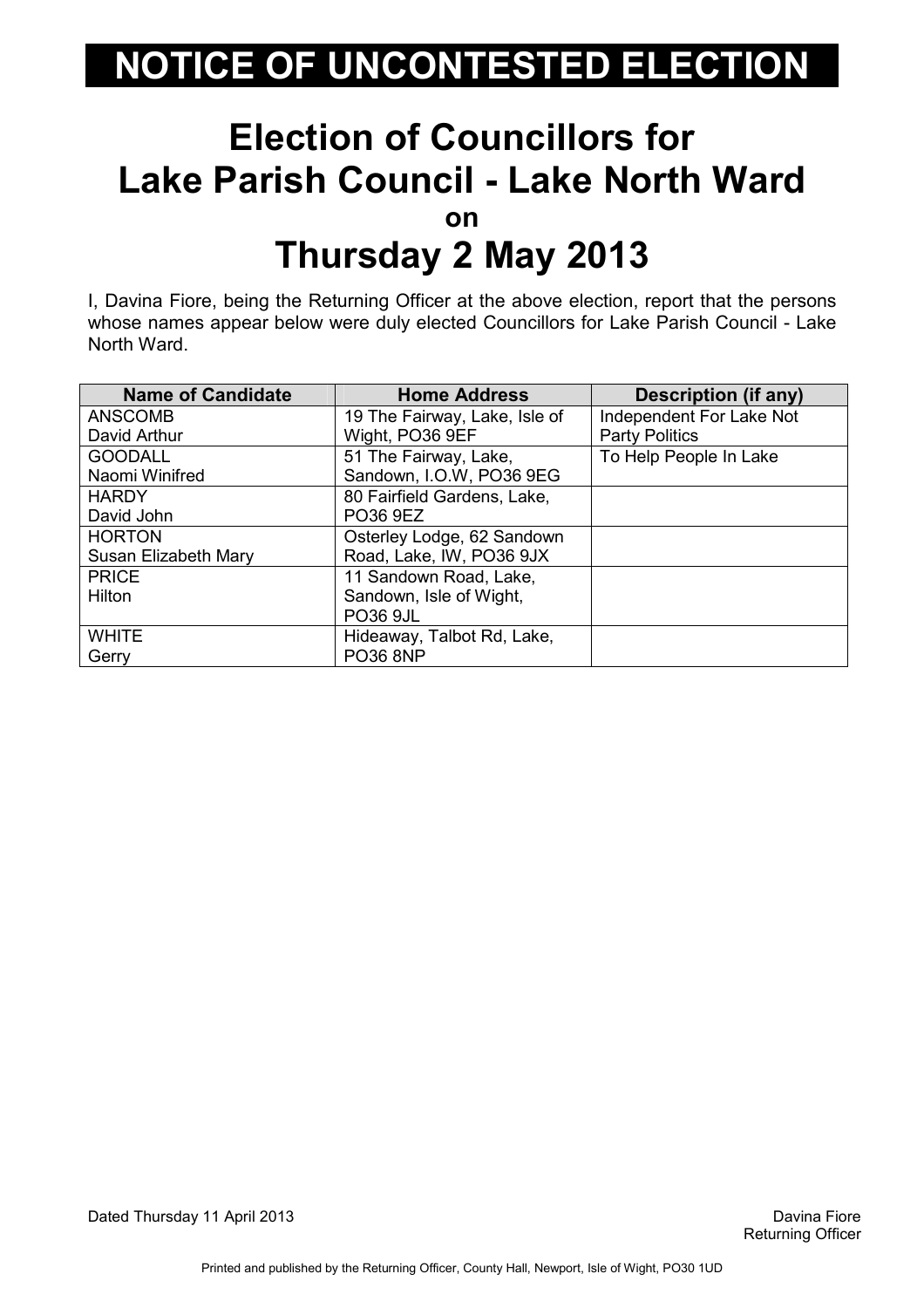#### Election of Councillors for Lake Parish Council - Lake South Ward on Thursday 2 May 2013

I, Davina Fiore, being the Returning Officer at the above election, report that the persons whose names appear below were duly elected Councillors for Lake Parish Council - Lake South Ward.

| <b>Name of Candidate</b> | <b>Home Address</b>         | <b>Description (if any)</b> |
|--------------------------|-----------------------------|-----------------------------|
| <b>STEPHENS</b>          | 69 Forest Road, Winford,    |                             |
| Derek Arthur             | Sandown, PO36 0JZ           |                             |
| <b>THEOBALD</b>          | Reilly's End, Denness Path, |                             |
| Vera Ann                 | Lake, PO36 8PH              |                             |

Dated Thursday 11 April 2013 Davina Fiore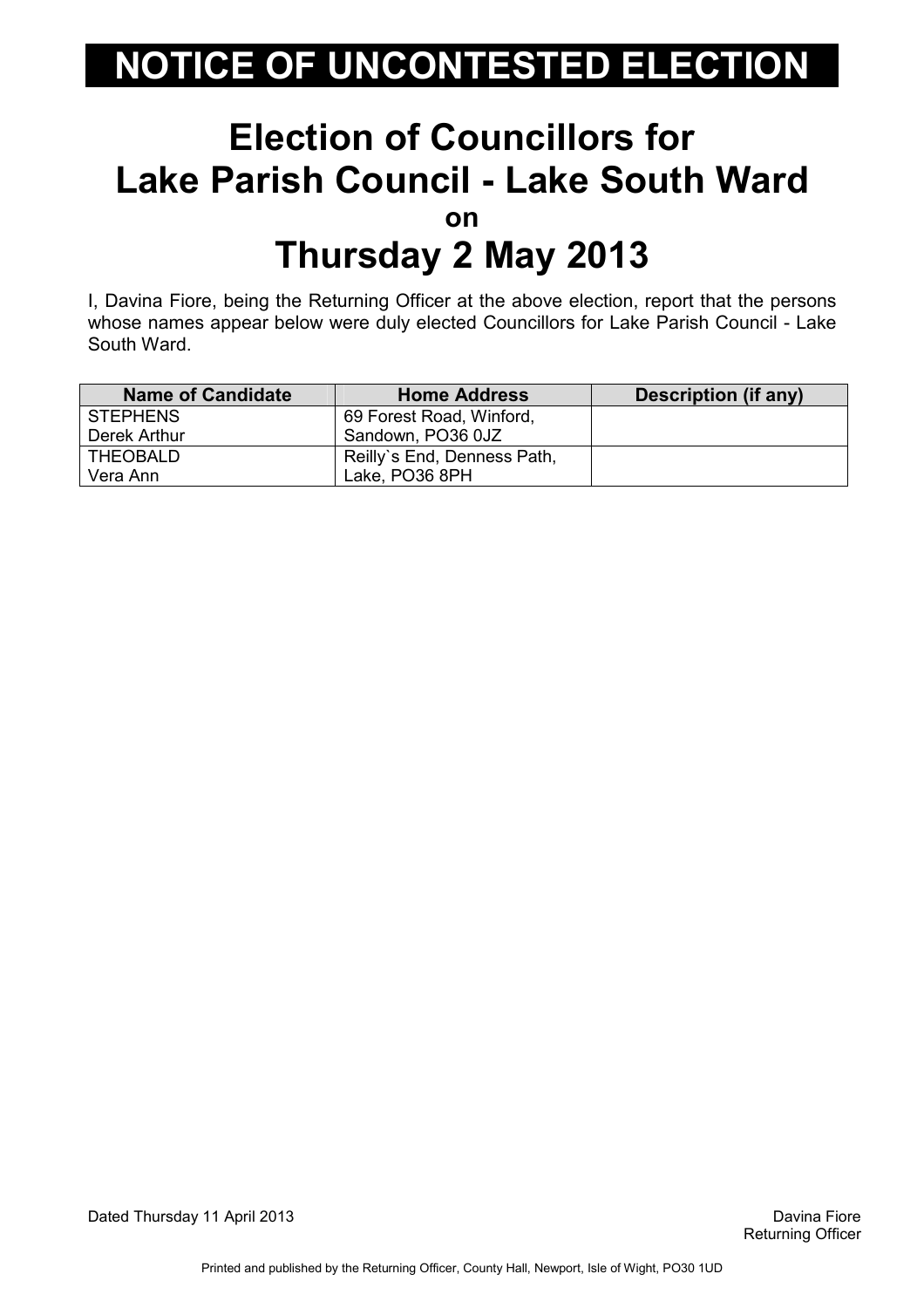#### Election of Councillors for Nettlestone and Seaview Parish Council on Thursday 2 May 2013

I, Davina Fiore, being the Returning Officer at the above election, report that the persons whose names appear below were duly elected Councillors for Nettlestone and Seaview Parish Council.

| <b>Name of Candidate</b> | <b>Home Address</b>              | Description (if any)               |
|--------------------------|----------------------------------|------------------------------------|
| <b>BRADFORD</b>          | Palmarsu, 16 Greenham Drive,     |                                    |
| Keith                    | Seaview, PO34 5LA                |                                    |
| <b>COLLEDGE</b>          | Farningham, Ryde Rd,             |                                    |
| Roy                      | Seaview, IOW, PO34 5AA           |                                    |
| <b>FOXLEY</b>            | Knot Cottage, Rope Walk,         |                                    |
| Margery Diane            | Seaview, Isle of Wight,          |                                    |
|                          | <b>PO34 5EY</b>                  |                                    |
| <b>JARMAN</b>            | 14 High Salterns, Seaview,       |                                    |
| Peggy                    | I.O.W, PO34 5AS                  |                                    |
| <b>KALAHER</b>           | Dolphina, Nettlestone Green,     | <b>Retired Local Government</b>    |
| John                     | Seaview, Isle of Wight,          | <b>Officer. Current Councillor</b> |
|                          | <b>PO34 5DY</b>                  |                                    |
| <b>SHIMMEN</b>           | Sea Change, 11 Sandcove          | Retired Journalist Living In       |
| <b>Muriel Betty</b>      | Rise, Seaview, Isle of Wight,    | Seaview                            |
|                          | <b>PO34 5AX</b>                  |                                    |
| <b>TURNER</b>            | 30 Rowan Tree Drive,             |                                    |
| William John             | Seaview, PO34 5JP                |                                    |
| <b>TUSON</b>             | Solent View, 1 Nettlestone Hill, | <b>Receptionist Vets</b>           |
| Diana Margaret           | Seaview, I.O.W.                  |                                    |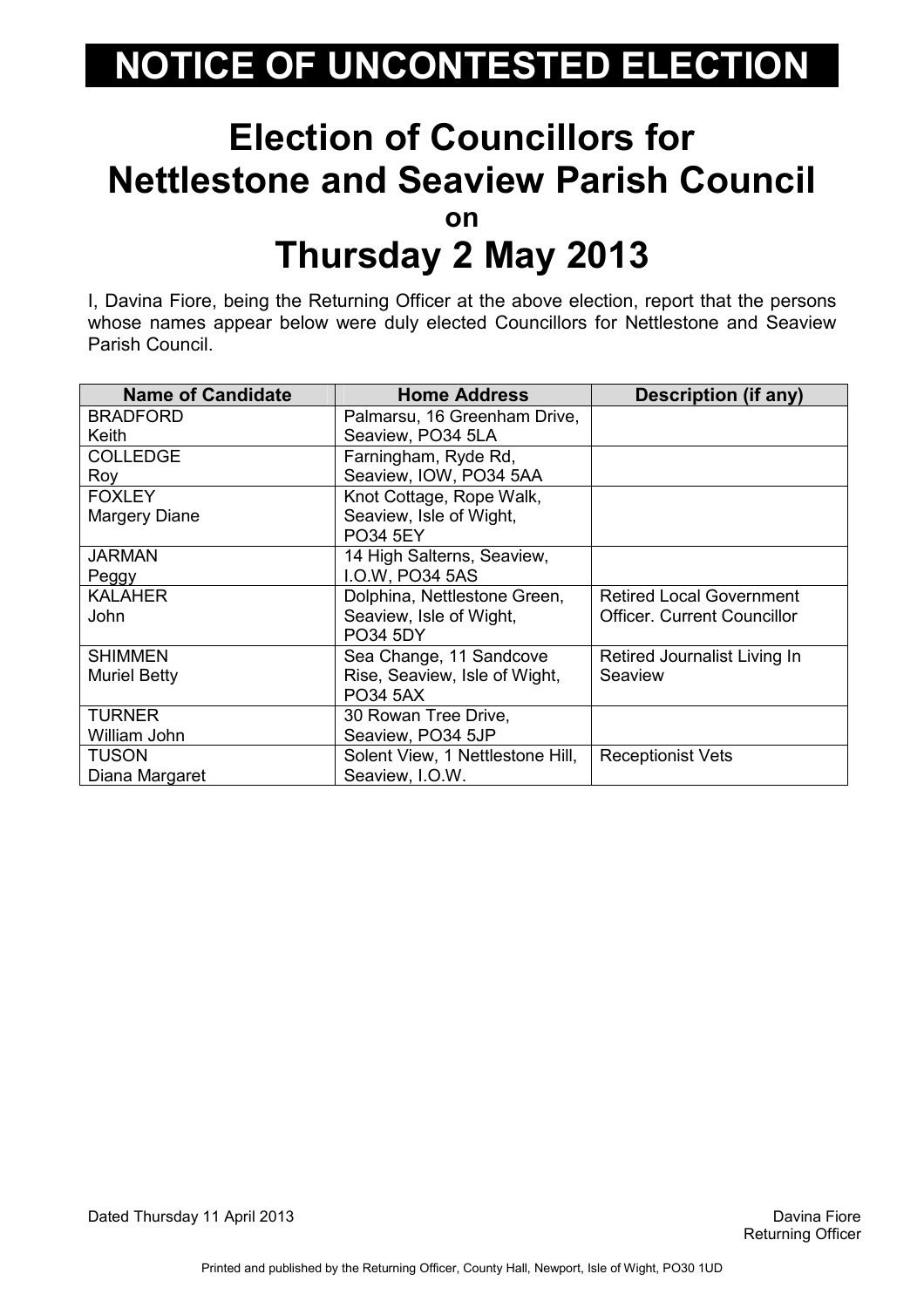### Election of Parish Councillors for Newchurch Parish Council

on

#### Thursday 2 May 2013

I, Davina Fiore, being the Returning Officer at the above election, report that the persons whose names appear below were duly elected Parish Councillors for Newchurch Parish Council.

| <b>Name of Candidate</b> | <b>Home Address</b>          | <b>Description (if any)</b> |
|--------------------------|------------------------------|-----------------------------|
| <b>BEVAN</b>             | The Evergreens, Winford      |                             |
| <b>Roy Anthony</b>       | Road, Newchurch, PO36 0LZ    |                             |
| <b>DAVISON</b>           | School House, School Lane,   |                             |
| June Elizabeth           | Newchurch, I.O.W, PO36 0NL   |                             |
| <b>EARLEY</b>            | White Dymes, Winford Road,   |                             |
| John William             | Newchurch, I.O.W., PO36 0NE  |                             |
| <b>HARRIS</b>            | Hill Farm Cottage, Hill Top, |                             |
| Rodney Leonard           | <b>Newchurch</b>             |                             |
| <b>LLEWELLYN</b>         | 28 Forest Way, Winford,      |                             |
| Derek Robert             | Sandown, Isle of Wight,      |                             |
|                          | <b>PO36 0JN</b>              |                             |
| <b>RICHARDS</b>          | Popes Farm, Newchurch, IW,   |                             |
| Colin                    | <b>PO36 0NF</b>              |                             |
| <b>VINCENT</b>           | Brooklands, Winford Road,    |                             |
| Pauline Anne             | Newchurch, Isle of Wight,    |                             |
|                          | <b>PO36 0NE</b>              |                             |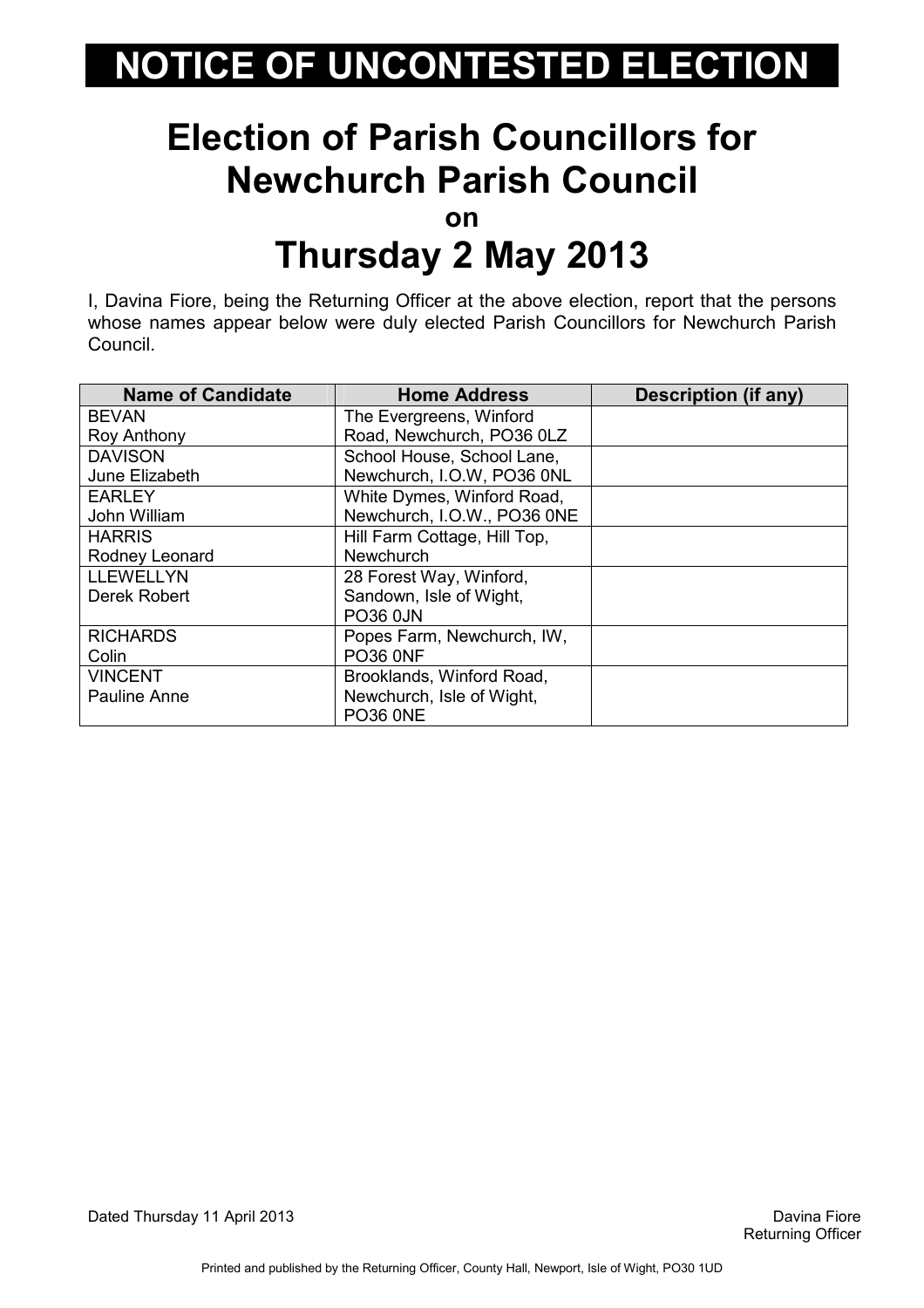#### Election of Councillors for Newport Parish Council - Carisbrooke **Ward** on

# Thursday 2 May 2013

I, Davina Fiore, being the Returning Officer at the above election, report that the persons whose names appear below were duly elected Councillors for Newport Parish Council - Carisbrooke Ward.

| <b>Name of Candidate</b> | <b>Home Address</b>       | Description (if any) |
|--------------------------|---------------------------|----------------------|
| HOBART                   | South Farm Cottage, Sandy |                      |
| John Vere                | Lane, Newport, PO30 3EA   |                      |
| <b>MARTIN</b>            | 79 Alvington Manor View,  |                      |
| Terrv                    | <b>PO30 5NZ</b>           |                      |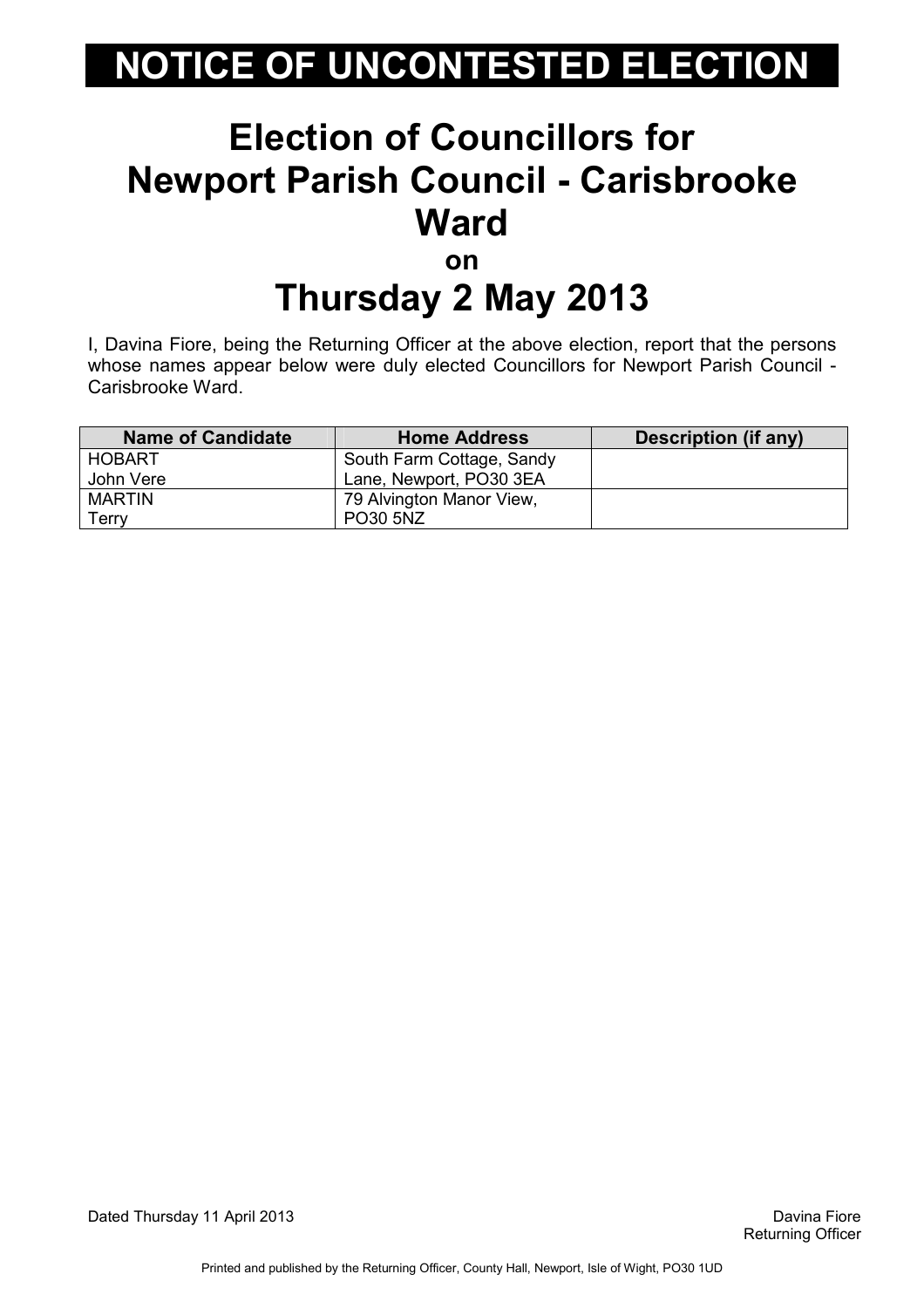#### Election of Councillors for Newport Parish Council - Newport South **Ward** on

# Thursday 2 May 2013

I, Davina Fiore, being the Returning Officer at the above election, report that the persons whose names appear below were duly elected Councillors for Newport Parish Council - Newport South Ward.

| <b>Name of Candidate</b> | <b>Home Address</b>          | <b>Description (if any)</b> |
|--------------------------|------------------------------|-----------------------------|
| <b>DIXCEY</b>            | 43 Chapel St, Newport, IW,   |                             |
| Deborah Anne             | PO30 1PZ                     |                             |
| SMART                    | Top Flat, 133 Whitepit Lane, |                             |
| <b>Shirley Amy</b>       | Newport, PO30 1NH            |                             |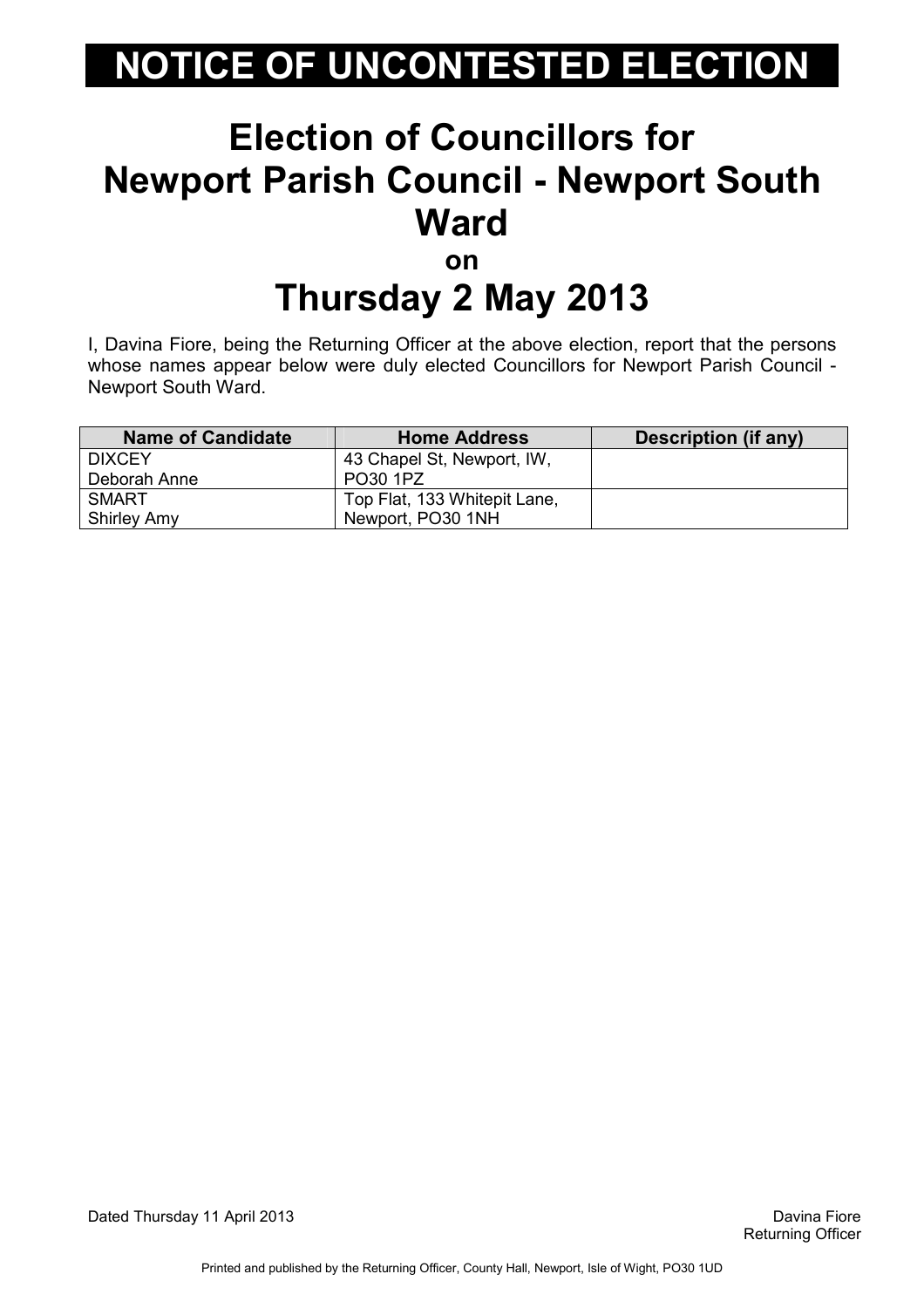#### Election of Councillors for Niton and Whitwell Parish Council - Niton **Ward** on

# Thursday 2 May 2013

I, Davina Fiore, being the Returning Officer at the above election, report that the persons whose names appear below were duly elected Councillors for Niton and Whitwell Parish Council - Niton Ward.

| <b>Name of Candidate</b> | <b>Home Address</b>             | <b>Description (if any)</b> |
|--------------------------|---------------------------------|-----------------------------|
| <b>BOILEAU GOAD</b>      | Sundial Cottage, Rectory Lane,  |                             |
| Jon                      | Niton, PO38 2AX                 |                             |
| <b>INNES</b>             | Maycroft, Barrack Shute, Niton, |                             |
| Margaret Ann             | Isle of Wight                   |                             |
| <b>PEACH</b>             | Chalton, High Street, Niton,    |                             |
| Charlie                  | Isle of Wight, PO38 2AZ         |                             |
| <b>STOTESBURY</b>        | Rosebank, High St, Niton, Isle  |                             |
| John Andrew              | of Wight, PO38 2AZ              |                             |
| <b>YOUNG</b>             | Iris Cottage, Puckwell Lane,    |                             |
| <b>Jonathan Charles</b>  | Niton, Ventnor, Isle of Wight,  |                             |
|                          | <b>PO38 2AY</b>                 |                             |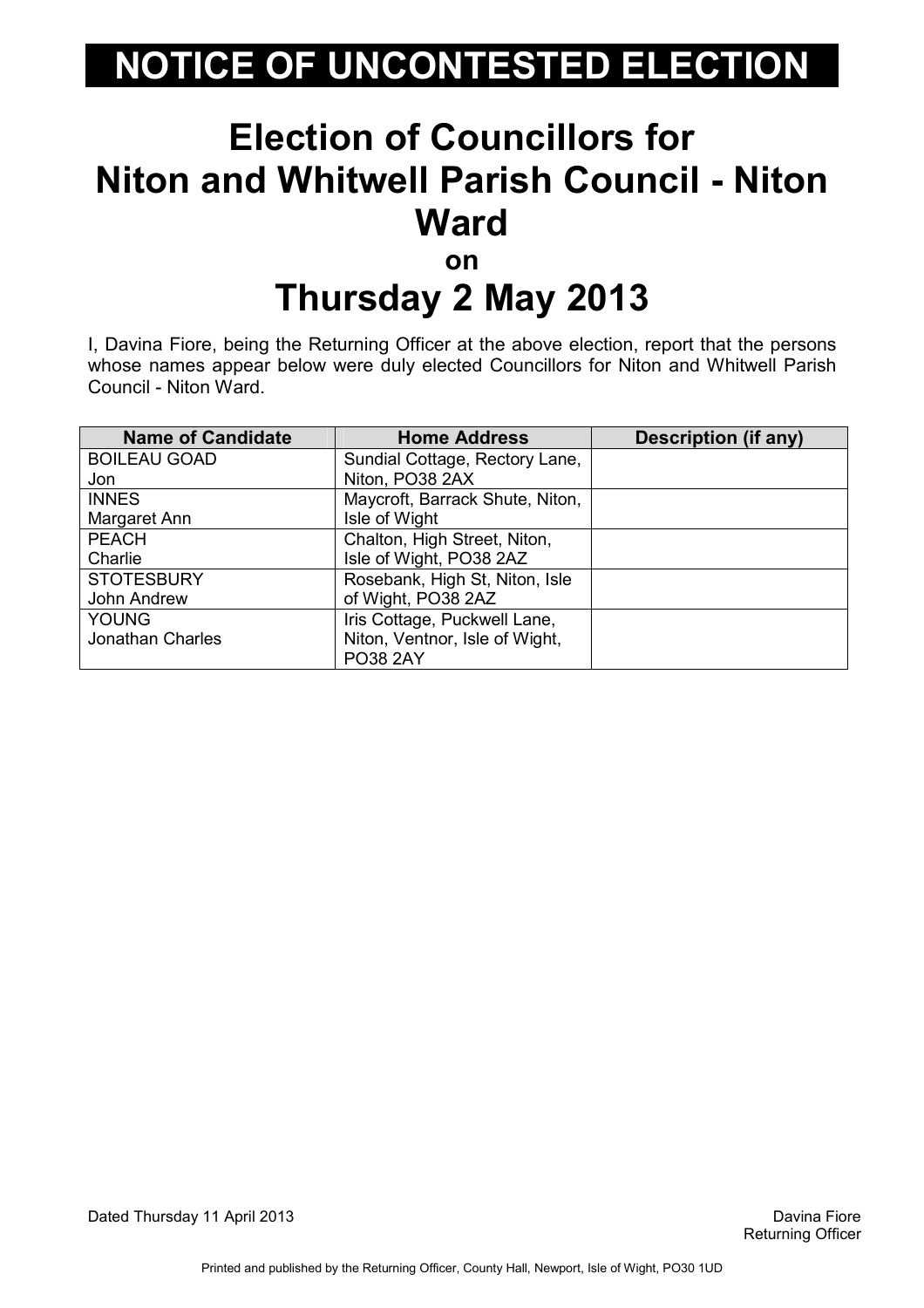#### Election of Councillors for Niton and Whitwell Parish Council - Whitwell Ward on

# Thursday 2 May 2013

I, Davina Fiore, being the Returning Officer at the above election, report that the persons whose names appear below were duly elected Councillors for Niton and Whitwell Parish Council - Whitwell Ward.

| <b>Name of Candidate</b> | <b>Home Address</b>              | Description (if any) |
|--------------------------|----------------------------------|----------------------|
| <b>FRADGLEY</b>          | Ashknowle House, Ashknowle       |                      |
| Keith                    | Lane, Whitwell, Ventnor, IW,     |                      |
|                          | <b>PO38 2PP</b>                  |                      |
| <b>HAYTACK</b>           | School House, Ventnor Road,      |                      |
| Simon Peter              | Whitwell, IOW                    |                      |
| <b>MELVILLE</b>          | 4 Farm Cottages, Ventnor         |                      |
| <b>Graham Robert</b>     | Road, Whitwell, Ventnor, Isle of |                      |
|                          | Wight, PO38 2PU                  |                      |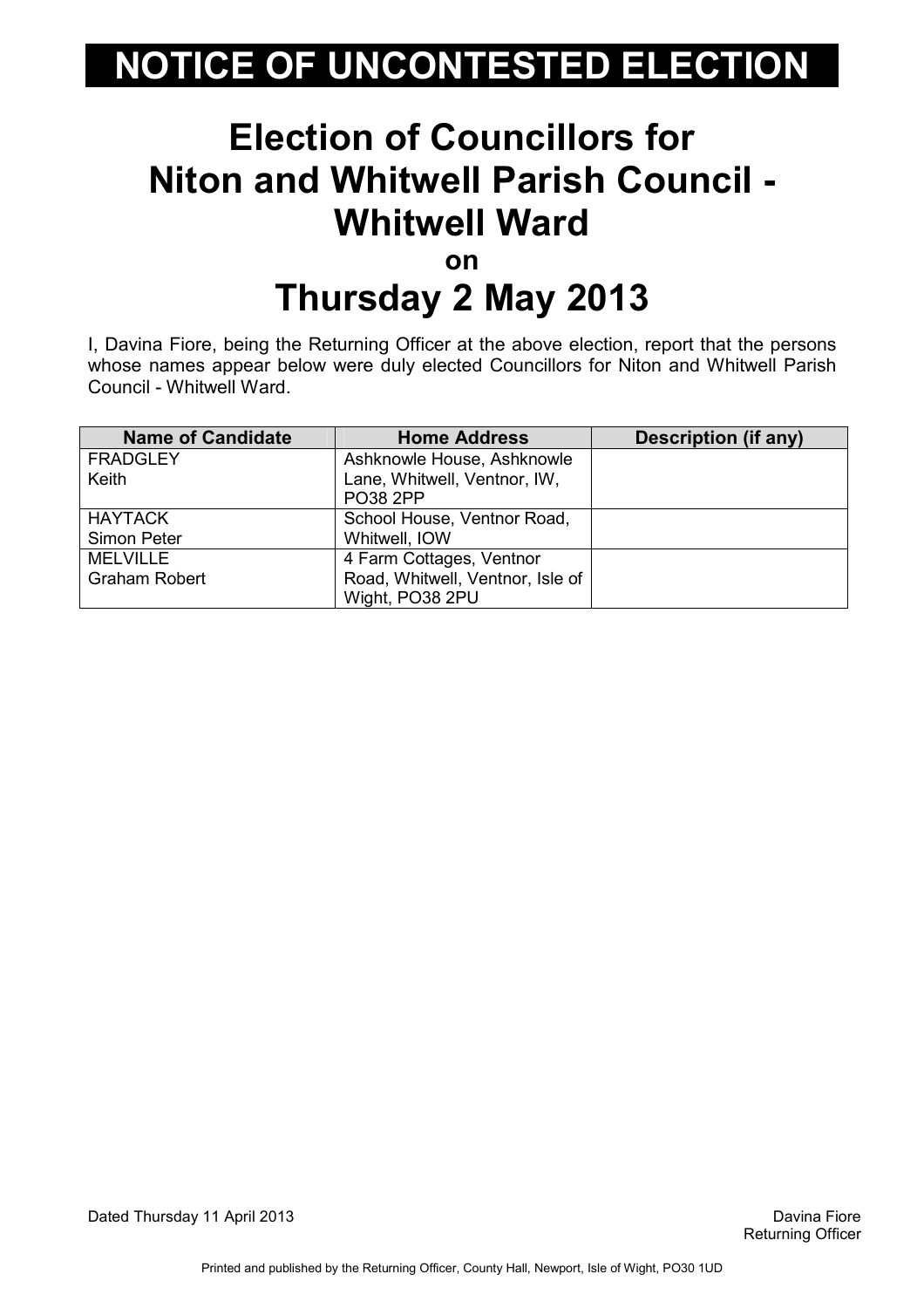#### Election of Councillors for Northwood Parish Council on Thursday 2 May 2013

I, Davina Fiore, being the Returning Officer at the above election, report that the persons whose names appear below were duly elected Councillors for Northwood Parish Council.

| <b>Name of Candidate</b> | <b>Home Address</b>           | <b>Description (if any)</b> |
|--------------------------|-------------------------------|-----------------------------|
| <b>FERRIS</b>            | 52 Mill Hill Road, Cowes, IW, |                             |
| Judy                     | <b>PO317EG</b>                |                             |
| <b>FULLER</b>            | 74 Wyatts Lane, Northwood,    | Independent                 |
| Paul Andrew              | Cowes, Isle of Wight,         |                             |
|                          | <b>PO31 8QA</b>               |                             |
| <b>MEW</b>               | 63 Horsebridge Hill, Newport, |                             |
| Ray                      | I.O.W., PO30 5TJ              |                             |
| <b>NICHOLSON</b>         | Sunnyside, Pallance Lane,     |                             |
| John                     | Northwood, Isle of Wight,     |                             |
|                          | <b>PO31 8LT</b>               |                             |
| <b>PULLEN</b>            | 86 Wyatts Lane, Northwood,    |                             |
| John Douglas             | Isle of Wight, PO31 8PY       |                             |
| <b>RIDDET</b>            | 46 Cockleton Lane, Gurnard,   |                             |
| John Christopher         | <b>PO31 8UD</b>               |                             |
| <b>SMITH</b>             | Greenwood, 85 Venner          |                             |
| Derek John               | Avenue, Northwood, IW,        |                             |
|                          | <b>PO31 8AG</b>               |                             |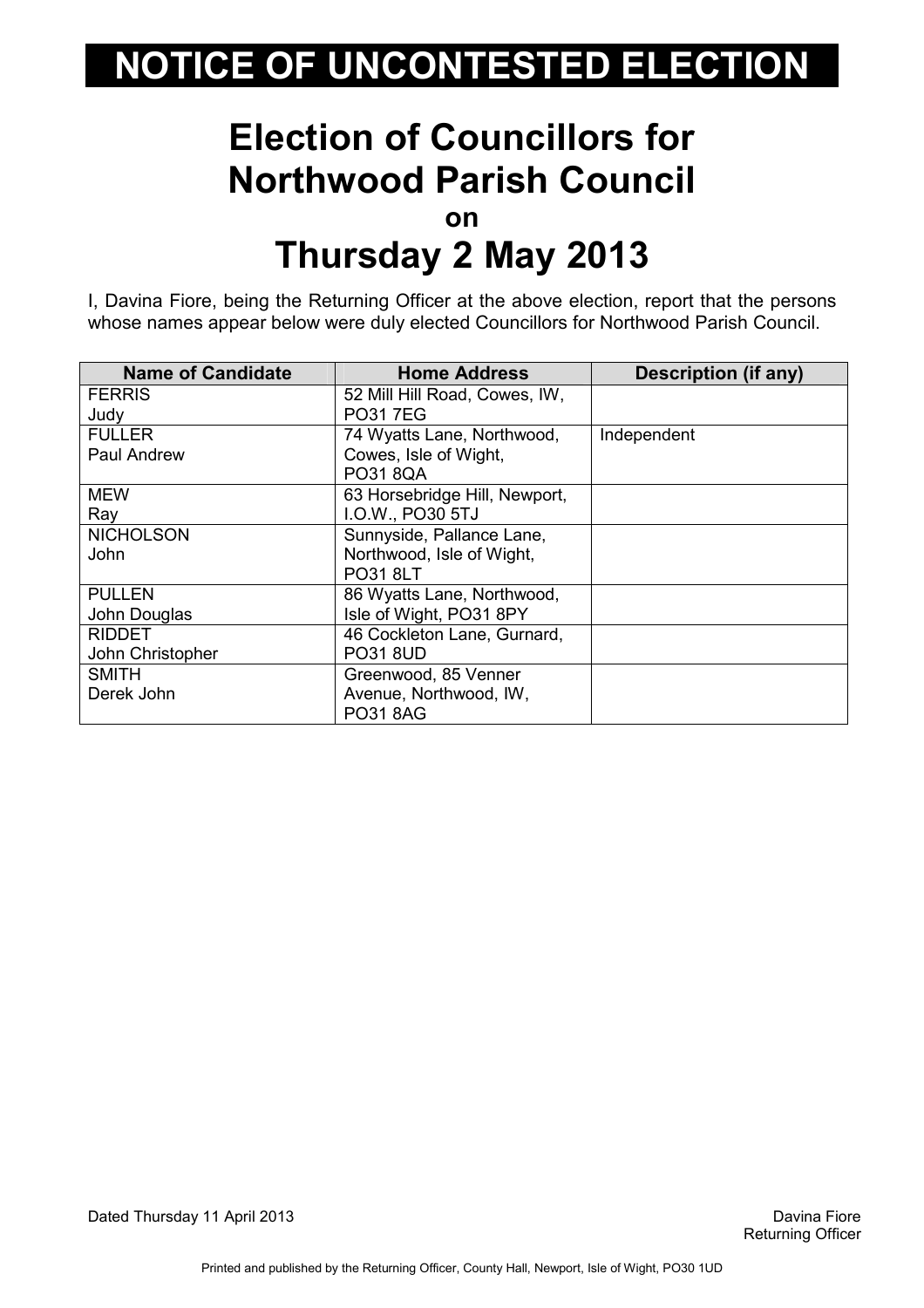#### Election of Parish Councillors for Rookley Parish Council

on

#### Thursday 2 May 2013

I, Davina Fiore, being the Returning Officer at the above election, report that the persons whose names appear below were duly elected Parish Councillors for Rookley Parish Council.

| <b>Name of Candidate</b> | <b>Home Address</b>           | Description (if any) |
|--------------------------|-------------------------------|----------------------|
| <b>MASTERS</b>           | Cypress House, Niton Road,    |                      |
| Peter Hubert             | Rookley, Isle of Wight,       |                      |
|                          | <b>PO38 3NX</b>               |                      |
| <b>RIGAUD BARRETT</b>    | Leverets Walk, Niton Rd,      |                      |
| lan James                | Rookley, I.O.W                |                      |
| <b>ROSS</b>              | Pidford Manor, Main Road,     |                      |
| Caroline Jane            | Rookley, IW, PO38 3NL         |                      |
| <b>RUSSELL</b>           | Bramble Lodge, Dolcroft Road, |                      |
| Michael Graham           | Rookley, Isle of Wight,       |                      |
|                          | <b>PO38 3NT</b>               |                      |
| <b>WILLIS</b>            | Van Diemans, Niton Road,      |                      |
| Colin John               | Rookley, Ventnor, PO38 3NU    |                      |
| <b>WILLS</b>             | Highwood House, Highwood      |                      |
| Elizabeth Ann            | Lane, Rookley, Isle of Wight  |                      |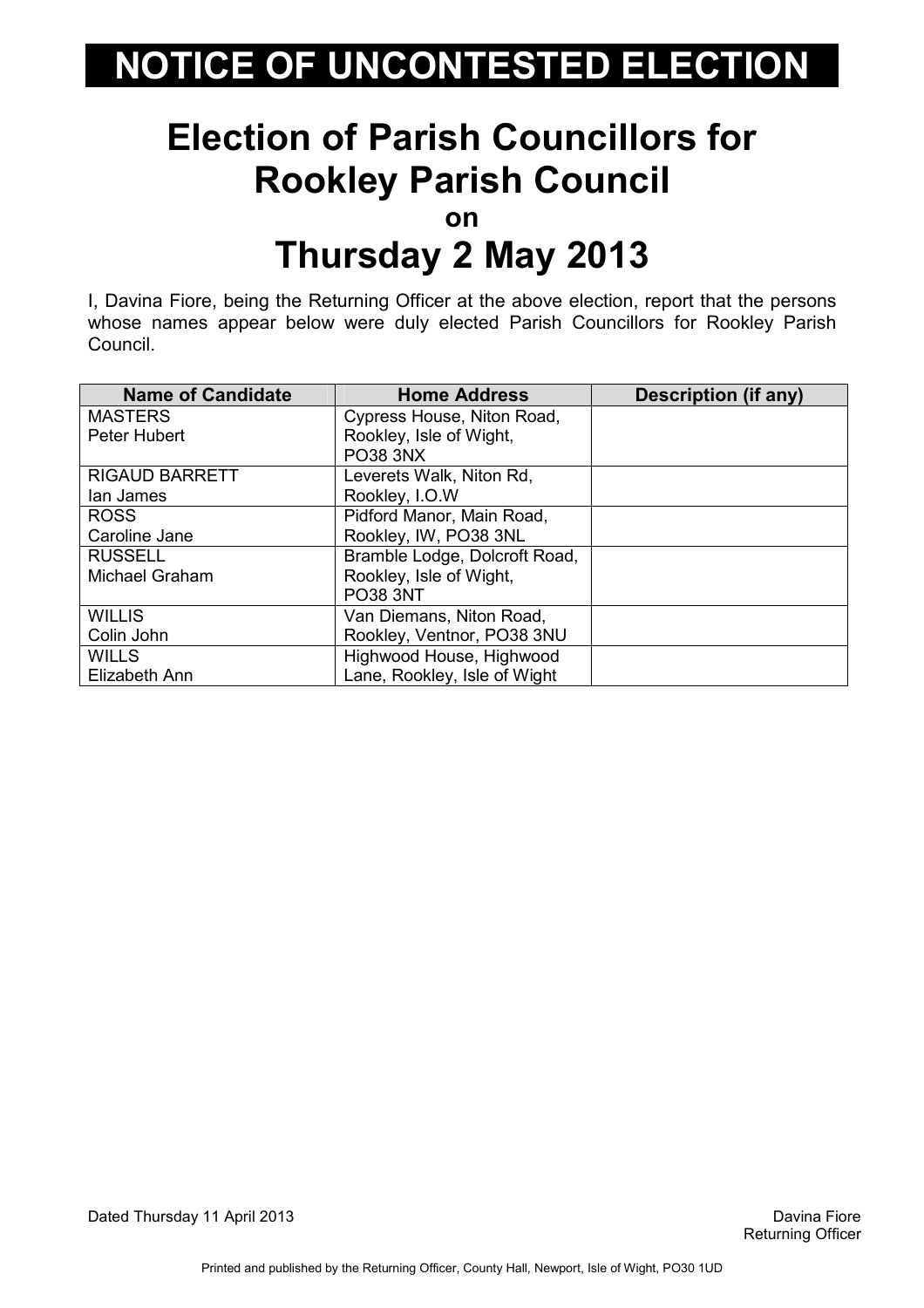#### Election of Councillors for Ryde Town Council - Binstead Ward on Thursday 2 May 2013

I, Davina Fiore, being the Returning Officer at the above election, report that the persons whose names appear below were duly elected Councillors for Ryde Town Council - Binstead Ward.

| <b>Name of Candidate</b> | <b>Home Address</b>            | Description (if any) |
|--------------------------|--------------------------------|----------------------|
| <b>WAKELEY</b>           | 3 Spencer Close, Ryde, IW,     | Non-Aligned          |
| Tim                      | <b>PO33 3AW</b>                |                      |
| <b>WARLOW</b>            | 21 Chapel Road, Binstead, Isle |                      |
| Ivor George              | of Wight, PO33 3RT             |                      |

Dated Thursday 11 April 2013 Davina Fiore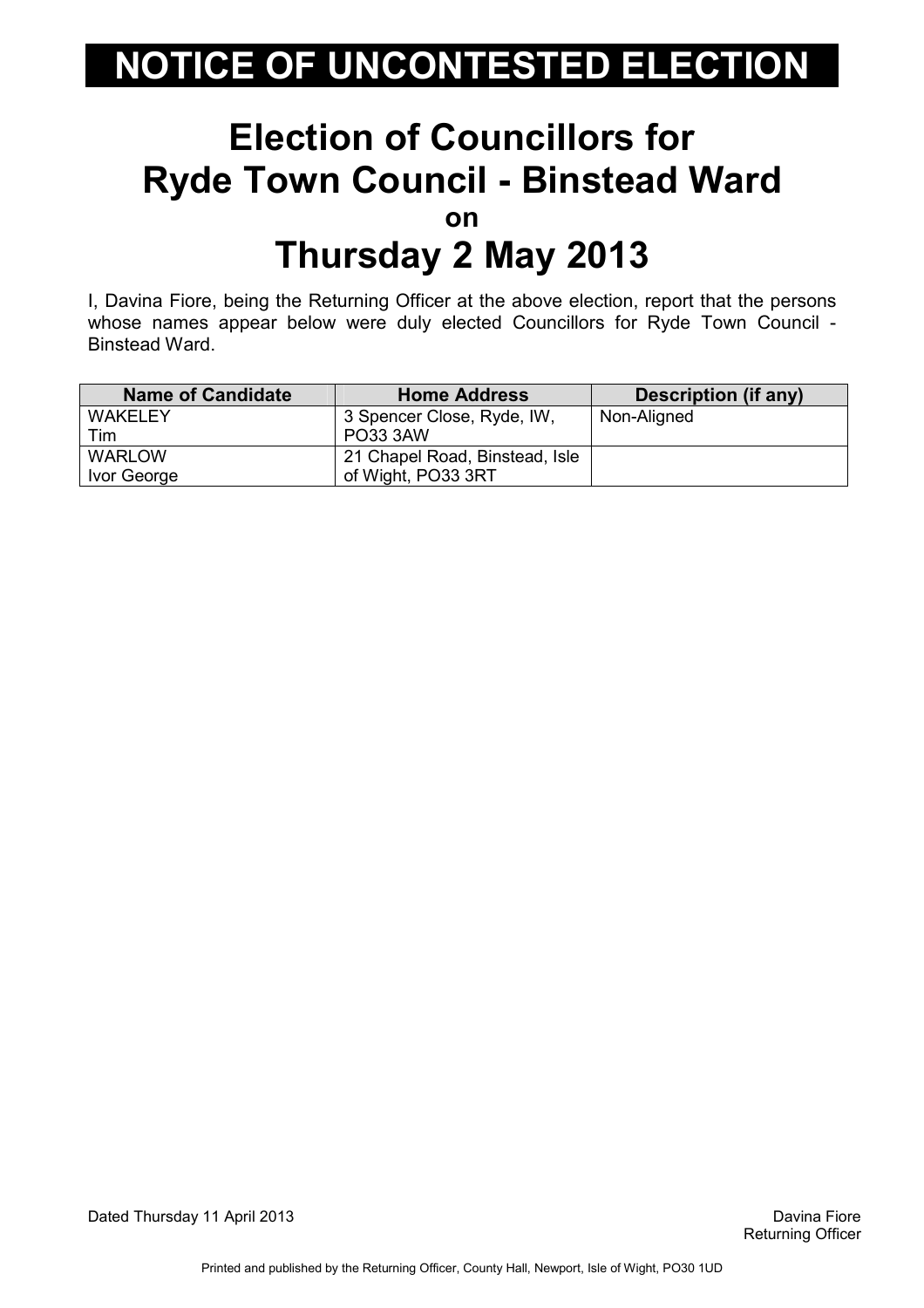#### Election of Councillors for Ryde Town Council - Haylands Ward on Thursday 2 May 2013

I, Davina Fiore, being the Returning Officer at the above election, report that the persons whose names appear below were duly elected Councillors for Ryde Town Council - Haylands Ward.

| <b>Name of Candidate</b> | <b>Home Address</b>         | Description (if any) |
|--------------------------|-----------------------------|----------------------|
| <b>GAUNTLETT</b>         | Rosemary Vineyard,          |                      |
| Conrad Martin            | Smallbrooke Lane, Ryde      |                      |
| <b>ROSS</b>              | 283 Upton Road, Ryde, I.W., |                      |
| <b>Malcolm</b>           | <b>PO33 3HP</b>             |                      |

Dated Thursday 11 April 2013 Davina Fiore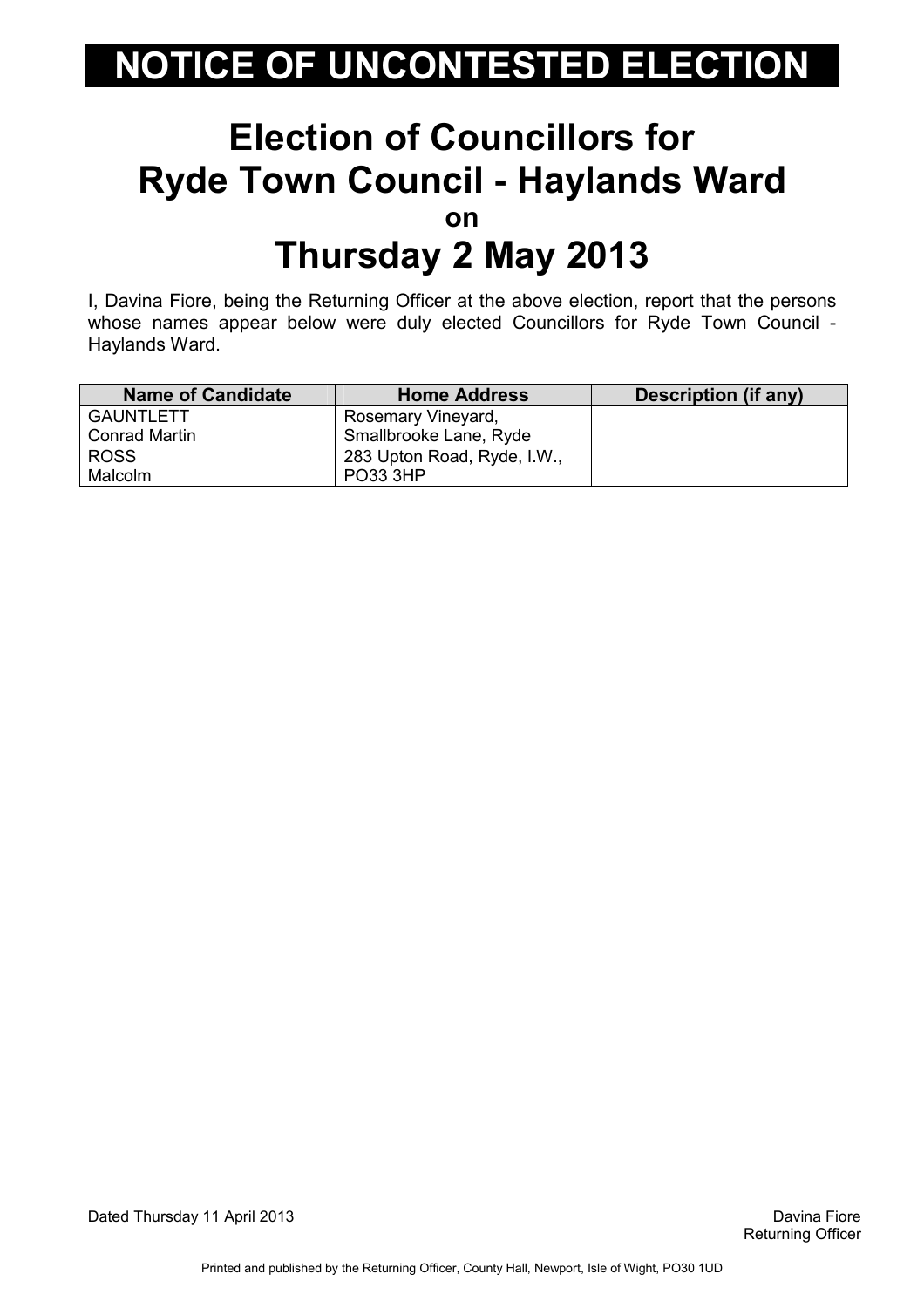#### Election of Councillors for Ryde Town Council - Ryde East Ward on Thursday 2 May 2013

I, Davina Fiore, being the Returning Officer at the above election, report that the persons whose names appear below were duly elected Councillors for Ryde Town Council - Ryde East Ward.

| <b>Name of Candidate</b> | <b>Home Address</b>           | Description (if any)            |
|--------------------------|-------------------------------|---------------------------------|
| <b>KNOWLES</b>           | Taunton House, 26             |                                 |
| Dave                     | Marlborough Road, Ryde, I.W., |                                 |
|                          | <b>PO33 1AB</b>               |                                 |
| <b>TAYLOR</b>            | 14 The Firs, West Hill Road,  | <b>Secondary School Teacher</b> |
| Gary                     | Ryde, Isle Of Wight, PO33 1FN |                                 |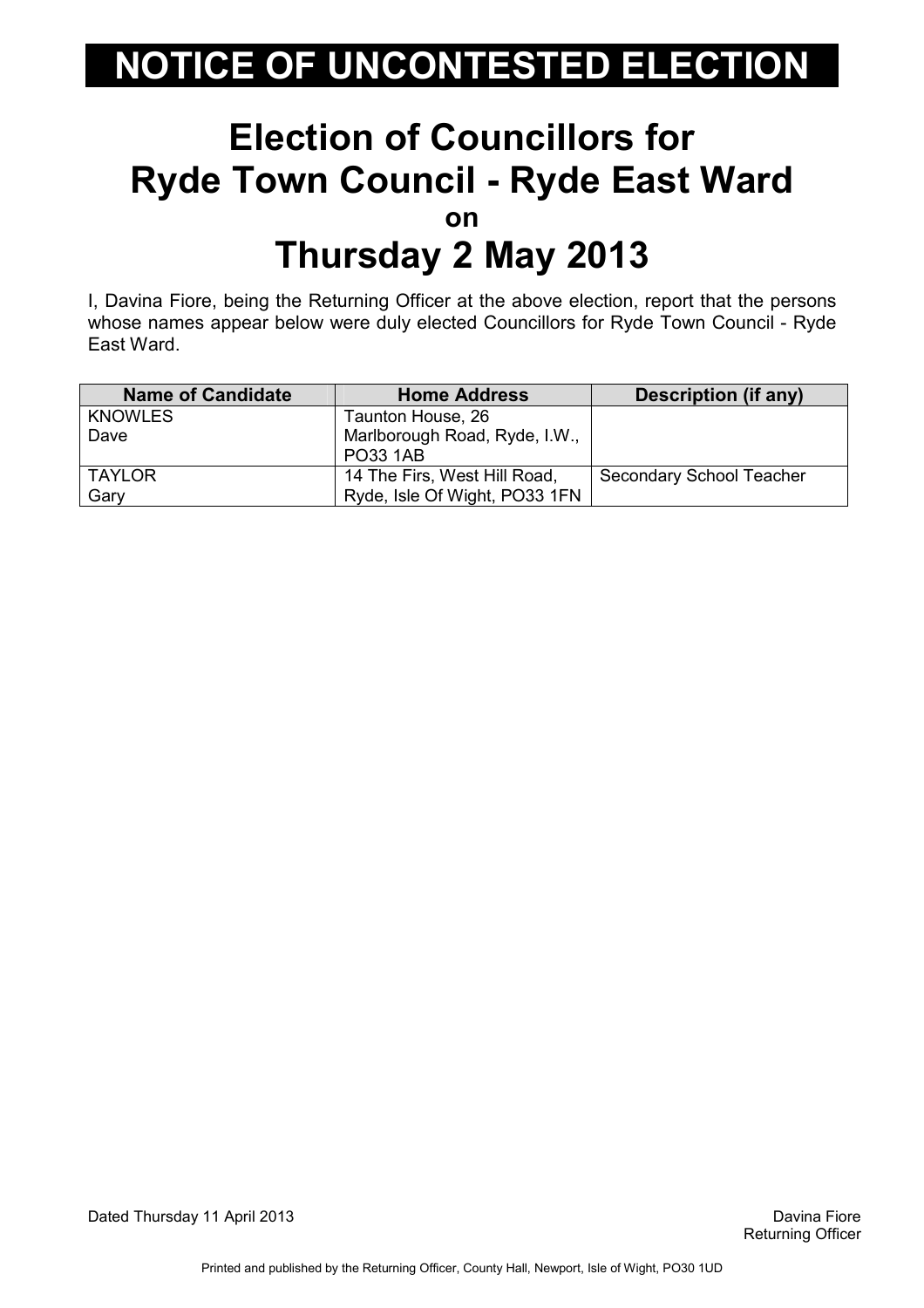#### Election of Councillors for Ryde Town Council - Ryde North East **Ward** on

### Thursday 2 May 2013

I, Davina Fiore, being the Returning Officer at the above election, report that the persons whose names appear below were duly elected Councillors for Ryde Town Council - Ryde North East Ward.

| <b>Name of Candidate</b> | <b>Home Address</b>         | Description (if any)              |
|--------------------------|-----------------------------|-----------------------------------|
| <b>MOORE</b>             | Stone Cottage, The Strand,  | <b>Retired Insurance Official</b> |
| David Arthur Stanley     | Ryde, PO33 1JH              |                                   |
| <b>WHITTLE</b>           | Hunters Way, Binstead Hill, |                                   |
| Wayne                    | Ryde, I.O.W., PO33 3RP      |                                   |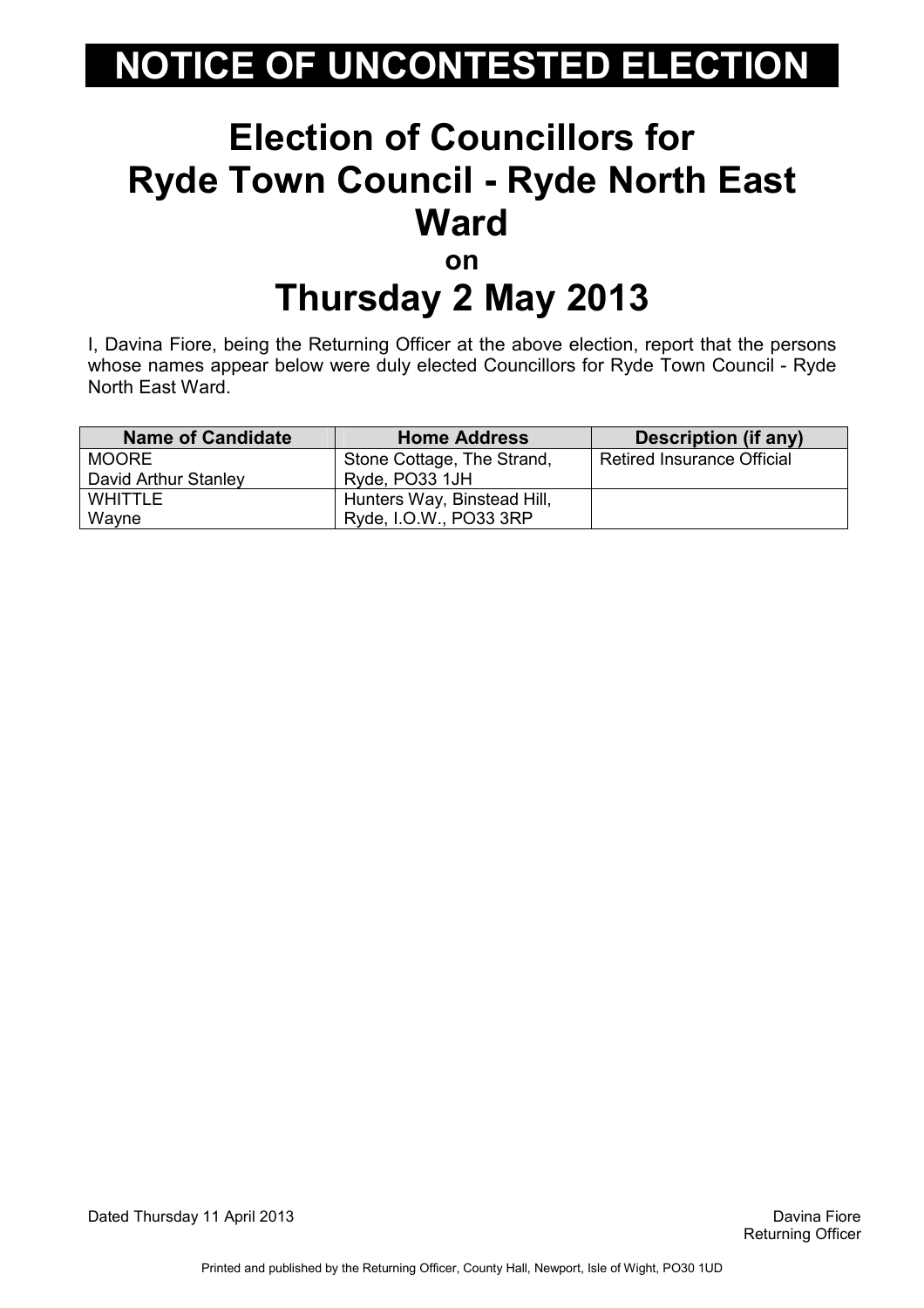#### Election of Councillors for Ryde Town Council - Ryde North West **Ward** on

## Thursday 2 May 2013

I, Davina Fiore, being the Returning Officer at the above election, report that the persons whose names appear below were duly elected Councillors for Ryde Town Council - Ryde North West Ward.

| <b>Name of Candidate</b> | <b>Home Address</b>              | <b>Description (if any)</b>       |
|--------------------------|----------------------------------|-----------------------------------|
| <b>AXFORD</b>            | 3 Wood Street, Ryde,             | <b>Retired Accountant, Former</b> |
| Adrian                   | <b>PO33 2DH</b>                  | Deputy Mayor                      |
| <b>MOORE</b>             | Stone Cottage, The Strand,       | <b>Retired Secretary</b>          |
| Jill Sylvia              | Ryde, PO33 1JH                   |                                   |
| <b>WOODWARD</b>          | Bells, Market Street, Ryde, Isle | Non Political, Previous Ryde      |
| David John               | of Wight, PO33 2NG               | Mayor                             |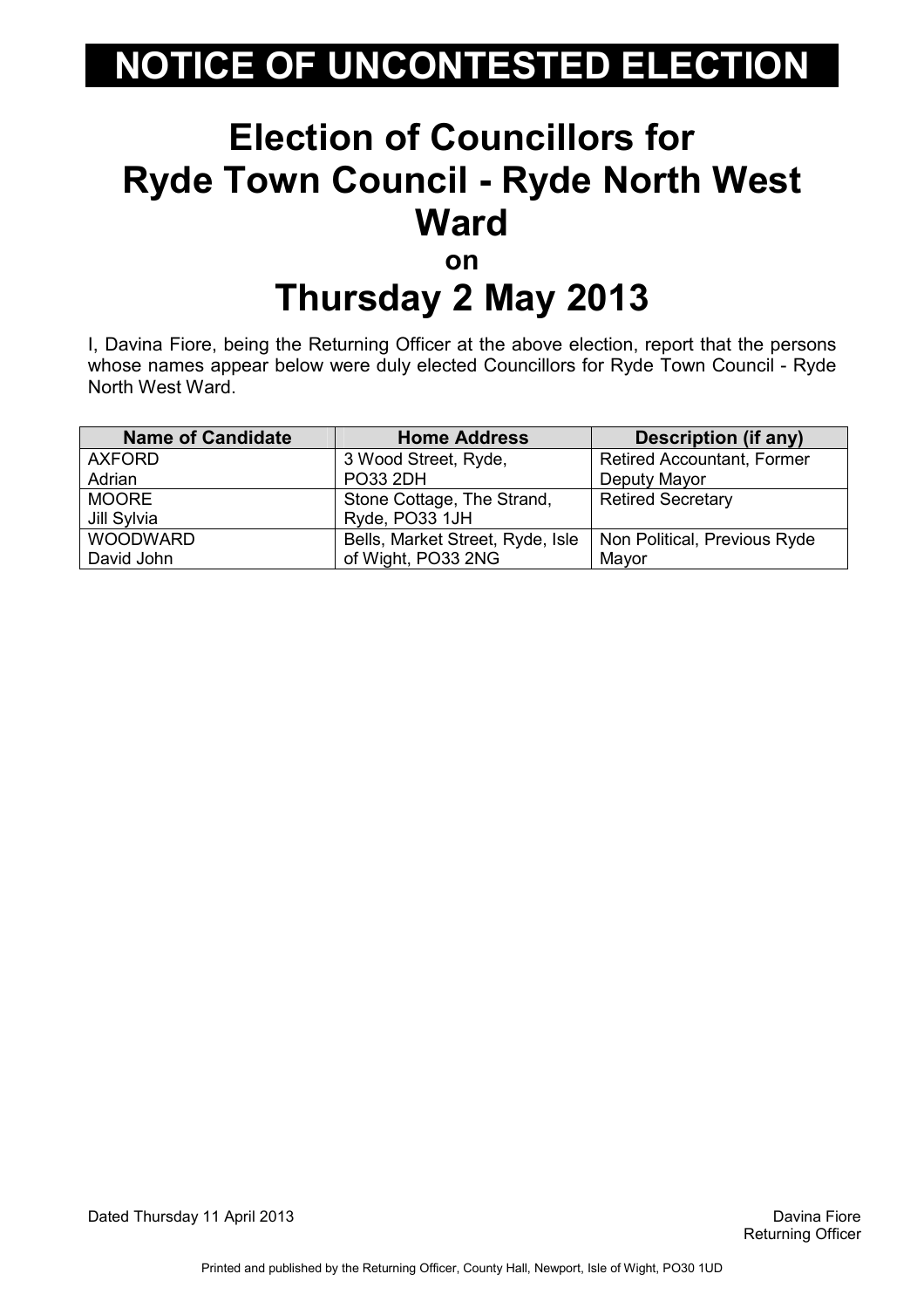#### Election of Councillors for Ryde Town Council - Ryde South Ward on Thursday 2 May 2013

I, Davina Fiore, being the Returning Officer at the above election, report that the persons whose names appear below were duly elected Councillors for Ryde Town Council - Ryde South Ward.

| <b>Name of Candidate</b> | <b>Home Address</b>          | <b>Description (if any)</b> |
|--------------------------|------------------------------|-----------------------------|
| <b>LUCIONI</b>           | 24 Well Street, Ryde, I-O-W, | Island Independent          |
| Karen Theresa            | PO33 2SG                     |                             |
| <b>MILBURN</b>           | 19 Meaders Rd, Ryde,         |                             |
| Roi                      | <b>PO33 1HR</b>              |                             |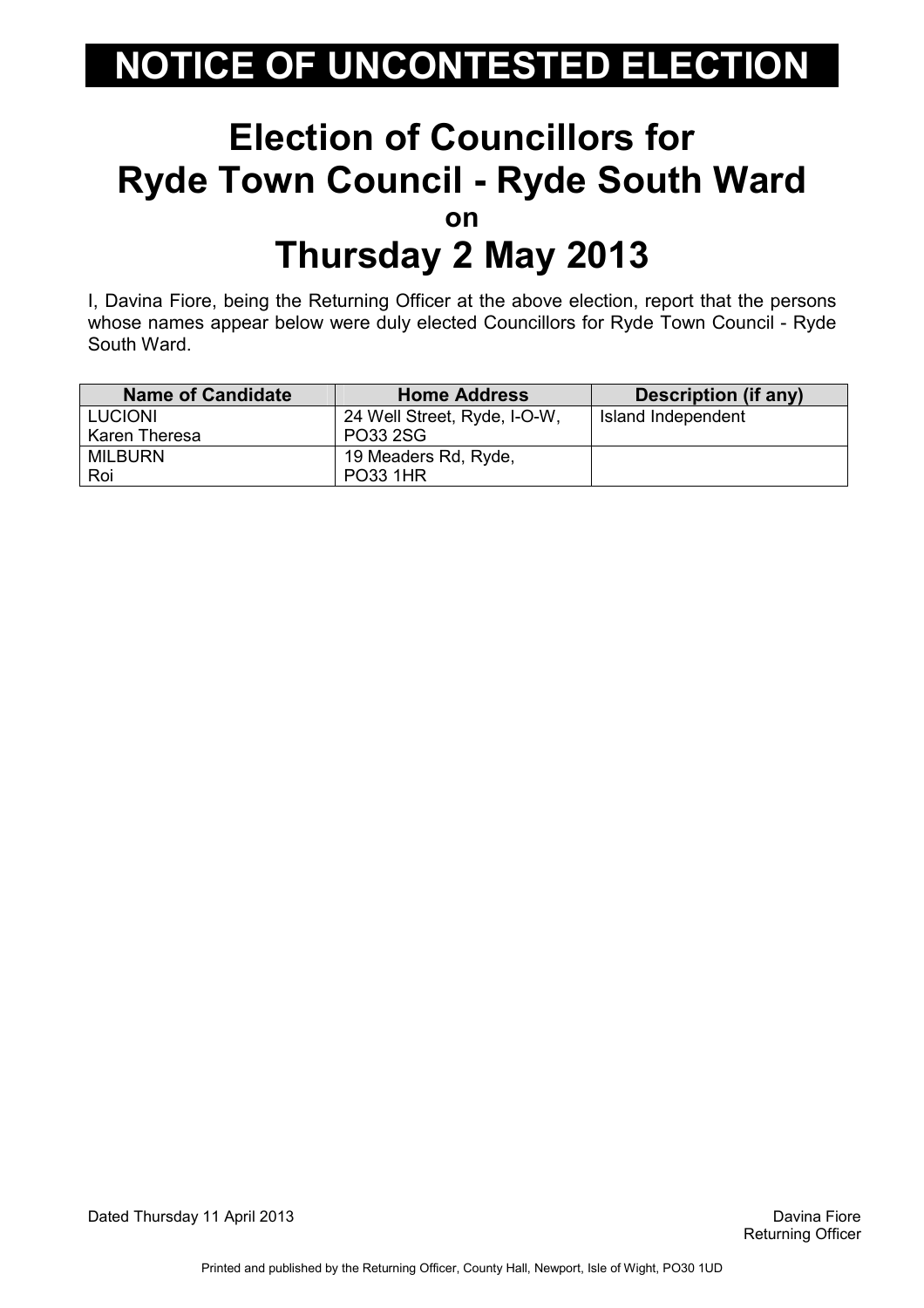#### Election of Parish Councillors for Shalfleet Parish Council

on

#### Thursday 2 May 2013

I, Davina Fiore, being the Returning Officer at the above election, report that the persons whose names appear below were duly elected Parish Councillors for Shalfleet Parish Council.

| <b>Name of Candidate</b> | <b>Home Address</b>             | <b>Description (if any)</b>       |
|--------------------------|---------------------------------|-----------------------------------|
| <b>BAXANDALL</b>         | Ningwood Manor Farm, Wellow     |                                   |
| <b>Brenda</b>            | Rd, Nr Yarmouth, Isle of Wight, |                                   |
|                          | <b>PO41 0TG</b>                 |                                   |
| <b>BROADHEAD</b>         | Linden Lea, Bouldnor, Isle Of   |                                   |
| Pamela Edna              | Wight, PO41 0UY                 |                                   |
| <b>BURT</b>              | 27 Fleetway, Shalfleet,         |                                   |
| <b>William Robert</b>    | <b>PO30 4PR</b>                 |                                   |
| <b>HEWSTON</b>           | Ningwood Station, Wellow Rd,    | <b>Lecturer Retired</b>           |
| Helena Lucja             | Ningwood, I.O.W, PO41 0TG       |                                   |
| <b>JACOBS</b>            | Herons, Holmfield Av., Thorley, | <b>Retired Designer And Local</b> |
| Jane Larwell             | Yarmouth, PO41 0ST              | <b>Community Volunteer</b>        |
| <b>WHITNEY</b>           | Well Place, Main Road,          | <b>Retired Port Manager And</b>   |
| John                     | Newbridge, Yarmouth, IW,        | <b>Harbour Master</b>             |
|                          | <b>PO41 0TR</b>                 |                                   |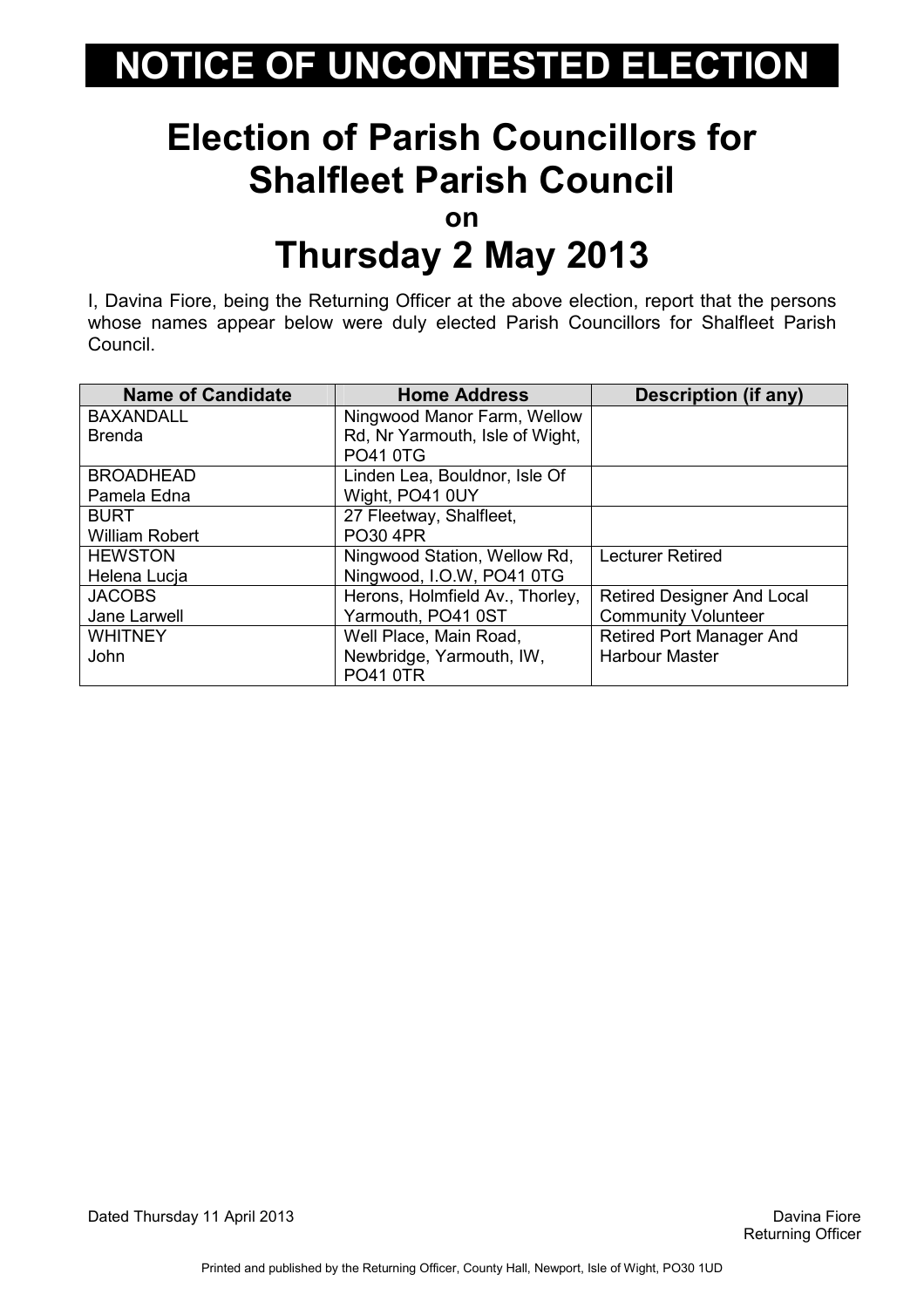#### Election of Councillors for Shanklin Town Council - Shanklin Central Ward on

# Thursday 2 May 2013

I, Davina Fiore, being the Returning Officer at the above election, report that the persons whose names appear below were duly elected Councillors for Shanklin Town Council - Shanklin Central Ward.

| <b>Name of Candidate</b> | <b>Home Address</b>        | Description (if any) |
|--------------------------|----------------------------|----------------------|
| <b>FLEMING</b>           | 1 Fairview Cresc, Sandown, |                      |
| John                     | <b>IW, PO36 9EL</b>        |                      |
| <b>GILBEY</b>            | 27 Silver Trees, Shanklin, |                      |
| Jon                      | <b>PO37 7ND</b>            |                      |
| <b>LUSCOMBE</b>          | Sunways, Copse Road,       |                      |
| <b>Jack</b>              | Shanklin, I.W., PO37 7LS   |                      |
| <b>WILLIAMS</b>          | Flat 6 Caernarvon Lodge, 2 |                      |
| David Garfield           | Clarence Rd, Shanklin      |                      |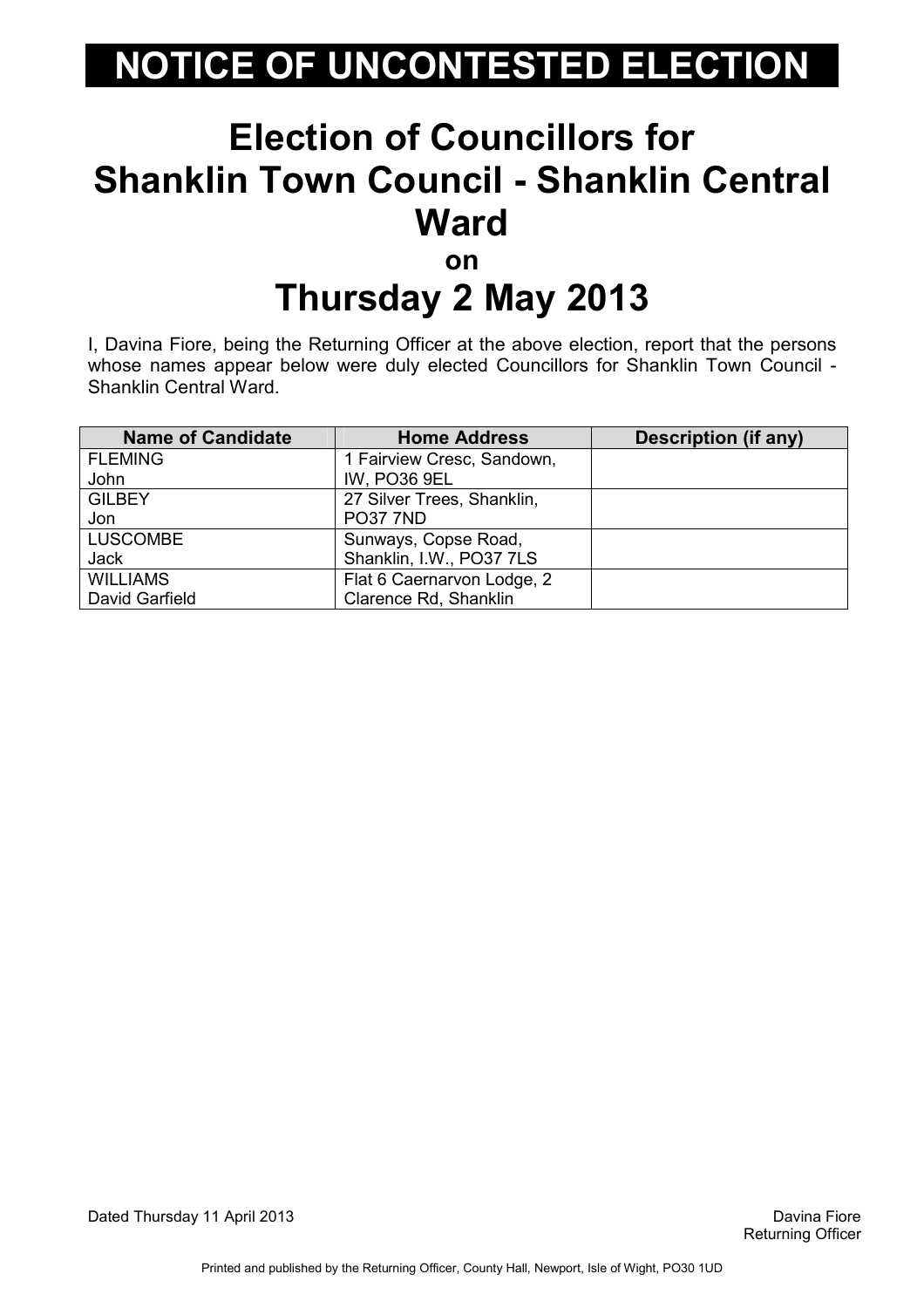#### Election of Councillors for Shanklin Town Council - Shanklin North Ward on

# Thursday 2 May 2013

I, Davina Fiore, being the Returning Officer at the above election, report that the persons whose names appear below were duly elected Councillors for Shanklin Town Council - Shanklin North Ward.

| <b>Name of Candidate</b> | <b>Home Address</b>           | Description (if any) |
|--------------------------|-------------------------------|----------------------|
| <b>CABLE</b>             | 24 Clarence Gardens,          |                      |
| David                    | Shanklin, PO37 6HA            |                      |
| <b>KNIGHT</b>            | 7 Beech Tree Drive, Shanklin, |                      |
| Stephen Howard           | Isle of Wight, PO37 7DS       |                      |
| <b>PRIEST</b>            | 2 Maida Vale Road, Shanklin,  |                      |
| Richard                  | Isle of Wight, PO37 7DB       |                      |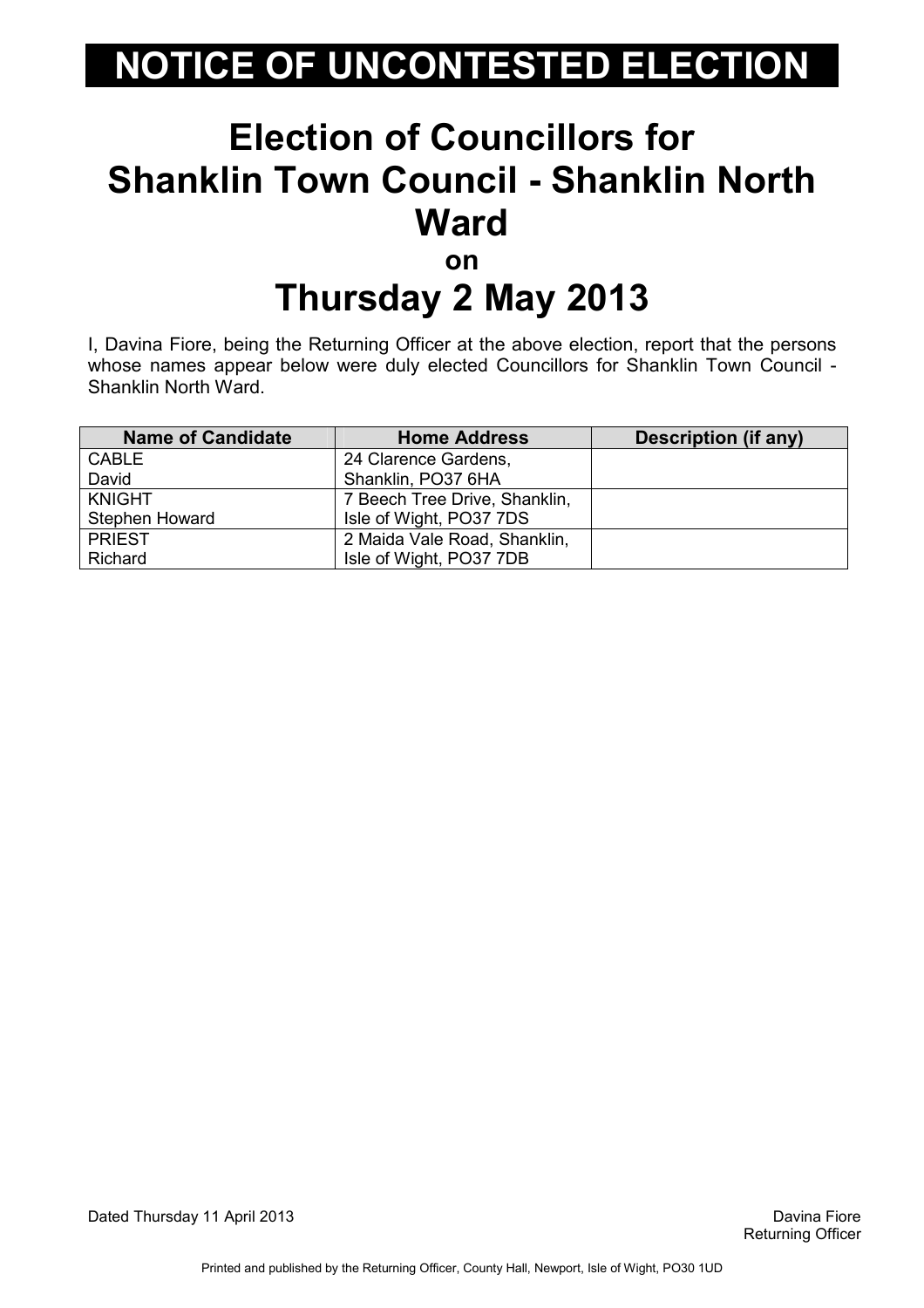#### Election of Parish Councillors for Shorwell Parish Council

on

#### Thursday 2 May 2013

I, Davina Fiore, being the Returning Officer at the above election, report that the persons whose names appear below were duly elected Parish Councillors for Shorwell Parish Council.

| <b>Name of Candidate</b> | <b>Home Address</b>             | <b>Description (if any)</b>  |
|--------------------------|---------------------------------|------------------------------|
| <b>BUTLER</b>            | 3 Paddock Close, Shorwell,      |                              |
| Geoffrey Stephen         | Isle of Wight, PO30 3LB         |                              |
| <b>HEAYSMAN</b>          | Lloret, Farriers Way, Shorwell, |                              |
| David                    | Isle of Wight                   |                              |
| <b>KEATS</b>             | Tall Trees, Kingston Road,      | <b>Green Party Candidate</b> |
| <b>Bob</b>               | Shorwell, Isle of Wight,        |                              |
|                          | <b>PO30 3LP</b>                 |                              |
| <b>WARNE</b>             | Coopers Mead, Russell Road,     |                              |
| Charlie                  | Shorwell, Isle of Wight,        |                              |
|                          | <b>PO30 3JT</b>                 |                              |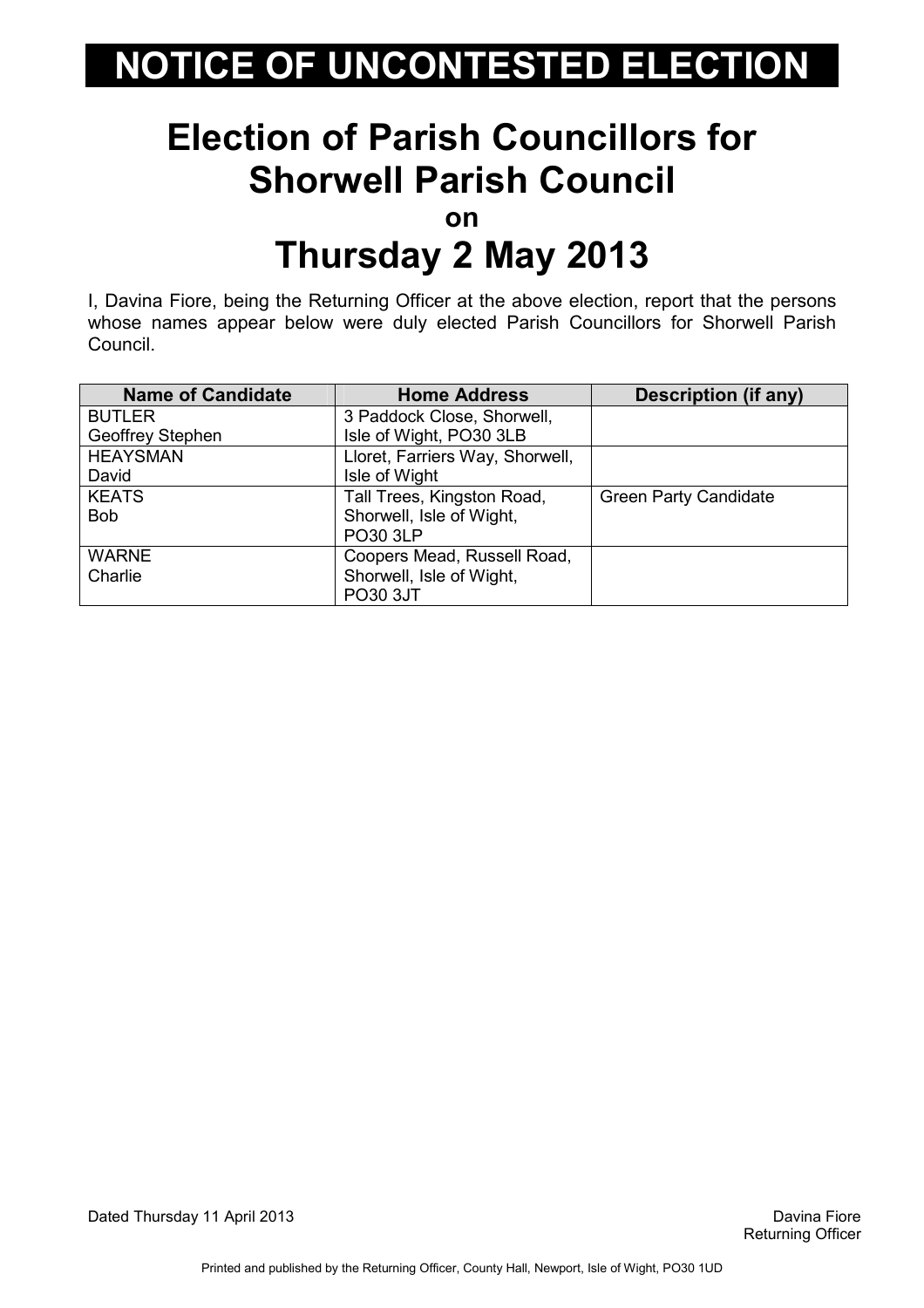#### Election of Parish Councillors for St. Helens Parish Council

on

#### Thursday 2 May 2013

I, Davina Fiore, being the Returning Officer at the above election, report that the persons whose names appear below were duly elected Parish Councillors for St. Helens Parish Council.

| <b>Name of Candidate</b> | <b>Home Address</b>           | <b>Description (if any)</b> |
|--------------------------|-------------------------------|-----------------------------|
| <b>BACON</b>             | The Castle, Duver Road, St.   | Independent                 |
| <b>Jonathan Francis</b>  | Helens, Ryde, Isle of Wight,  |                             |
|                          | PO33 1XY                      |                             |
| <b>CAMPBELL</b>          | 2B Old Chapel Lane, St        |                             |
| Alasdair John            | Helens, IOW, PO33 1SX         |                             |
| <b>CLEAVER</b>           | 34 Downs View Road, St        |                             |
| David Sydney John        | Helens, Ryde, Isle of Wight,  |                             |
|                          | <b>PO33 1YE</b>               |                             |
| <b>EARNSHAW</b>          | Dolphin Cottage, Upper Green  |                             |
| John Kaye                | Road, St. Helens, PO33 1XE    |                             |
| <b>PARKER</b>            | 1 Downsview Road, St.         |                             |
| Carole                   | Helens, Ryde, Isle of Wight,  |                             |
|                          | <b>PO33 1YE</b>               |                             |
| <b>RUSSELL</b>           | 15 Station Rd, St. Helens,    |                             |
| <b>Claire Louise</b>     | I.O.W., PO33 1YF              |                             |
| <b>SHAW</b>              | Primrose Cottage, Newlands,   |                             |
| Diane                    | St Helens, PO33 1TZ           |                             |
| <b>THOMSON</b>           | Lippincott, The Diggings, St. |                             |
| lan Douglas              | Helens, PO33 1UP              |                             |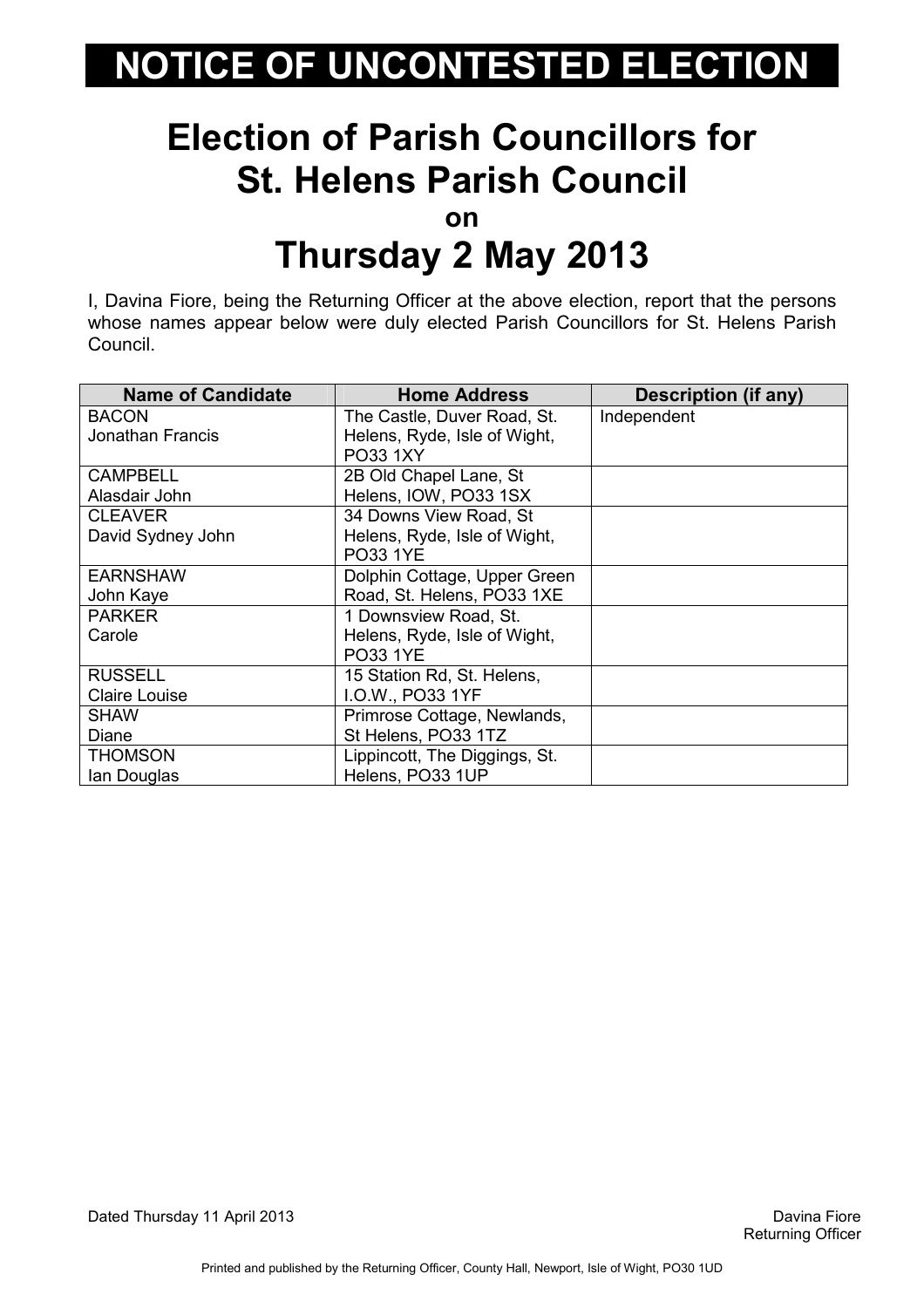#### Election of Parish Councillors for Totland Parish Council

on

#### Thursday 2 May 2013

I, Davina Fiore, being the Returning Officer at the above election, report that the persons whose names appear below were duly elected Parish Councillors for Totland Parish Council.

| <b>Name of Candidate</b> | <b>Home Address</b>          | <b>Description (if any)</b> |
|--------------------------|------------------------------|-----------------------------|
| <b>BRYAN</b>             | Sun Corner, 50 Lanes End,    |                             |
| Carol Lita               | Totland Bay, I.O.W.,         |                             |
|                          | <b>PO39 0BE</b>              |                             |
| <b>BRYAN</b>             | Suncorner, 50 Lanes End,     |                             |
| David Frank              | Totland Bay, I.W., PO39 0BE  |                             |
| <b>COOKE</b>             | Rosewood, The Broadway,      |                             |
| Valerie                  | Totland, Isle of Wight       |                             |
| <b>FENNELL</b>           | 23 St. Saviours Rd, Totland, |                             |
| <b>Vincent Cutter</b>    | <b>PO39 0EZ</b>              |                             |
| <b>HONEYCHURCH</b>       | Beacon View, The Broadway,   |                             |
| John                     | Totland, PO39 0BU            |                             |
| <b>HOWE</b>              | Trelowarren House,           | Independent                 |
| John Frederick           | Westlands, Totland Bay,      |                             |
|                          | <b>PO39 0DJ</b>              |                             |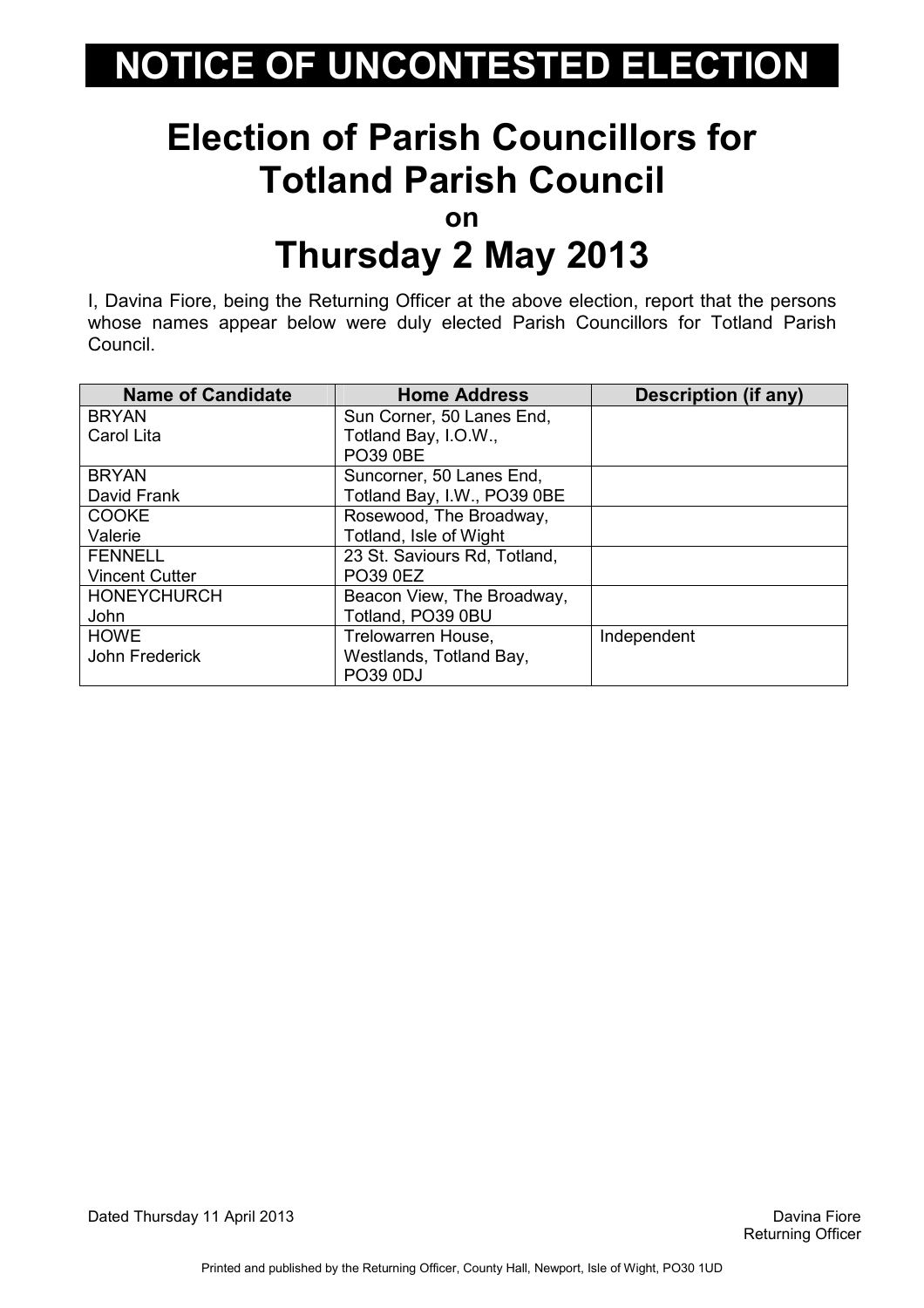#### Election of a Councillor for Ventnor Town Council - Bonchurch Ward on Thursday 2 May 2013

I, Davina Fiore, being the Returning Officer at the above election, report that the person whose name appears below was duly elected Councillor for Ventnor Town Council - Bonchurch Ward.

| <b>Name of Candidate</b> | <b>Home Address</b>       | <b>Description (if any)</b>  |
|--------------------------|---------------------------|------------------------------|
| LUCAS                    | Nightingales, Bonchurch   | <b>Green Party Candidate</b> |
| <b>Brian Michael</b>     | Village Rd, Ventnor, IOW, |                              |
|                          | <b>PO38 1RG</b>           |                              |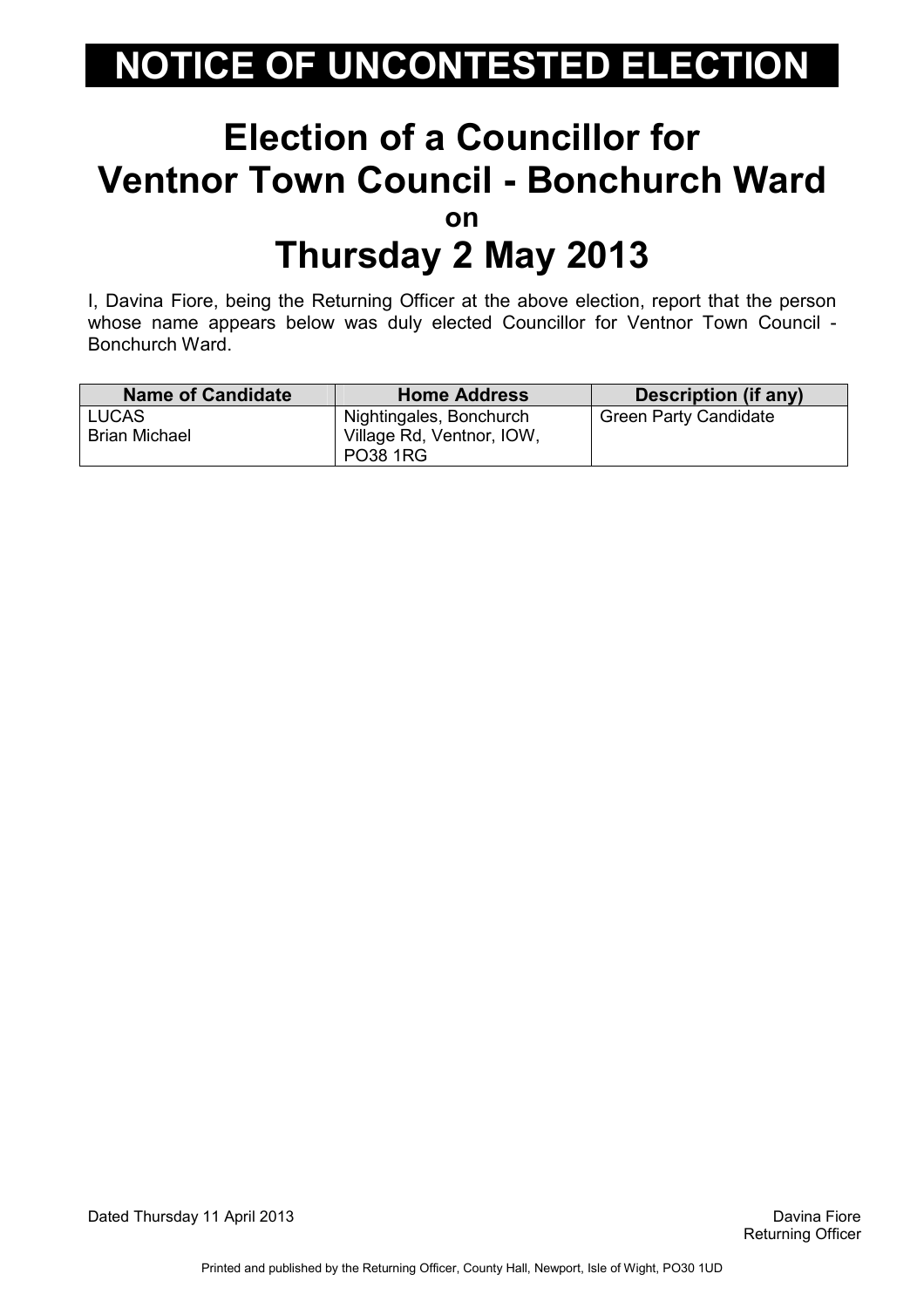#### Election of Councillors for Ventnor Town Council - Lowtherville Ward on

### Thursday 2 May 2013

I, Davina Fiore, being the Returning Officer at the above election, report that the persons whose names appear below were duly elected Councillors for Ventnor Town Council - Lowtherville Ward.

| <b>Name of Candidate</b> | <b>Home Address</b>             | Description (if any) |
|--------------------------|---------------------------------|----------------------|
| <b>MACK</b>              | St. Martins Lodge, Lowtherville |                      |
| Jason James              | Road, Ventnor, PO38 1AR         |                      |
| <b>STUBBINGS</b>         | Oldfield, St. Boniface Rd,      | Independent          |
| <b>Stephen David</b>     | Ventnor, Isle of Wight,         |                      |
|                          | <b>PO38 1PL</b>                 |                      |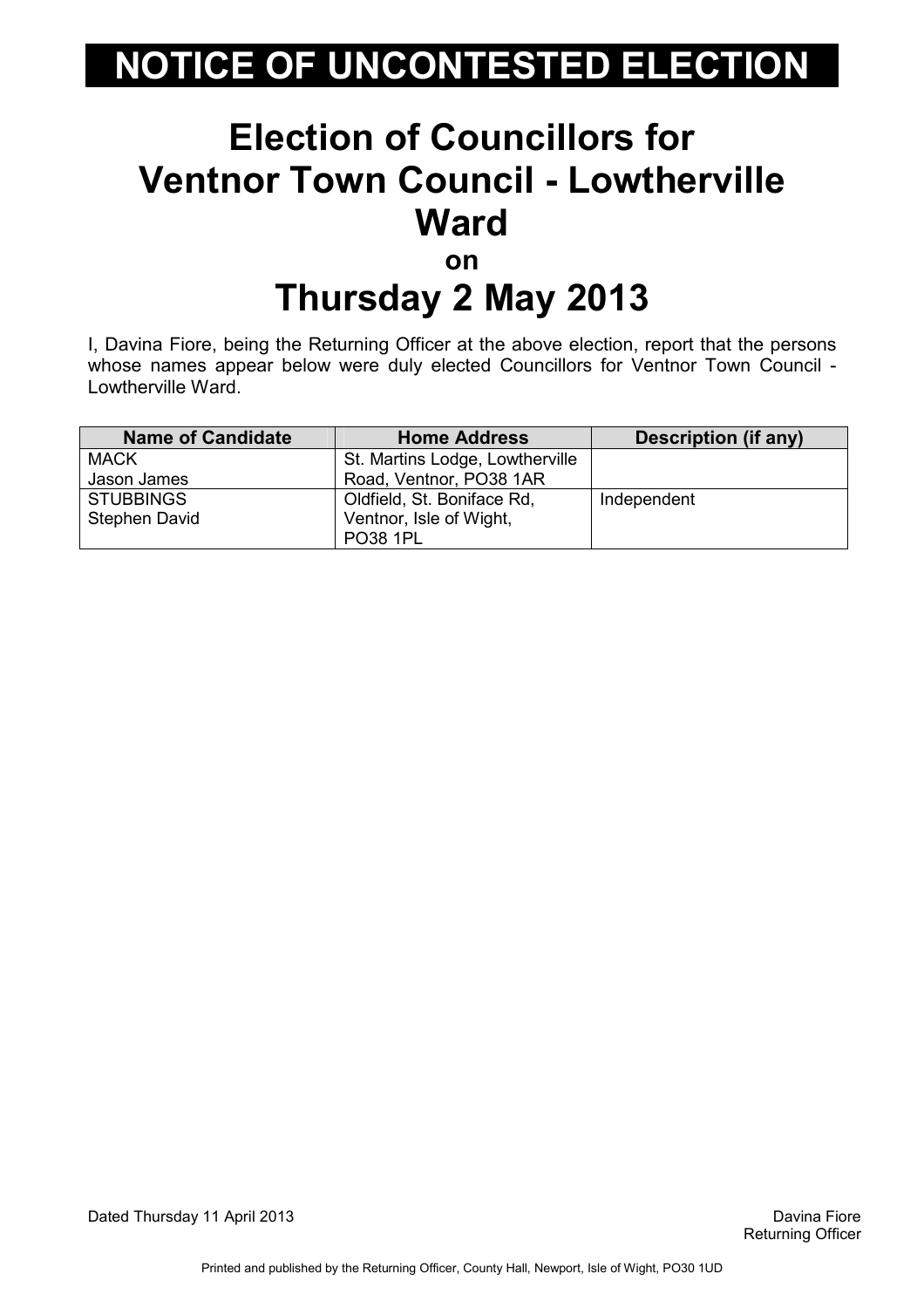#### Election of Councillors for Ventnor Town Council - St. Lawrence Ward on Thursday 2 May 2013

I, Davina Fiore, being the Returning Officer at the above election, report that the persons whose names appear below were duly elected Councillors for Ventnor Town Council - St. Lawrence Ward.

| <b>Name of Candidate</b> | <b>Home Address</b>           | Description (if any) |
|--------------------------|-------------------------------|----------------------|
| l GEDDES                 | 20 North St, Ventnor, Isle of |                      |
| Leigh                    | Wight, PO38 1NJ               |                      |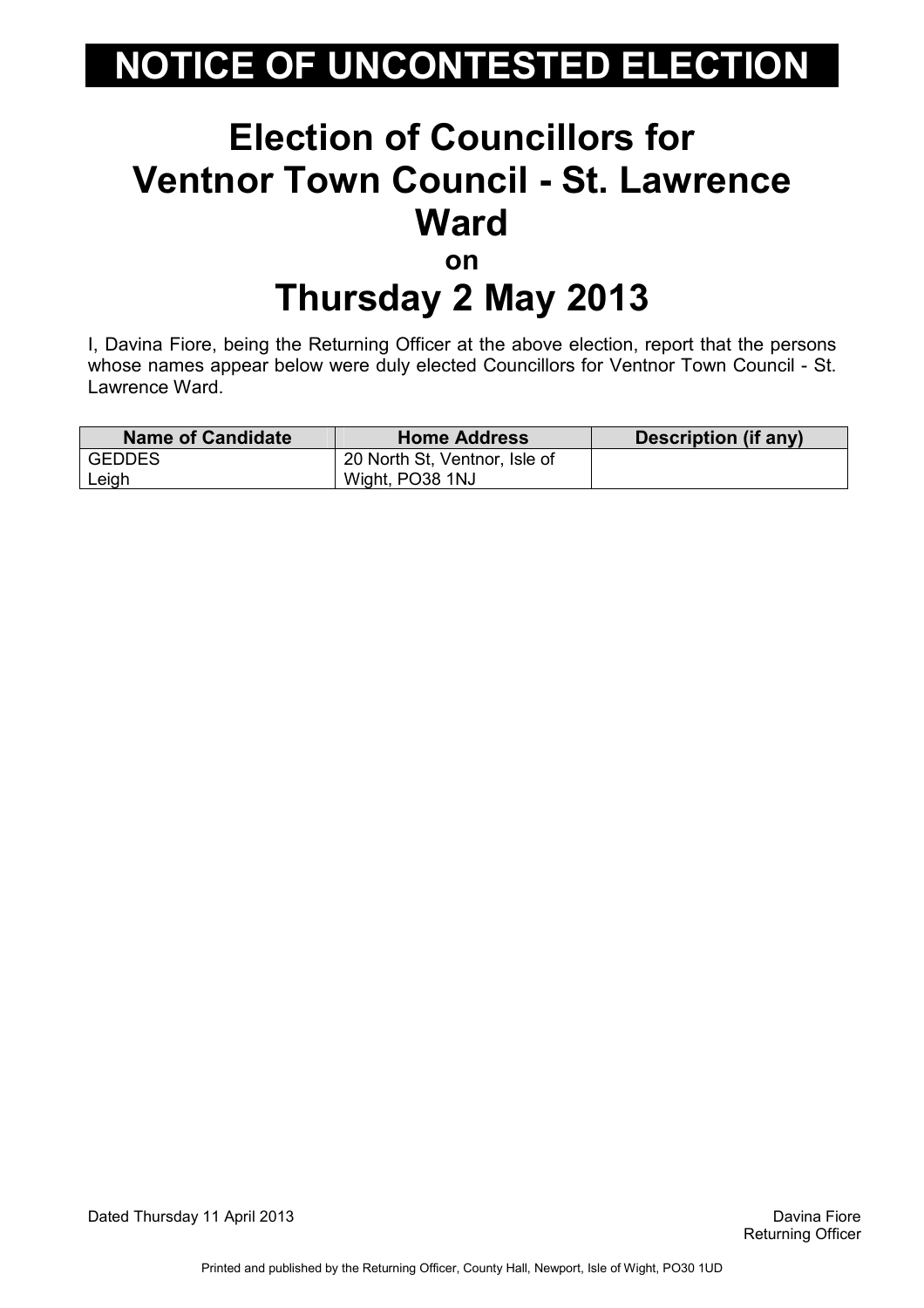#### Election of Councillors for Ventnor Town Council - Ventnor Parish East Ward on

# Thursday 2 May 2013

I, Davina Fiore, being the Returning Officer at the above election, report that the persons whose names appear below were duly elected Councillors for Ventnor Town Council -Ventnor Parish East Ward.

| <b>Name of Candidate</b> | <b>Home Address</b>             | <b>Description (if any)</b>  |
|--------------------------|---------------------------------|------------------------------|
| <b>KNAPMAN</b>           | 147A High Street, Ventnor, Isle | <b>Independent Community</b> |
| Ken                      | of Wight, PO38 1LZ              |                              |
| <b>MARVIN</b>            | Delamere, Bellevue Rd,          |                              |
| Tony                     | Ventnor, Isle of Wight,         |                              |
|                          | <b>PO38 1DB</b>                 |                              |
| <b>REES</b>              | 63 Newport Rd, Ventnor, Isle of |                              |
| Harry                    | Wight, PO38 1BD                 |                              |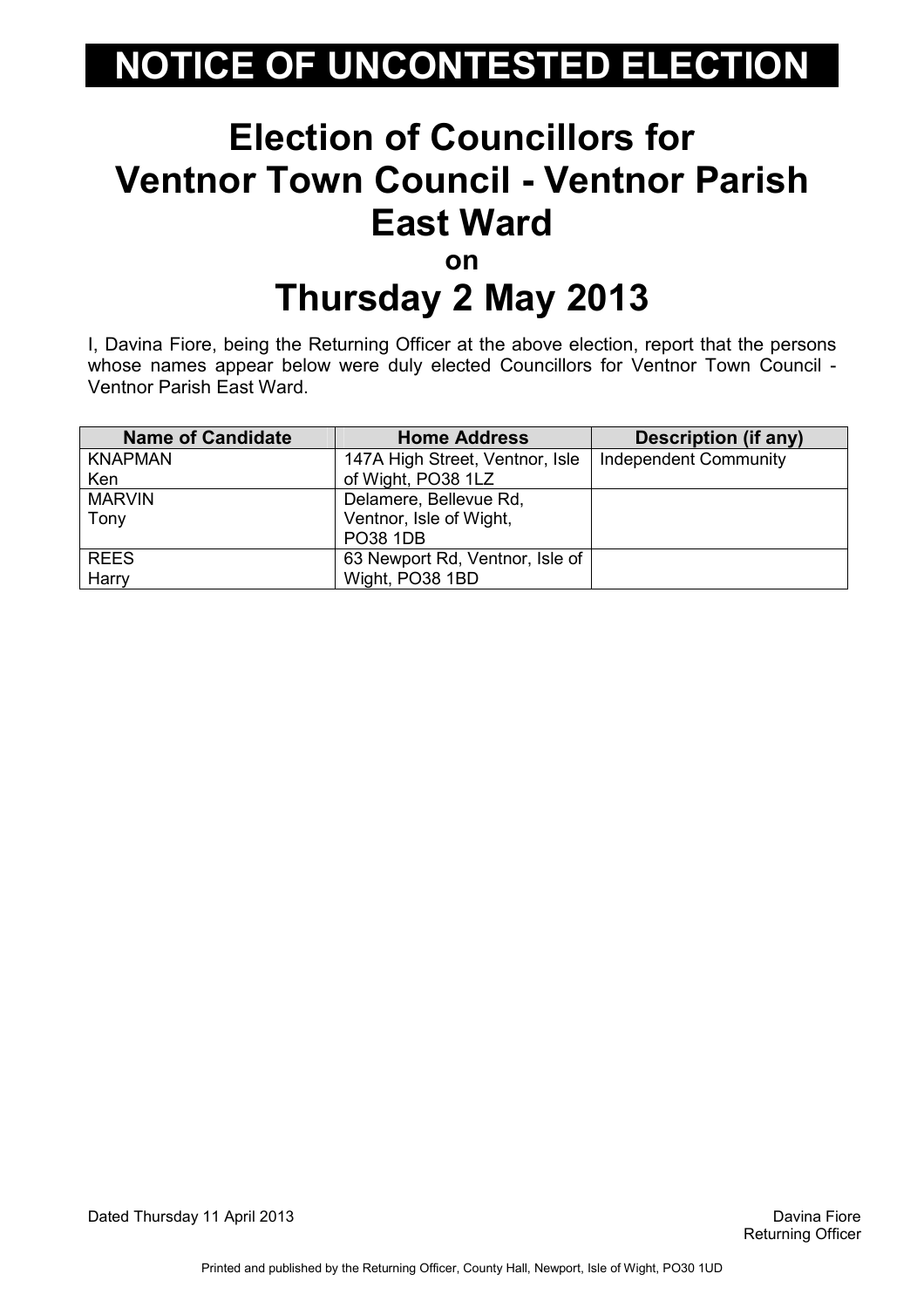#### Election of Councillors for Ventnor Town Council - Ventnor Parish West Ward on

# Thursday 2 May 2013

I, Davina Fiore, being the Returning Officer at the above election, report that the persons whose names appear below were duly elected Councillors for Ventnor Town Council -Ventnor Parish West Ward.

| <b>Name of Candidate</b> | <b>Home Address</b>            | Description (if any) |
|--------------------------|--------------------------------|----------------------|
| BLACKMORE                | 4 Blendworth Terrace, Ventnor, |                      |
| Stewart                  | <b>PO38 1NF</b>                |                      |
| TOOGOOD                  | The Deck, Esplanade, Ventnor,  |                      |
| James Alan               | <b>PO38 1JT</b>                |                      |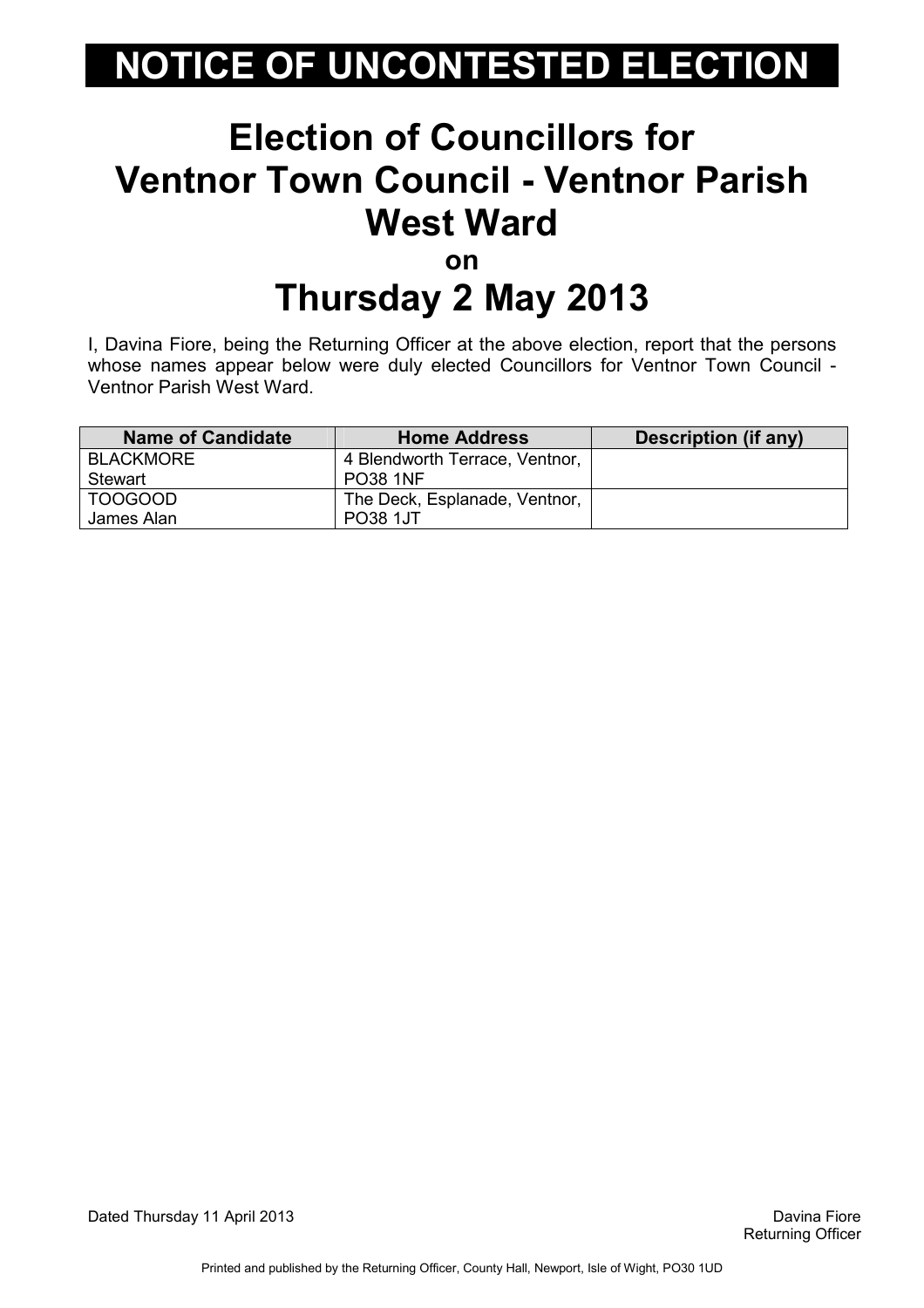#### Election of Councillors for Whippingham Parish Council - Whippingham North Ward on Thursday 2 May 2013

I, Davina Fiore, being the Returning Officer at the above election, report that the persons whose names appear below were duly elected Councillors for Whippingham Parish Council -Whippingham North Ward.

| <b>Name of Candidate</b> | <b>Home Address</b>           | <b>Description (if any)</b> |
|--------------------------|-------------------------------|-----------------------------|
| <b>CLARK</b>             | Flagstones, 13 Alverstone Rd, | White Haired O.A.P.         |
| Peter                    | Whippingham, East Cowes,      |                             |
|                          | I.W, PO32 6NZ                 |                             |
| KIRWOOD-SLACK            | 93 Medina Park, Folly Lane,   |                             |
| John                     | Whippingham                   |                             |
| <b>TAYLOR</b>            | 1 Matthews Cottage, Barton    |                             |
| <b>Brian</b>             | Estate, Whippingham, East     |                             |
|                          | Cowes, IW, PO32 6NT           |                             |
| THURSBY-PELHAM           | Kings Quay, Barton Estate,    |                             |
| David Thomas             | Whippingham, PO32 6NU         |                             |
| <b>WALTER</b>            | Malacca, Folly Lane,          |                             |
| David Andrew             | Whippingham, Isle of Wight,   |                             |
|                          | PO32 6LY                      |                             |

No nominations were received for Whippingham Parish Council – Whippingham South Ward.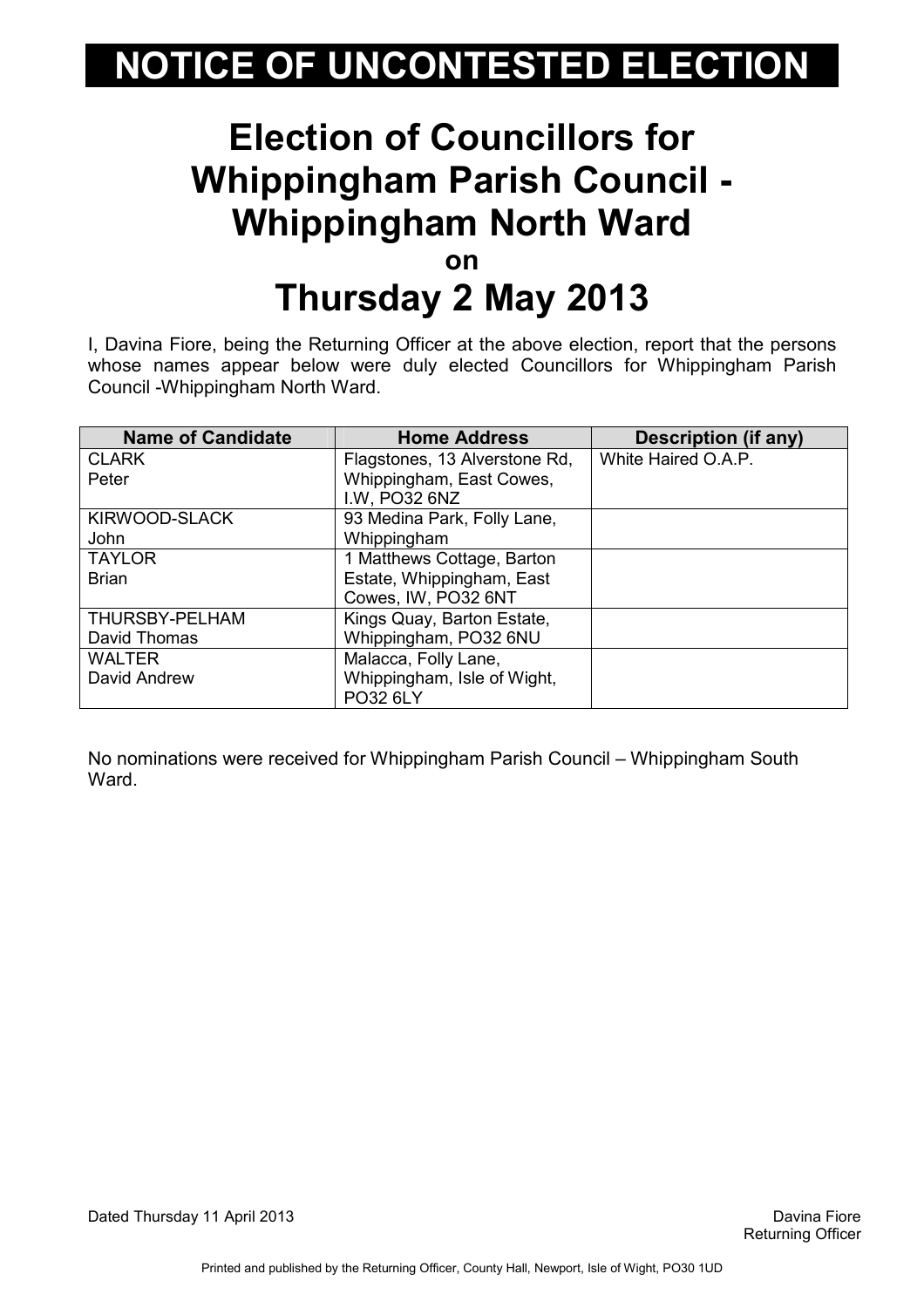#### Election of Parish Councillors for Wootton Bridge Parish Council on Thursday 2 May 2013

I, Davina Fiore, being the Returning Officer at the above election, report that the persons whose names appear below were duly elected Parish Councillors for Wootton Bridge Parish Council.

| <b>Name of Candidate</b> | <b>Home Address</b>            | Description (if any) |
|--------------------------|--------------------------------|----------------------|
| ABRAHAM                  | Firestone House, Firestone     |                      |
| <b>Barry Edwin</b>       | Copse Road, Wootton Bridge     |                      |
| <b>BALLARD</b>           | Wootton Manor Farm, 70         | Retired              |
| Brian Ivan               | Church Rd, Wootton Bridge,     |                      |
|                          | Ryde, IW, PO33 4PZ             |                      |
| <b>DORAN</b>             | 12 Glendale Close, Wootton     |                      |
| <b>Dick</b>              | Bridge, IW, PO33 4RF           |                      |
| <b>GILES</b>             | Kintbury, Ashlake Farm Lane,   |                      |
| <b>Edward Stephen</b>    | Wootton Bridge, Isle of Wight, |                      |
|                          | <b>PO33 4LF</b>                |                      |
| <b>HAILSTONE</b>         | Castle Keep, New Road,         |                      |
| <b>Barrie Lloyd</b>      | Wootton Bridge, Ryde,          |                      |
|                          | <b>PO33 4JL</b>                |                      |
| <b>MORRIS</b>            | 107 High St, Wootton, Isle of  |                      |
| Kenneth Rodney           | Wight, PO33 4LU                |                      |
| <b>MUNDELL</b>           | 102 High St, Wootton Bridge,   |                      |
| Peter John               | Wootton, Ryde, PO33 4PR        |                      |
| <b>PITCHER</b>           | Woodrising, Lushington Hill,   |                      |
| Daryll                   | Wootton Bridge, Isle of Wight, |                      |
|                          | <b>PO33 4NT</b>                |                      |
| <b>PORTER</b>            | East View, New Road, Wootton   |                      |
| <b>Steve</b>             | Bridge, PO33 4HU               |                      |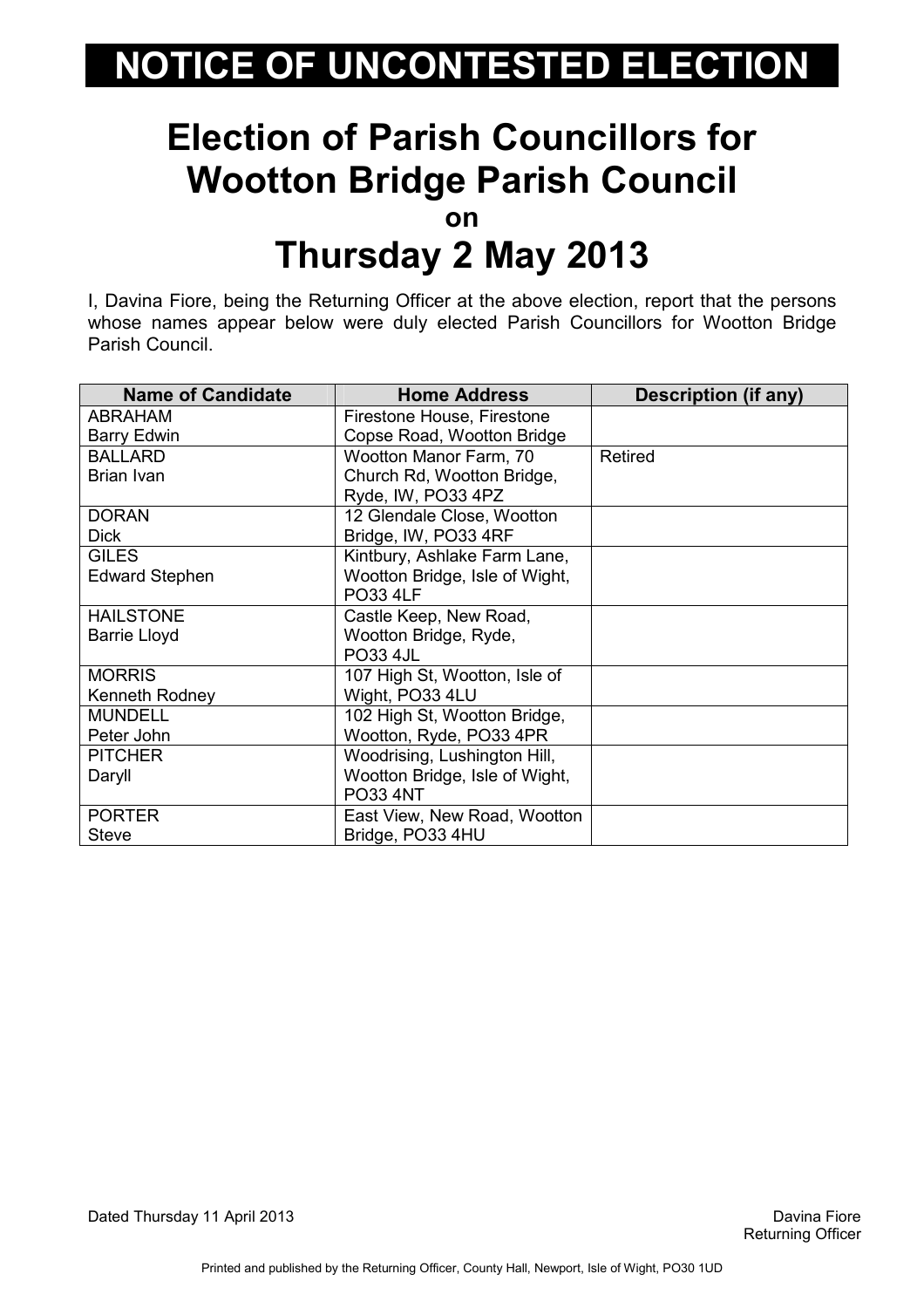#### Election of Parish Councillors for Wroxall Parish Council

on

#### Thursday 2 May 2013

I, Davina Fiore, being the Returning Officer at the above election, report that the persons whose names appear below were duly elected Parish Councillors for Wroxall Parish Council.

| <b>Name of Candidate</b> | <b>Home Address</b>            | <b>Description (if any)</b>   |
|--------------------------|--------------------------------|-------------------------------|
| <b>BENNETT</b>           | 12 St. Martins Rd, Wroxall,    | Age 67. 5ft 5in Fit. Healthy. |
| Colin Arnold             | Ventnor, PO38 3BW              |                               |
| <b>CLAYTON</b>           | Wroxall Post Office, 2 West    |                               |
| Michael David            | Street, Wroxall, Ventnor,      |                               |
|                          | <b>PO38 3BU</b>                |                               |
| <b>GALLOP</b>            | Barncourt Farm, Redhill Lane,  |                               |
| <b>Adrian Robert</b>     | Wroxall, PO38 3ER              |                               |
| <b>HICKIN</b>            | Box Cottage, Beachfield Rd,    | Retired                       |
| Vic                      | Wroxall, PO38 3BT              |                               |
| <b>JENNINGS</b>          | 23 St. Martin's Road, Wroxall, |                               |
| Zak Brian                | Isle of Wight, PO38 3BW        |                               |